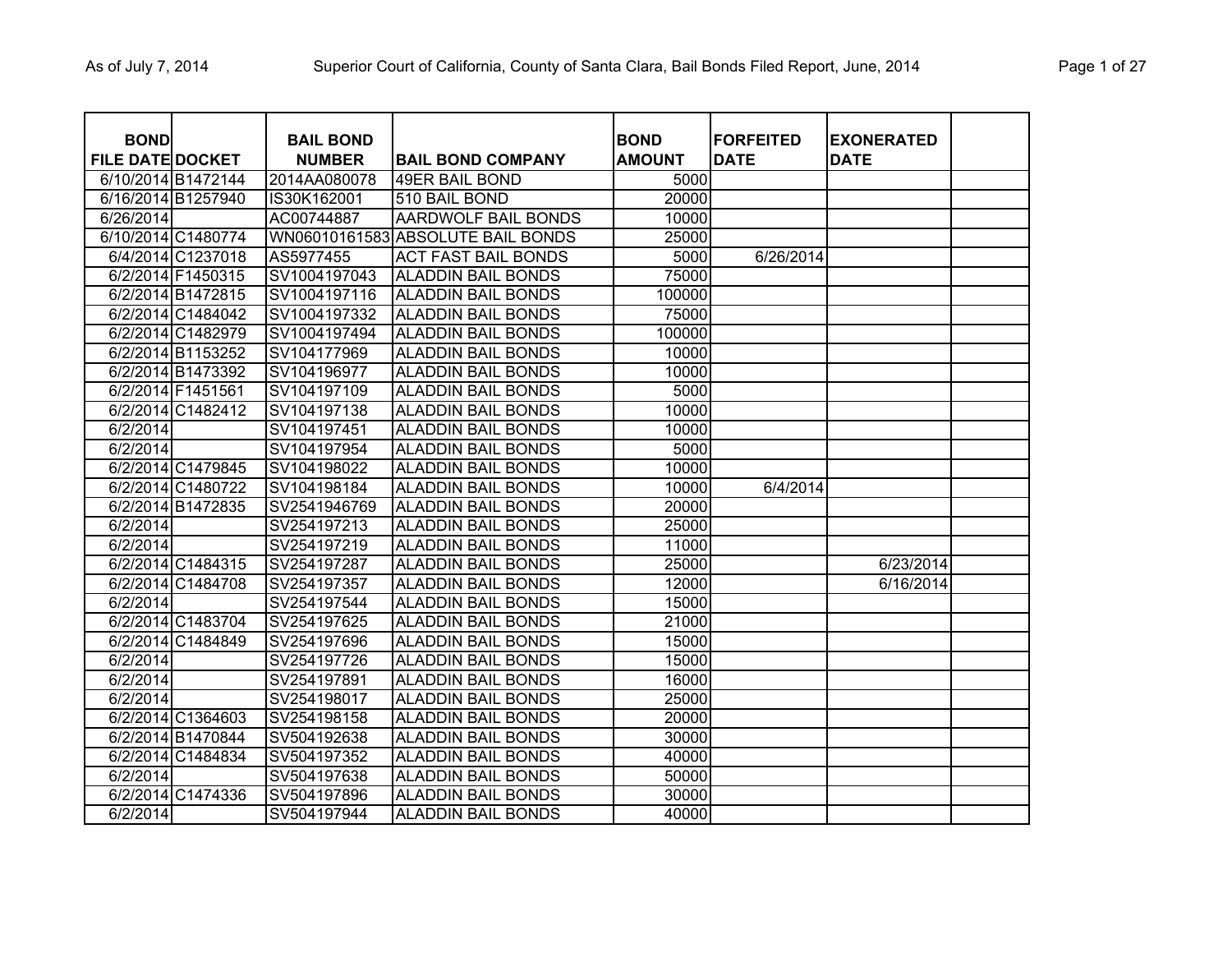| <b>BOND</b>             |                   | <b>BAIL BOND</b> |                           | <b>BOND</b>   | <b>FORFEITED</b> | <b>EXONERATED</b> |  |
|-------------------------|-------------------|------------------|---------------------------|---------------|------------------|-------------------|--|
| <b>FILE DATE DOCKET</b> |                   | <b>NUMBER</b>    | <b>BAIL BOND COMPANY</b>  | <b>AMOUNT</b> | <b>DATE</b>      | <b>DATE</b>       |  |
| 6/2/2014                |                   | SV504197953      | <b>ALADDIN BAIL BONDS</b> | 40000         |                  |                   |  |
| 6/2/2014                |                   | SV504198021      | <b>ALADDIN BAIL BONDS</b> | 10000         |                  |                   |  |
|                         | 6/2/2014 C1484554 | SV504198057      | <b>ALADDIN BAIL BONDS</b> | 25000         |                  |                   |  |
|                         | 6/2/2014 C1484833 | SV504198122      | <b>ALADDIN BAIL BONDS</b> | 30000         |                  |                   |  |
|                         | 6/2/2014 C1477088 | SV504198183      | <b>ALADDIN BAIL BONDS</b> | 30000         | 6/4/2014         |                   |  |
|                         | 6/2/2014 C1486943 | SV54197517       | <b>ALADDIN BAIL BONDS</b> | 5000          |                  |                   |  |
|                         | 6/2/2014 C1482633 | SV54197518       | <b>ALADDIN BAIL BONDS</b> | 5000          |                  |                   |  |
|                         | 6/2/2014 C1480773 | SV54198120       | <b>ALADDIN BAIL BONDS</b> | 2500          | 6/2/2014         |                   |  |
|                         | 6/2/2014 C1482487 | SV54198121       | <b>ALADDIN BAIL BONDS</b> | 5000          | 6/2/2014         |                   |  |
| 6/3/2014                |                   | SV104198069      | <b>ALADDIN BAIL BONDS</b> | 10000         |                  | 7/1/2014          |  |
|                         | 6/3/2014 C1484982 | SV104198195      | <b>ALADDIN BAIL BONDS</b> | 10000         |                  |                   |  |
| 6/3/2014                |                   | SV104198223      | <b>ALADDIN BAIL BONDS</b> | 10000         |                  |                   |  |
| 6/3/2014                |                   | SV104198250      | <b>ALADDIN BAIL BONDS</b> | 10000         |                  |                   |  |
| 6/3/2014                |                   | SV104198419      | <b>ALADDIN BAIL BONDS</b> | 5000          |                  |                   |  |
|                         | 6/3/2014 B1473473 | SV254197964      | <b>ALADDIN BAIL BONDS</b> | 10000         |                  |                   |  |
|                         | 6/3/2014 C1482969 | SV254198264      | ALADDIN BAIL BONDS        | 5000          | 6/3/2014         |                   |  |
| 6/3/2014                |                   | SV254198293      | <b>ALADDIN BAIL BONDS</b> | 25000         |                  |                   |  |
| 6/3/2014                |                   | SV254198296      | <b>ALADDIN BAIL BONDS</b> | 10000         |                  | 6/16/2014         |  |
|                         | 6/3/2014 C1486114 | SV254198378      | <b>ALADDIN BAIL BONDS</b> | 25000         |                  |                   |  |
| 6/3/2014                |                   | SV504197809      | <b>ALADDIN BAIL BONDS</b> | 15000         |                  |                   |  |
|                         | 6/3/2014 C1358877 | SV54198196       | <b>ALADDIN BAIL BONDS</b> | 1000          |                  |                   |  |
|                         | 6/4/2014 C1478334 | SV104192418      | <b>ALADDIN BAIL BONDS</b> | 10000         | 6/12/2014        |                   |  |
|                         | 6/4/2014 C1479603 | SV104192461      | <b>ALADDIN BAIL BONDS</b> | 10000         | 6/12/2014        |                   |  |
|                         | 6/4/2014 F1450011 | SV104197231      | <b>ALADDIN BAIL BONDS</b> | 7500          |                  |                   |  |
|                         | 6/4/2014 C1480613 | SV104198412      | <b>ALADDIN BAIL BONDS</b> | 5000          |                  |                   |  |
|                         | 6/4/2014 C1367910 | SV254194423      | <b>ALADDIN BAIL BONDS</b> | 25000         | 6/23/2014        |                   |  |
|                         | 6/4/2014 C1473829 | SV254195545      | <b>ALADDIN BAIL BONDS</b> | 25000         |                  |                   |  |
|                         | 6/4/2014 C1371802 | SV254198564      | <b>ALADDIN BAIL BONDS</b> | 20000         | 6/11/2014        |                   |  |
|                         | 6/4/2014 C1484942 | SV254198602      | <b>ALADDIN BAIL BONDS</b> | 16000         |                  |                   |  |
|                         | 6/4/2014 C1486908 | SV254198665      | <b>ALADDIN BAIL BONDS</b> | 25000         |                  |                   |  |
| 6/4/2014                |                   | SV254198714      | <b>ALADDIN BAIL BONDS</b> | 20000         |                  |                   |  |
|                         | 6/4/2014 C1371539 | SV504195337      | <b>ALADDIN BAIL BONDS</b> | 50000         |                  |                   |  |
|                         | 6/4/2014 F1451393 | SV504198123      | <b>ALADDIN BAIL BONDS</b> | 50000         |                  |                   |  |
| 6/4/2014                |                   | SV504198407      | <b>ALADDIN BAIL BONDS</b> | 25000         |                  |                   |  |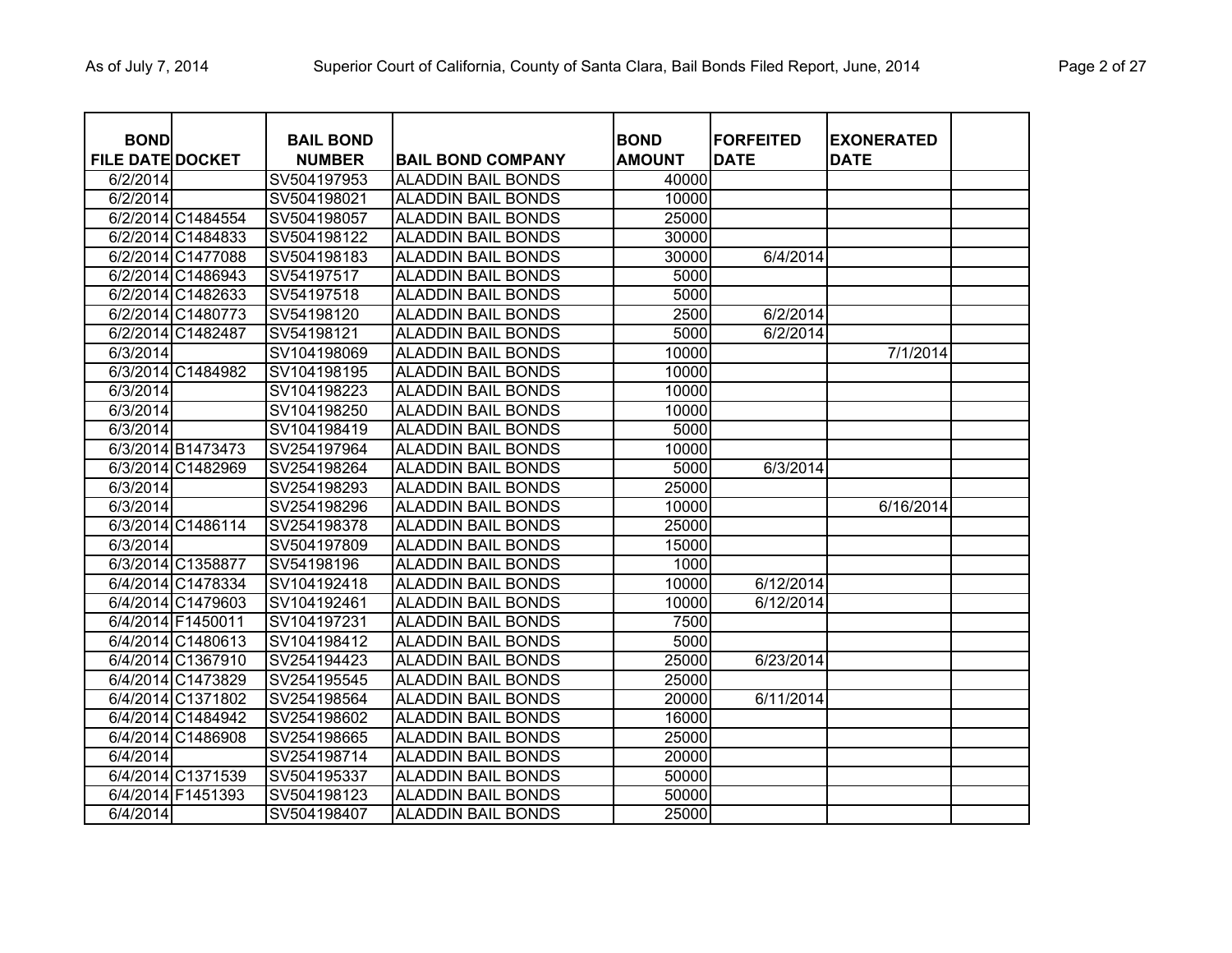| <b>BOND</b>             |                   | <b>BAIL BOND</b> |                           | <b>BOND</b>   | <b>FORFEITED</b> | <b>EXONERATED</b> |  |
|-------------------------|-------------------|------------------|---------------------------|---------------|------------------|-------------------|--|
| <b>FILE DATE DOCKET</b> |                   | <b>NUMBER</b>    | <b>BAIL BOND COMPANY</b>  | <b>AMOUNT</b> | <b>DATE</b>      | <b>DATE</b>       |  |
| 6/4/2014                |                   | SV504198503      | <b>ALADDIN BAIL BONDS</b> | 35000         |                  |                   |  |
|                         | 6/4/2014 C1485881 | SV504198597      | <b>ALADDIN BAIL BONDS</b> | 35000         | 6/17/2014        |                   |  |
|                         | 6/4/2014 C1483027 | SV504198613      | <b>ALADDIN BAIL BONDS</b> | 45000         |                  |                   |  |
|                         | 6/4/2014 C1369897 | SV54198351       | <b>ALADDIN BAIL BONDS</b> | 5000          |                  |                   |  |
|                         | 6/5/2014 B1472950 | SC254198488      | <b>ALADDIN BAIL BONDS</b> | 20000         | 6/16/2014        |                   |  |
|                         | 6/5/2014 C1483630 | SV104198870      | <b>ALADDIN BAIL BONDS</b> | 10000         |                  |                   |  |
|                         | 6/5/2014 C1479877 | SV104198931      | <b>ALADDIN BAIL BONDS</b> | 10000         |                  |                   |  |
|                         | 6/5/2014 B1051442 | SV254197987      | <b>ALADDIN BAIL BONDS</b> | 25000         |                  |                   |  |
|                         | 6/5/2014 B1370164 | SV254198162      | <b>ALADDIN BAIL BONDS</b> | 25000         |                  |                   |  |
|                         | 6/5/2014 B1262363 | SV254198346      | <b>ALADDIN BAIL BONDS</b> | 20000         |                  |                   |  |
|                         | 6/5/2014 B1472949 | SV254198469      | <b>ALADDIN BAIL BONDS</b> | 12000         |                  |                   |  |
|                         | 6/5/2014 C1484657 | SV254198869      | <b>ALADDIN BAIL BONDS</b> | 25000         |                  |                   |  |
|                         | 6/5/2014 C1480332 | SV254198932      | <b>ALADDIN BAIL BONDS</b> | 25000         |                  |                   |  |
|                         | 6/5/2014 B1473062 | SV504198272      | <b>ALADDIN BAIL BONDS</b> | 25000         |                  |                   |  |
|                         | 6/5/2014 B1473102 | SV504198458      | <b>ALADDIN BAIL BONDS</b> | 25000         |                  |                   |  |
| 6/5/2014                |                   | SV504198755      | <b>ALADDIN BAIL BONDS</b> | 25000         |                  |                   |  |
|                         | 6/5/2014 C1484021 | SV504198805      | <b>ALADDIN BAIL BONDS</b> | 41000         |                  |                   |  |
|                         | 6/5/2014 B1472470 | SV54197407       | <b>ALADDIN BAIL BONDS</b> | 5000          |                  |                   |  |
|                         | 6/5/2014 C1485151 | SV54198844       | <b>ALADDIN BAIL BONDS</b> | 5000          |                  |                   |  |
|                         | 6/9/2014 C1481970 | SV1004199014     | <b>ALADDIN BAIL BONDS</b> | 85000         |                  |                   |  |
|                         | 6/9/2014 C1485947 | SV1004199513     | <b>ALADDIN BAIL BONDS</b> | 25000         |                  |                   |  |
|                         | 6/9/2014 C1481866 | SV1004199730     | <b>ALADDIN BAIL BONDS</b> | 55000         |                  |                   |  |
|                         | 6/9/2014 C1482878 | SV104198953      | <b>ALADDIN BAIL BONDS</b> | 5000          |                  |                   |  |
| 6/9/2014                |                   | SV104199061      | <b>ALADDIN BAIL BONDS</b> | 6000          |                  |                   |  |
|                         | 6/9/2014 C1484841 | SV104199180      | <b>ALADDIN BAIL BONDS</b> | 10000         |                  |                   |  |
|                         | 6/9/2014 F1451299 | SV104199207      | <b>ALADDIN BAIL BONDS</b> | 10000         |                  |                   |  |
|                         | 6/9/2014 C1085570 | SV104199338      | <b>ALADDIN BAIL BONDS</b> | 10000         |                  |                   |  |
|                         | 6/9/2014 C1485388 | SV104199760      | <b>ALADDIN BAIL BONDS</b> | 10000         |                  |                   |  |
|                         | 6/9/2014 C1357013 | SV254191664      | <b>ALADDIN BAIL BONDS</b> | 25000         | 6/13/2014        |                   |  |
|                         | 6/9/2014 C1486486 | SV254198954      | <b>ALADDIN BAIL BONDS</b> | 16000         |                  |                   |  |
|                         | 6/9/2014 C1485500 | SV254199022      | <b>ALADDIN BAIL BONDS</b> | 16000         |                  |                   |  |
|                         | 6/9/2014 C1485885 | SV254199121      | <b>ALADDIN BAIL BONDS</b> | 20000         |                  |                   |  |
|                         | 6/9/2014 C1479118 | SV254199445      | <b>ALADDIN BAIL BONDS</b> | 10000         |                  |                   |  |
| 6/9/2014                |                   | SV254199519      | <b>ALADDIN BAIL BONDS</b> | 25000         |                  |                   |  |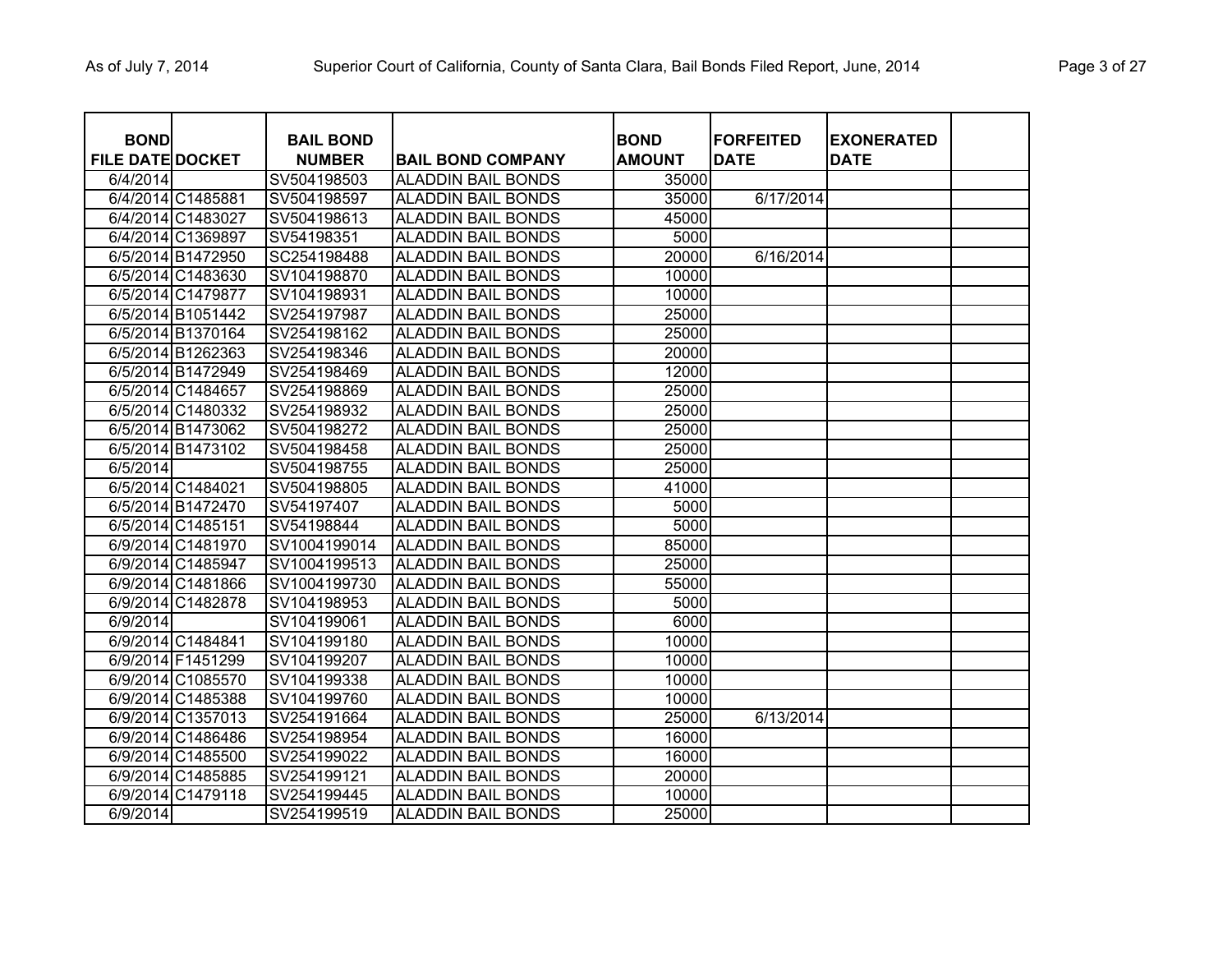| <b>BOND</b>             |                    | <b>BAIL BOND</b> |                           | <b>BOND</b>   | <b>FORFEITED</b> | <b>EXONERATED</b> |  |
|-------------------------|--------------------|------------------|---------------------------|---------------|------------------|-------------------|--|
| <b>FILE DATE DOCKET</b> |                    | <b>NUMBER</b>    | <b>BAIL BOND COMPANY</b>  | <b>AMOUNT</b> | <b>DATE</b>      | <b>DATE</b>       |  |
|                         | 6/9/2014 C1487056  | SV254199740      | <b>ALADDIN BAIL BONDS</b> | 22000         |                  |                   |  |
| 6/9/2014                |                    | SV254199819      | <b>ALADDIN BAIL BONDS</b> | 15000         |                  |                   |  |
|                         | 6/9/2014 C1487056  | SV254199870      | <b>ALADDIN BAIL BONDS</b> | 15000         |                  |                   |  |
| 6/9/2014                |                    | SV254199895      | <b>ALADDIN BAIL BONDS</b> | 25000         |                  |                   |  |
|                         | 6/9/2014 C1239994  | SV254199959      | <b>ALADDIN BAIL BONDS</b> | 25000         |                  |                   |  |
|                         | 6/9/2014 C1483165  | SV254200025      | <b>ALADDIN BAIL BONDS</b> | 11000         |                  |                   |  |
| 6/9/2014                |                    | SV254200195      | <b>ALADDIN BAIL BONDS</b> | 25000         |                  |                   |  |
|                         | 6/9/2014 C1485392  | SV254200222      | <b>ALADDIN BAIL BONDS</b> | 12000         |                  |                   |  |
|                         | 6/9/2014 C1480914  | SV504198942      | <b>ALADDIN BAIL BONDS</b> | 5000          |                  |                   |  |
| 6/9/2014                |                    | SV504199048      | <b>ALADDIN BAIL BONDS</b> | 35000         |                  |                   |  |
|                         | 6/9/2014 F1451524  | SV504199215      | <b>ALADDIN BAIL BONDS</b> | 30000         |                  |                   |  |
| 6/9/2014                |                    | SV504199516      | <b>ALADDIN BAIL BONDS</b> | 25000         |                  |                   |  |
| 6/9/2014                |                    | SV504199790      | <b>ALADDIN BAIL BONDS</b> | 40000         |                  |                   |  |
| 6/9/2014                |                    | SV504199791      | <b>ALADDIN BAIL BONDS</b> | 25000         |                  |                   |  |
| 6/9/2014                |                    | SV504199927      | <b>ALADDIN BAIL BONDS</b> | 30000         |                  |                   |  |
|                         | 6/9/2014 C1485733  | SV504200050      | <b>ALADDIN BAIL BONDS</b> | 26000         |                  |                   |  |
|                         | 6/9/2014 C1487275  | SV504200207      | <b>ALADDIN BAIL BONDS</b> | 30000         |                  |                   |  |
|                         | 6/9/2014 C1484567  | SV504200226      | <b>ALADDIN BAIL BONDS</b> | 35000         |                  |                   |  |
| 6/9/2014                |                    | SV54172353       | <b>ALADDIN BAIL BONDS</b> | 5000          |                  |                   |  |
|                         | 6/9/2014 C1242718  | SV54199168       | <b>ALADDIN BAIL BONDS</b> | 5000          |                  |                   |  |
|                         | 6/9/2014 C1473113  | SV54199183       | <b>ALADDIN BAIL BONDS</b> | 5000          |                  |                   |  |
|                         | 6/9/2014 C1486057  | SV54199616       | <b>ALADDIN BAIL BONDS</b> | 5000          |                  |                   |  |
| 6/9/2014                |                    | SV54200022       | <b>ALADDIN BAIL BONDS</b> | 5000          |                  |                   |  |
|                         | 6/9/2014 C1479933  | SV54200309       | <b>ALADDIN BAIL BONDS</b> | 5000          |                  |                   |  |
|                         | 6/10/2014 C1233969 | SV1004200493     | <b>ALADDIN BAIL BONDS</b> | 60000         | 6/30/2014        |                   |  |
|                         | 6/10/2014 B1470706 | SV104198809      | <b>ALADDIN BAIL BONDS</b> | 10000         |                  |                   |  |
|                         | 6/10/2014 B1473052 | SV104199413      | <b>ALADDIN BAIL BONDS</b> | 5000          |                  |                   |  |
|                         | 6/10/2014 B1472431 | SV2504199795     | <b>ALADDIN BAIL BONDS</b> | 250000        |                  |                   |  |
|                         | 6/10/2014 F1451433 | SV254199458      | <b>ALADDIN BAIL BONDS</b> | 25000         |                  |                   |  |
|                         | 6/10/2014 F1451116 | SV254199472      | <b>ALADDIN BAIL BONDS</b> | 25000         |                  | 6/20/2014         |  |
|                         | 6/10/2014 B1473283 | SV254199755      | <b>ALADDIN BAIL BONDS</b> | 20000         |                  |                   |  |
|                         | 6/10/2014 B1472349 | SV254199777      | <b>ALADDIN BAIL BONDS</b> | 15000         |                  |                   |  |
| 6/10/2014               |                    | SV254200316      | <b>ALADDIN BAIL BONDS</b> | 15000         |                  |                   |  |
|                         | 6/10/2014 C1487276 | SV254200501      | <b>ALADDIN BAIL BONDS</b> | 25000         |                  |                   |  |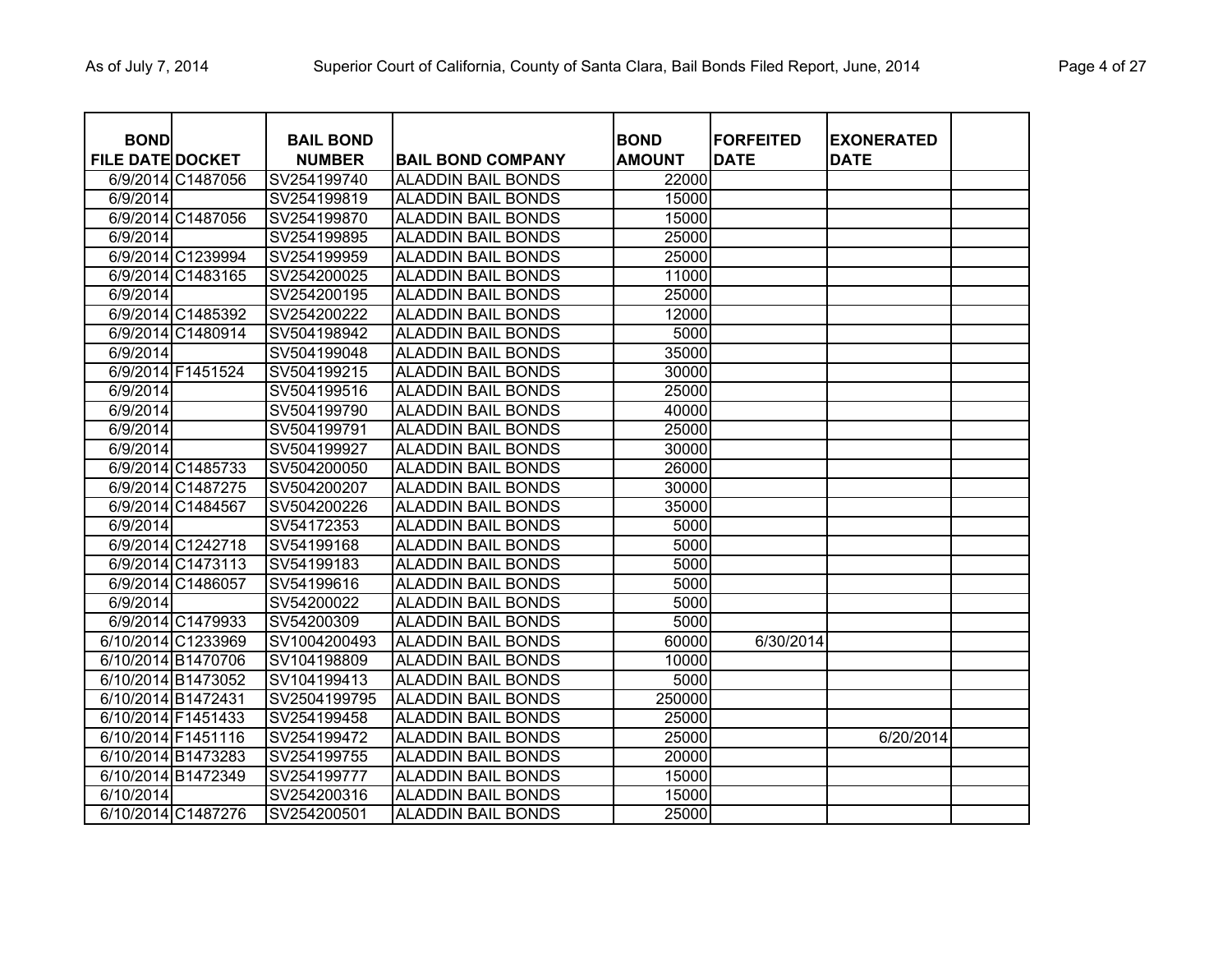| <b>BOND</b>             |                    | <b>BAIL BOND</b> |                           | <b>BOND</b>   | <b>FORFEITED</b> | <b>EXONERATED</b> |  |
|-------------------------|--------------------|------------------|---------------------------|---------------|------------------|-------------------|--|
| <b>FILE DATE DOCKET</b> |                    | <b>NUMBER</b>    | <b>BAIL BOND COMPANY</b>  | <b>AMOUNT</b> | <b>DATE</b>      | <b>DATE</b>       |  |
|                         | 6/10/2014 C1485201 | SV504200278      | <b>ALADDIN BAIL BONDS</b> | 50000         |                  |                   |  |
|                         | 6/10/2014 C1483384 | SV504200363      | <b>ALADDIN BAIL BONDS</b> | 50000         |                  |                   |  |
| 6/11/2014               |                    | SV104200585      | <b>ALADDIN BAIL BONDS</b> | 6000          |                  |                   |  |
|                         | 6/11/2014 C1472693 | SV254200598      | <b>ALADDIN BAIL BONDS</b> | 25000         |                  |                   |  |
|                         | 6/11/2014 C1485518 | SV254200642      | <b>ALADDIN BAIL BONDS</b> | 20000         |                  |                   |  |
|                         | 6/11/2014 C1479889 | SV254200649      | <b>ALADDIN BAIL BONDS</b> | 20000         |                  |                   |  |
| 6/11/2014               |                    | SV254200742      | <b>ALADDIN BAIL BONDS</b> | 20000         |                  |                   |  |
|                         | 6/11/2014 C1485436 | SV504200600      | <b>ALADDIN BAIL BONDS</b> | 30000         |                  |                   |  |
|                         | 6/11/2014 C1226069 | SV54200599       | <b>ALADDIN BAIL BONDS</b> | 2000          |                  |                   |  |
| 6/11/2014               |                    | SV54200608       | <b>ALADDIN BAIL BONDS</b> | 5000          |                  |                   |  |
|                         | 6/12/2014 C1481749 | SV104200335      | <b>ALADDIN BAIL BONDS</b> | 7000          |                  |                   |  |
|                         | 6/12/2014 C1482958 | SV104200422      | <b>ALADDIN BAIL BONDS</b> | 10000         |                  |                   |  |
| 6/12/2014               |                    | SV104200499      | <b>ALADDIN BAIL BONDS</b> | 10000         |                  |                   |  |
|                         | 6/12/2014 C1371403 | SV104200775      | <b>ALADDIN BAIL BONDS</b> | 10000         |                  | 6/30/2014         |  |
|                         | 6/12/2014 C1371441 | SV104201009      | <b>ALADDIN BAIL BONDS</b> | 10000         | 6/12/2014        |                   |  |
|                         | 6/12/2014 C1363369 | SV254196348      | <b>ALADDIN BAIL BONDS</b> | 25000         |                  | 6/25/2014         |  |
|                         | 6/12/2014 F1244260 | SV254199935      | <b>ALADDIN BAIL BONDS</b> | 15000         |                  |                   |  |
|                         | 6/12/2014 C1483321 | SV254200321      | <b>ALADDIN BAIL BONDS</b> | 15000         |                  |                   |  |
|                         | 6/12/2014 C1372124 | SV254200459      | <b>ALADDIN BAIL BONDS</b> | 20000         |                  |                   |  |
|                         | 6/12/2014 C1484857 | SV254200536      | <b>ALADDIN BAIL BONDS</b> | 20000         |                  |                   |  |
|                         | 6/12/2014 B1473058 | SV254200639      | <b>ALADDIN BAIL BONDS</b> | 11000         |                  | 6/24/2014         |  |
|                         | 6/12/2014 F1449638 | SV254200640      | <b>ALADDIN BAIL BONDS</b> | 15000         |                  |                   |  |
| 6/12/2014               |                    | SV254200809      | <b>ALADDIN BAIL BONDS</b> | 11000         |                  |                   |  |
|                         | 6/12/2014 C1476298 | SV254200810      | <b>ALADDIN BAIL BONDS</b> | 20000         |                  |                   |  |
|                         | 6/12/2014 C1484092 | SV254201002      | <b>ALADDIN BAIL BONDS</b> | 15000         |                  |                   |  |
|                         | 6/12/2014 C1484710 | SV254201003      | <b>ALADDIN BAIL BONDS</b> | 25000         | 6/19/2014        |                   |  |
|                         | 6/12/2014 C1487036 | SV504200832      | <b>ALADDIN BAIL BONDS</b> | 25000         |                  |                   |  |
|                         | 6/12/2014 C1486062 | SV504200838      | <b>ALADDIN BAIL BONDS</b> | 50000         |                  |                   |  |
| 6/12/2014               |                    | SV504200850      | <b>ALADDIN BAIL BONDS</b> | 10000         |                  |                   |  |
|                         | 6/12/2014 C1479112 | SV504200988      | <b>ALADDIN BAIL BONDS</b> | 40000         |                  |                   |  |
|                         | 6/12/2014 C1483855 | SV54199494       | <b>ALADDIN BAIL BONDS</b> | 5000          |                  |                   |  |
|                         | 6/12/2014 C1474410 | SV54200773       | <b>ALADDIN BAIL BONDS</b> | 5000          |                  |                   |  |
|                         | 6/12/2014 C1371842 | SV54200774       | <b>ALADDIN BAIL BONDS</b> | 5000          |                  | 6/30/2014         |  |
|                         | 6/12/2014 B1369931 | SV54200777       | <b>ALADDIN BAIL BONDS</b> | 2000          |                  |                   |  |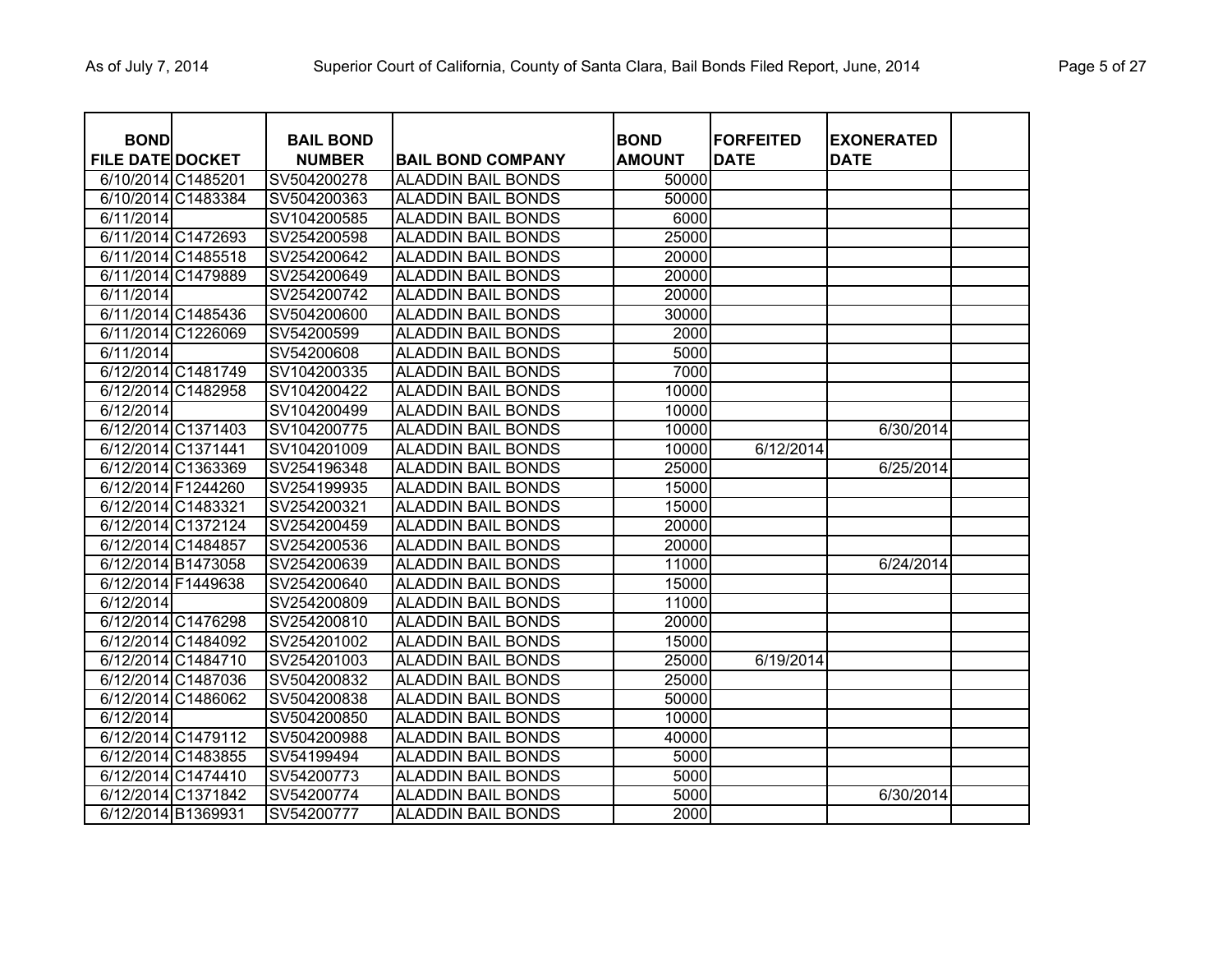| <b>BOND</b>             |                    | <b>BAIL BOND</b> |                           | <b>BOND</b>   | <b>FORFEITED</b> |                                  |  |
|-------------------------|--------------------|------------------|---------------------------|---------------|------------------|----------------------------------|--|
| <b>FILE DATE DOCKET</b> |                    | <b>NUMBER</b>    | <b>BAIL BOND COMPANY</b>  | <b>AMOUNT</b> | <b>DATE</b>      | <b>EXONERATED</b><br><b>DATE</b> |  |
| 6/13/2014 B1368042      |                    | SV104198164      | <b>ALADDIN BAIL BONDS</b> | 10000         |                  |                                  |  |
|                         | 6/13/2014 C1353235 | SV254201137      | <b>ALADDIN BAIL BONDS</b> | 25000         |                  |                                  |  |
| 6/13/2014 C1371431      |                    | SV254201138      | <b>ALADDIN BAIL BONDS</b> | 25000         |                  | 6/17/2014                        |  |
| 6/13/2014 C1371001      |                    | SV254201157      | <b>ALADDIN BAIL BONDS</b> | 25000         |                  | 6/17/2014                        |  |
|                         | 6/13/2014 C1372083 | SV254201308      | <b>ALADDIN BAIL BONDS</b> | 25000         |                  |                                  |  |
|                         | 6/13/2014 C1486243 | SV254201314      | <b>ALADDIN BAIL BONDS</b> | 11000         |                  |                                  |  |
| 6/13/2014 B1369978      |                    | SV504200491      | <b>ALADDIN BAIL BONDS</b> | 30000         |                  | 6/18/2014                        |  |
|                         | 6/13/2014 C1369264 | SV54200778       | <b>ALADDIN BAIL BONDS</b> | 5000          |                  |                                  |  |
| 6/16/2014               |                    | SV1004201339     | <b>ALADDIN BAIL BONDS</b> | 100000        |                  |                                  |  |
| 6/16/2014 B1473299      |                    | SV104201034      | <b>ALADDIN BAIL BONDS</b> | 10000         |                  |                                  |  |
|                         | 6/16/2014 C1483634 | SV104201141      | <b>ALADDIN BAIL BONDS</b> | 7500          |                  |                                  |  |
| 6/16/2014               |                    | SV104201160      | <b>ALADDIN BAIL BONDS</b> | 10000         |                  | 6/26/2014                        |  |
|                         | 6/16/2014 C1486244 | SV104201800      | <b>ALADDIN BAIL BONDS</b> | 10000         |                  |                                  |  |
| 6/16/2014               |                    | SV104201981      | <b>ALADDIN BAIL BONDS</b> | 10000         |                  |                                  |  |
| 6/16/2014               |                    | SV104202162      | <b>ALADDIN BAIL BONDS</b> | 10000         |                  |                                  |  |
| 6/16/2014               |                    | SV254201398      | <b>ALADDIN BAIL BONDS</b> | 25000         |                  |                                  |  |
| 6/16/2014               |                    | SV254201407      | <b>ALADDIN BAIL BONDS</b> | 15000         |                  |                                  |  |
| 6/16/2014               |                    | SV254201507      | <b>ALADDIN BAIL BONDS</b> | 15000         |                  |                                  |  |
|                         | 6/16/2014 C1481324 | SV254201575      | <b>ALADDIN BAIL BONDS</b> | 25000         |                  |                                  |  |
|                         | 6/16/2014 C1359521 | SV254201627      | <b>ALADDIN BAIL BONDS</b> | 10000         |                  |                                  |  |
| 6/16/2014               |                    | SV254201739      | <b>ALADDIN BAIL BONDS</b> | 20000         |                  |                                  |  |
| 6/16/2014               |                    | SV254201783      | <b>ALADDIN BAIL BONDS</b> | 16000         |                  |                                  |  |
|                         | 6/16/2014 C1486290 | SV254201822      | <b>ALADDIN BAIL BONDS</b> | 11000         |                  |                                  |  |
| 6/16/2014               |                    | SV254202038      | <b>ALADDIN BAIL BONDS</b> | 16000         |                  |                                  |  |
| 6/16/2014               |                    | SV254202052      | <b>ALADDIN BAIL BONDS</b> | 16000         |                  |                                  |  |
|                         | 6/16/2014 C1484957 | SV504201236      | <b>ALADDIN BAIL BONDS</b> | 30000         |                  |                                  |  |
|                         | 6/16/2014 B1473038 | SV504201267      | <b>ALADDIN BAIL BONDS</b> | 50000         |                  |                                  |  |
|                         | 6/16/2014 C1482480 | SV504201298      | <b>ALADDIN BAIL BONDS</b> | 50000         |                  |                                  |  |
|                         | 6/16/2014 C1486162 | SV504201489      | <b>ALADDIN BAIL BONDS</b> | 30000         |                  |                                  |  |
|                         | 6/16/2014 C1485506 | SV504201525      | <b>ALADDIN BAIL BONDS</b> | 26000         |                  |                                  |  |
|                         | 6/16/2014 C1485883 | SV504201548      | <b>ALADDIN BAIL BONDS</b> | 50000         |                  |                                  |  |
| 6/16/2014 C1485161      |                    | SV504201612      | <b>ALADDIN BAIL BONDS</b> | 50000         |                  |                                  |  |
| 6/16/2014               |                    | SV504201748      | <b>ALADDIN BAIL BONDS</b> | 35000         |                  |                                  |  |
| 6/16/2014               |                    | SV504202004      | <b>ALADDIN BAIL BONDS</b> | 26000         |                  |                                  |  |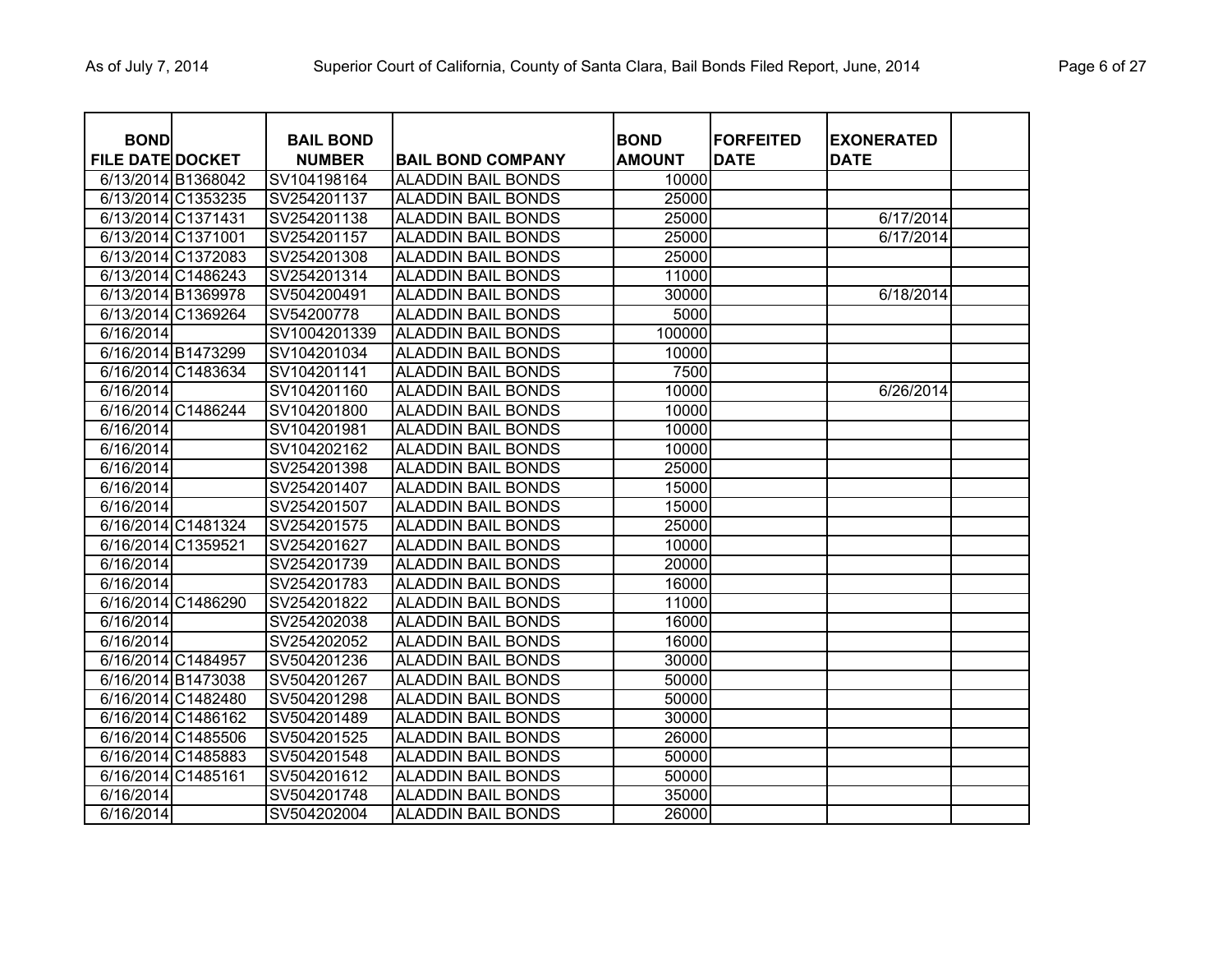| <b>BOND</b>             |                    | <b>BAIL BOND</b> |                           | <b>BOND</b>      | <b>FORFEITED</b> | <b>EXONERATED</b> |  |
|-------------------------|--------------------|------------------|---------------------------|------------------|------------------|-------------------|--|
| <b>FILE DATE DOCKET</b> |                    | <b>NUMBER</b>    | <b>BAIL BOND COMPANY</b>  | <b>AMOUNT</b>    | <b>DATE</b>      | <b>DATE</b>       |  |
| 6/16/2014               |                    | SV504202070      | <b>ALADDIN BAIL BONDS</b> | 25000            |                  |                   |  |
|                         | 6/16/2014 C1477530 | SV54200682       | <b>ALADDIN BAIL BONDS</b> | 5000             |                  |                   |  |
|                         | 6/16/2014 B1155808 | SV54200918       | <b>ALADDIN BAIL BONDS</b> | 3000             |                  | 6/30/2014         |  |
| $\sqrt{6/16/2014}$      |                    | SV54201632       | <b>ALADDIN BAIL BONDS</b> | 1000             |                  |                   |  |
|                         | 6/16/2014 C1485866 | SV54201887       | <b>ALADDIN BAIL BONDS</b> | 2000             |                  | 6/30/2014         |  |
|                         | 6/16/2014 C1370096 | SV54202161       | <b>ALADDIN BAIL BONDS</b> | 1000             |                  |                   |  |
|                         | 6/16/2014 C1366595 | SV54202164       | <b>ALADDIN BAIL BONDS</b> | 5000             |                  |                   |  |
|                         | 6/17/2014 B1483392 | SV1004201630     | <b>ALADDIN BAIL BONDS</b> | 75000            |                  |                   |  |
|                         | 6/17/2014 B1473382 | SV104177583      | <b>ALADDIN BAIL BONDS</b> | 10000            |                  |                   |  |
|                         | 6/17/2014 C1480998 | SV104198186      | <b>ALADDIN BAIL BONDS</b> | 10000            |                  |                   |  |
|                         | 6/17/2014 B1472482 | SV104201518      | ALADDIN BAIL BONDS        | 10000            |                  |                   |  |
|                         | 6/17/2014 F1451465 | SV104201895      | <b>ALADDIN BAIL BONDS</b> | 10000            |                  |                   |  |
|                         | 6/17/2014 B1472926 | SV254201522      | <b>ALADDIN BAIL BONDS</b> | 25000            |                  |                   |  |
| 6/17/2014               |                    | SV254202178      | <b>ALADDIN BAIL BONDS</b> | 25000            |                  |                   |  |
| 6/17/2014               |                    | SV254202235      | <b>ALADDIN BAIL BONDS</b> | 15000            |                  |                   |  |
|                         | 6/17/2014 C1486286 | SV254202287      | <b>ALADDIN BAIL BONDS</b> | 20000            | 6/30/2014        |                   |  |
| 6/17/2014               |                    | SV254202384      | <b>ALADDIN BAIL BONDS</b> | 16000            |                  |                   |  |
|                         | 6/17/2014 C1481863 | SV254202389      | <b>ALADDIN BAIL BONDS</b> | 20000            |                  |                   |  |
|                         | 6/17/2014 C1358563 | SV504200378      | <b>ALADDIN BAIL BONDS</b> | 30000            |                  |                   |  |
|                         | 6/17/2014 B1369492 | SV504201297      | <b>ALADDIN BAIL BONDS</b> | 30000            |                  |                   |  |
| 6/17/2014               |                    | SV504202185      | <b>ALADDIN BAIL BONDS</b> | 36000            |                  |                   |  |
| 6/17/2014               |                    | SV504202206      | <b>ALADDIN BAIL BONDS</b> | 31000            |                  |                   |  |
| 6/17/2014               |                    | SV504202234      | <b>ALADDIN BAIL BONDS</b> | 30000            |                  |                   |  |
|                         | 6/17/2014 C1473051 | SV54200261       | <b>ALADDIN BAIL BONDS</b> | 5000             |                  |                   |  |
|                         | 6/17/2014 C1479292 | SV54202160       | <b>ALADDIN BAIL BONDS</b> | 2000             |                  |                   |  |
|                         | 6/17/2014 C1484773 | SV54202207       | <b>ALADDIN BAIL BONDS</b> | 5000             |                  | 6/24/2014         |  |
|                         | 6/17/2014 C1479164 | SV54202295       | <b>ALADDIN BAIL BONDS</b> | $\frac{1}{5000}$ |                  |                   |  |
| 6/18/2014               |                    | SV104202811      | <b>ALADDIN BAIL BONDS</b> | 10000            |                  |                   |  |
|                         | 6/18/2014 B1473391 | SV2254202216     | <b>ALADDIN BAIL BONDS</b> | 15000            |                  |                   |  |
|                         | 6/18/2014 C1483381 | SV254202536      | <b>ALADDIN BAIL BONDS</b> | 5000             |                  | 6/18/2014         |  |
|                         | 6/18/2014 CC944868 | SV254202753      | <b>ALADDIN BAIL BONDS</b> | 15000            |                  |                   |  |
| 6/18/2014               |                    | SV504202724      | <b>ALADDIN BAIL BONDS</b> | 26000            |                  |                   |  |
| 6/18/2014               |                    | SV504202735      | <b>ALADDIN BAIL BONDS</b> | 11000            |                  |                   |  |
| 6/18/2014               |                    | SV54202614       | <b>ALADDIN BAIL BONDS</b> | 5000             |                  |                   |  |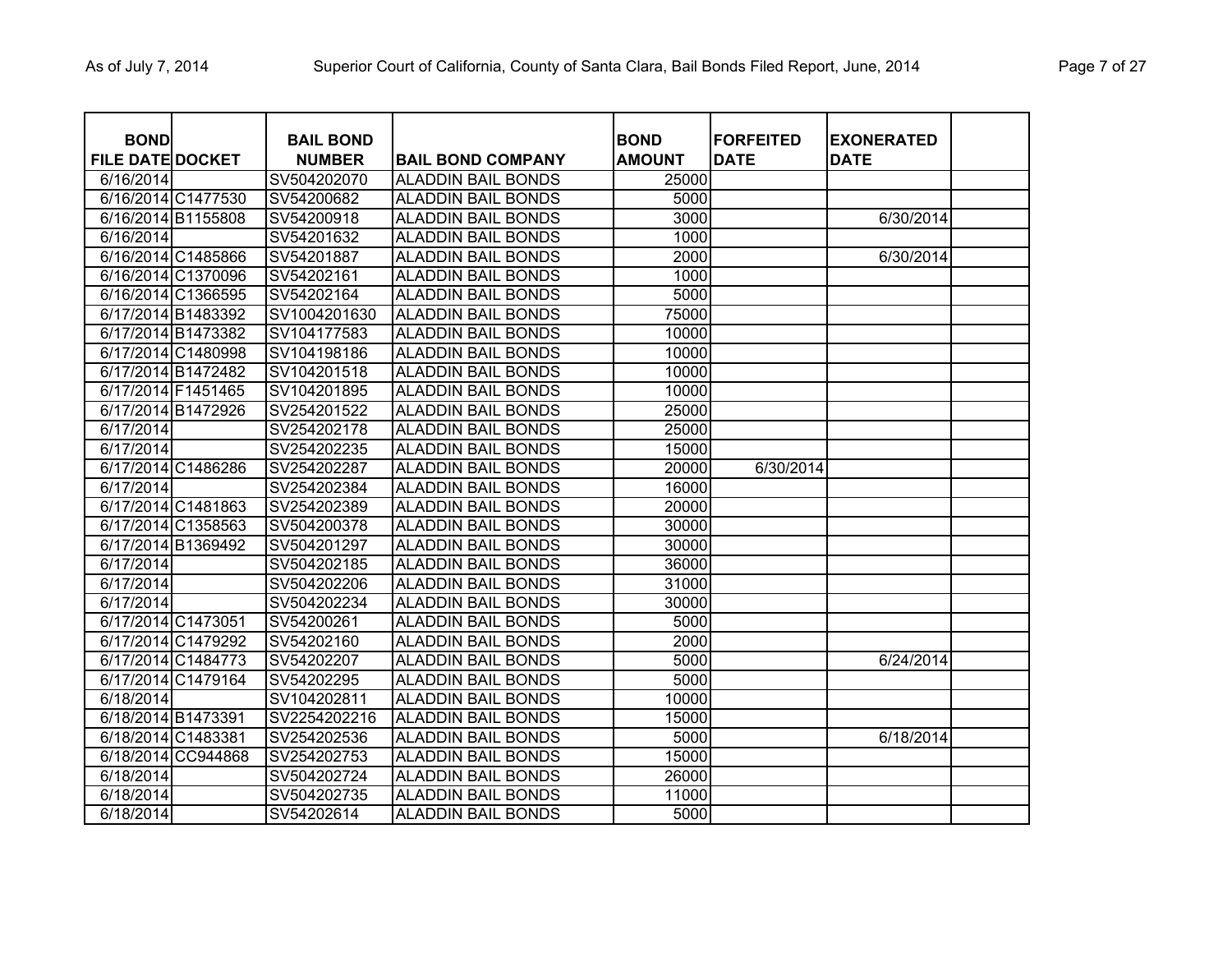| <b>BOND</b><br><b>FILE DATE DOCKET</b> |                    | <b>BAIL BOND</b><br><b>NUMBER</b> | <b>BAIL BOND COMPANY</b>  | <b>BOND</b><br><b>AMOUNT</b> | <b>FORFEITED</b><br><b>DATE</b> | <b>EXONERATED</b><br><b>DATE</b> |  |
|----------------------------------------|--------------------|-----------------------------------|---------------------------|------------------------------|---------------------------------|----------------------------------|--|
|                                        | 6/19/2014 F1451312 | SV104202311                       | <b>ALADDIN BAIL BONDS</b> | 10000                        |                                 |                                  |  |
| 6/19/2014                              |                    | SV104202840                       | <b>ALADDIN BAIL BONDS</b> | 6000                         |                                 |                                  |  |
|                                        | 6/19/2014 C1485750 | SV104203033                       | <b>ALADDIN BAIL BONDS</b> | 5000                         |                                 |                                  |  |
|                                        | 6/19/2014 C1371845 | SV104203048                       | <b>ALADDIN BAIL BONDS</b> | 5000                         |                                 |                                  |  |
|                                        | 6/19/2014 CC762609 | SV254202259                       | <b>ALADDIN BAIL BONDS</b> | 20000                        |                                 |                                  |  |
| 6/19/2014                              |                    | SV254202764                       | <b>ALADDIN BAIL BONDS</b> | 10000                        |                                 |                                  |  |
|                                        | 6/19/2014 C1483623 | SV254202967                       | <b>ALADDIN BAIL BONDS</b> | 15000                        |                                 |                                  |  |
|                                        | 6/19/2014 F1451523 | SV254202968                       | <b>ALADDIN BAIL BONDS</b> | 25000                        |                                 |                                  |  |
| 6/19/2014                              |                    | SV254203034                       | <b>ALADDIN BAIL BONDS</b> | 15000                        |                                 |                                  |  |
|                                        | 6/19/2014 C1486427 | SV254203079                       | <b>ALADDIN BAIL BONDS</b> | 20000                        |                                 |                                  |  |
|                                        | 6/19/2014 BB724810 | SV504202965                       | <b>ALADDIN BAIL BONDS</b> | 50000                        | 6/19/2014                       |                                  |  |
|                                        | 6/19/2014 C1486368 | SV504203043                       | <b>ALADDIN BAIL BONDS</b> | 32000                        |                                 |                                  |  |
|                                        | 6/20/2014 C1483633 | SV1004203147                      | <b>ALADDIN BAIL BONDS</b> | 100000                       |                                 |                                  |  |
|                                        | 6/20/2014 C1486906 | SV254203105                       | <b>ALADDIN BAIL BONDS</b> | 15000                        |                                 |                                  |  |
| 6/20/2014                              |                    | SV254203195                       | <b>ALADDIN BAIL BONDS</b> | 16000                        |                                 |                                  |  |
| 6/20/2014                              |                    | SV254203324                       | <b>ALADDIN BAIL BONDS</b> | 25000                        |                                 |                                  |  |
|                                        | 6/20/2014 B1471373 | SV504200780                       | <b>ALADDIN BAIL BONDS</b> | 50000                        |                                 |                                  |  |
|                                        | 6/20/2014 BB944756 | SV504201383                       | <b>ALADDIN BAIL BONDS</b> | 50000                        |                                 |                                  |  |
| 6/20/2014                              |                    | SV504203027                       | <b>ALADDIN BAIL BONDS</b> | 25000                        |                                 |                                  |  |
| 6/20/2014                              |                    | SV504203114                       | <b>ALADDIN BAIL BONDS</b> | 32000                        |                                 |                                  |  |
|                                        | 6/20/2014 C1483613 | SV504203375                       | <b>ALADDIN BAIL BONDS</b> | 30000                        | 6/20/2014                       |                                  |  |
|                                        | 6/20/2014 C1090924 | SV54203148                        | <b>ALADDIN BAIL BONDS</b> | 5000                         |                                 |                                  |  |
|                                        | 6/20/2014 C1484432 | SV54203358                        | <b>ALADDIN BAIL BONDS</b> | 2500                         |                                 | 6/23/2014                        |  |
|                                        | 6/23/2014 C1485943 | SV1004203205                      | <b>ALADDIN BAIL BONDS</b> | 85000                        |                                 |                                  |  |
|                                        | 6/23/2014 C1371071 | SV1004203740                      | <b>ALADDIN BAIL BONDS</b> | 75000                        |                                 |                                  |  |
| 6/23/2014                              |                    | SV104203193                       | <b>ALADDIN BAIL BONDS</b> | 10000                        |                                 |                                  |  |
| 6/23/2014                              |                    | SV104203459                       | <b>ALADDIN BAIL BONDS</b> | 10000                        |                                 |                                  |  |
| 6/23/2014                              |                    | SV104203484                       | <b>ALADDIN BAIL BONDS</b> | 10000                        |                                 |                                  |  |
|                                        | 6/23/2014 C1486538 | SV104203594                       | <b>ALADDIN BAIL BONDS</b> | 10000                        |                                 |                                  |  |
|                                        | 6/23/2014 C1487277 | SV104203676                       | <b>ALADDIN BAIL BONDS</b> | 10000                        |                                 |                                  |  |
|                                        | 6/23/2014 C1352232 | SV104204217                       | <b>ALADDIN BAIL BONDS</b> | 5000                         |                                 |                                  |  |
|                                        | 6/23/2014 C1486739 | SV104204240                       | <b>ALADDIN BAIL BONDS</b> | 10000                        |                                 |                                  |  |
|                                        | 6/23/2014 C1486757 | SV104204264                       | <b>ALADDIN BAIL BONDS</b> | 10000                        |                                 |                                  |  |
|                                        | 6/23/2014 B1472079 | SV254203181                       | <b>ALADDIN BAIL BONDS</b> | 20000                        |                                 |                                  |  |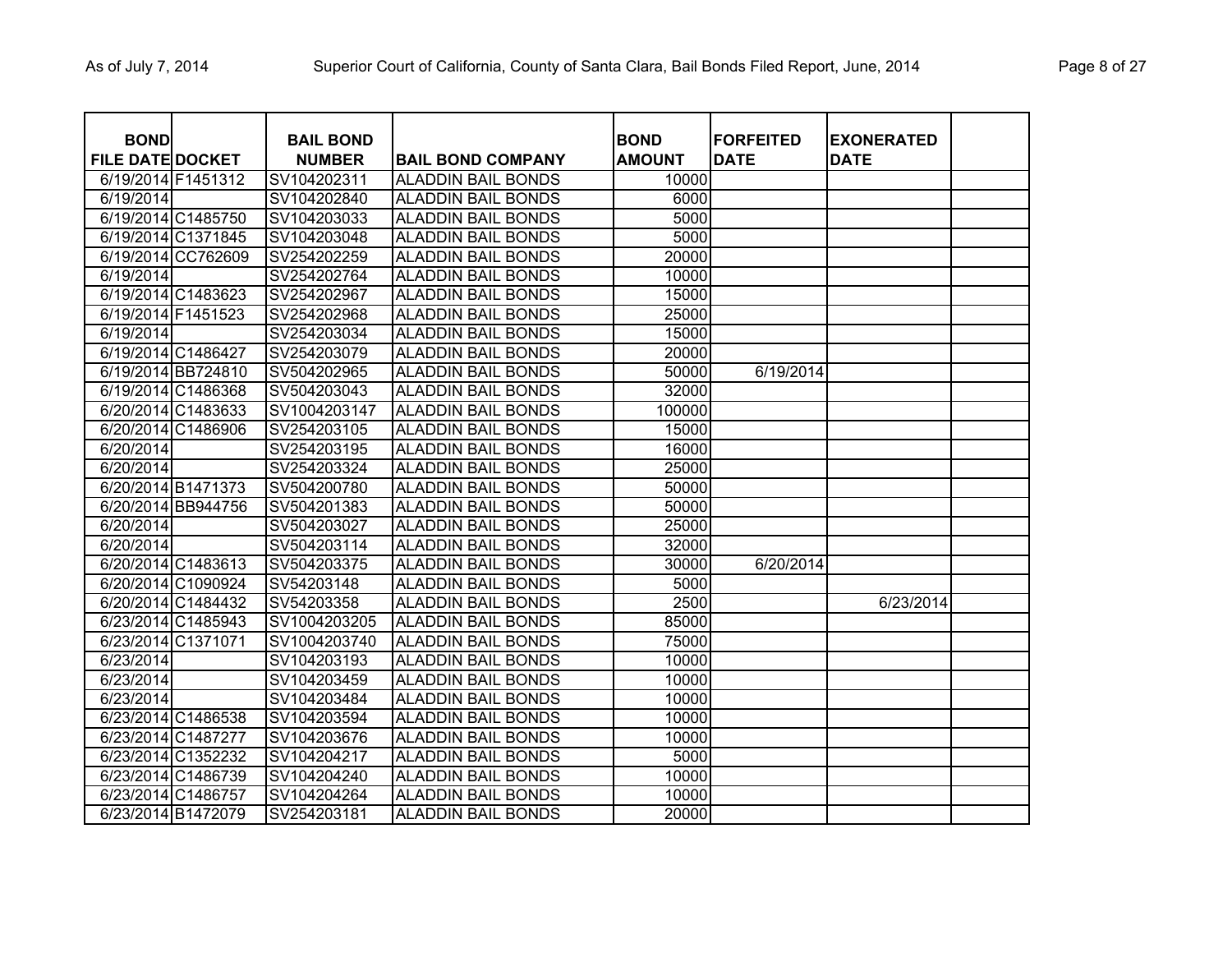| <b>BOND</b>             |                    | <b>BAIL BOND</b> |                             | <b>BOND</b>   | <b>FORFEITED</b> | <b>EXONERATED</b> |  |
|-------------------------|--------------------|------------------|-----------------------------|---------------|------------------|-------------------|--|
| <b>FILE DATE DOCKET</b> |                    | <b>NUMBER</b>    | <b>BAIL BOND COMPANY</b>    | <b>AMOUNT</b> | <b>DATE</b>      | <b>DATE</b>       |  |
|                         | 6/23/2014 B1473325 | SV254203231      | <b>ALADDIN BAIL BONDS</b>   | 25000         |                  |                   |  |
| 6/23/2014               |                    | SV254203405      | <b>ALADDIN BAIL BONDS</b>   | 15000         |                  |                   |  |
| 6/23/2014               |                    | SV254203436      | <b>ALADDIN BAIL BONDS</b>   | 15000         |                  |                   |  |
| $\sqrt{6/23/2014}$      |                    | SV254203456      | <b>ALADDIN BAIL BONDS</b>   | 17000         |                  |                   |  |
| 6/23/2014               |                    | SV254203478      | <b>ALADDIN BAIL BONDS</b>   | 16000         |                  |                   |  |
| $\sqrt{6}/23/2014$      |                    | SV254203673      | <b>ALADDIN BAIL BONDS</b>   | 15000         |                  |                   |  |
|                         | 6/23/2014 C1487049 | SV254203825      | <b>ALADDIN BAIL BONDS</b>   | 25000         |                  |                   |  |
| 6/23/2014               |                    | SV254203913      | <b>ALADDIN BAIL BONDS</b>   | 25000         |                  |                   |  |
| 6/23/2014               |                    | SV254204075      | <b>ALADDIN BAIL BONDS</b>   | 16000         |                  |                   |  |
|                         | 6/23/2014 C1486940 | SV254204077      | <b>ALADDIN BAIL BONDS</b>   | 16000         |                  |                   |  |
| 6/23/2014               |                    | SV254204216      | <b>ALADDIN BAIL BONDS</b>   | 10000         |                  |                   |  |
|                         | 6/23/2014 C1364454 | SV254204263      | <b>ALADDIN BAIL BONDS</b>   | 10000         |                  |                   |  |
| 6/23/2014               |                    | SV504203379      | <b>ALADDIN BAIL BONDS</b>   | 45000         |                  |                   |  |
| 6/23/2014               |                    | SV504203461      | <b>ALADDIN BAIL BONDS</b>   | 26000         |                  |                   |  |
| 6/23/2014               |                    | SV504203813      | <b>ALADDIN BAIL BONDS</b>   | 36000         |                  |                   |  |
|                         | 6/23/2014 C1487096 | SV504203910      | <b>ALADDIN BAIL BONDS</b>   | 40000         |                  |                   |  |
| 6/23/2014               |                    | SV504204269      | <b>ALADDIN BAIL BONDS</b>   | 30000         |                  |                   |  |
| 6/23/2014               |                    | SV54203333       | <b>ALADDIN BAIL BONDS</b>   | 5000          |                  |                   |  |
|                         | 6/23/2014 C1366205 | SV54204076       | <b>ALADDIN BAIL BONDS</b>   | 1000          |                  |                   |  |
|                         | 6/24/2014 F1450608 |                  | 14029445 ALADDIN BAIL BONDS | 3500          |                  |                   |  |
|                         | 6/24/2014 C1479061 | SV1004204504     | <b>ALADDIN BAIL BONDS</b>   | 60000         |                  |                   |  |
|                         | 6/24/2014 B1368448 | SV104203914      | <b>ALADDIN BAIL BONDS</b>   | 5000          |                  |                   |  |
| 6/24/2014               |                    | SV104204314      | <b>ALADDIN BAIL BONDS</b>   | 10000         |                  |                   |  |
|                         | 6/24/2014 B1473253 | SV254203635      | <b>ALADDIN BAIL BONDS</b>   | 15000         |                  |                   |  |
|                         | 6/24/2014 F1451627 | SV254204189      | <b>ALADDIN BAIL BONDS</b>   | 25000         |                  |                   |  |
| 6/24/2014               |                    | SV254204203      | <b>ALADDIN BAIL BONDS</b>   | 15000         |                  |                   |  |
| 6/24/2014               |                    | SV254204373      | <b>ALADDIN BAIL BONDS</b>   | 25000         |                  |                   |  |
|                         | 6/24/2014 C1487055 | SV254204399      | <b>ALADDIN BAIL BONDS</b>   | 25000         |                  |                   |  |
| 6/24/2014               |                    | SV254204451      | <b>ALADDIN BAIL BONDS</b>   | 20000         |                  |                   |  |
| 6/24/2014               |                    | SV254204535      | <b>ALADDIN BAIL BONDS</b>   | 25000         |                  |                   |  |
|                         | 6/24/2014 F1451698 | SV504204155      | <b>ALADDIN BAIL BONDS</b>   | 50000         |                  |                   |  |
|                         | 6/24/2014 C1486380 | SV504204358      | <b>ALADDIN BAIL BONDS</b>   | 33000         |                  |                   |  |
|                         | 6/24/2014 B1470644 | SV54203922       | <b>ALADDIN BAIL BONDS</b>   | 5000          |                  |                   |  |
| 6/24/2014               |                    | SV54203980       | <b>ALADDIN BAIL BONDS</b>   | 5000          |                  |                   |  |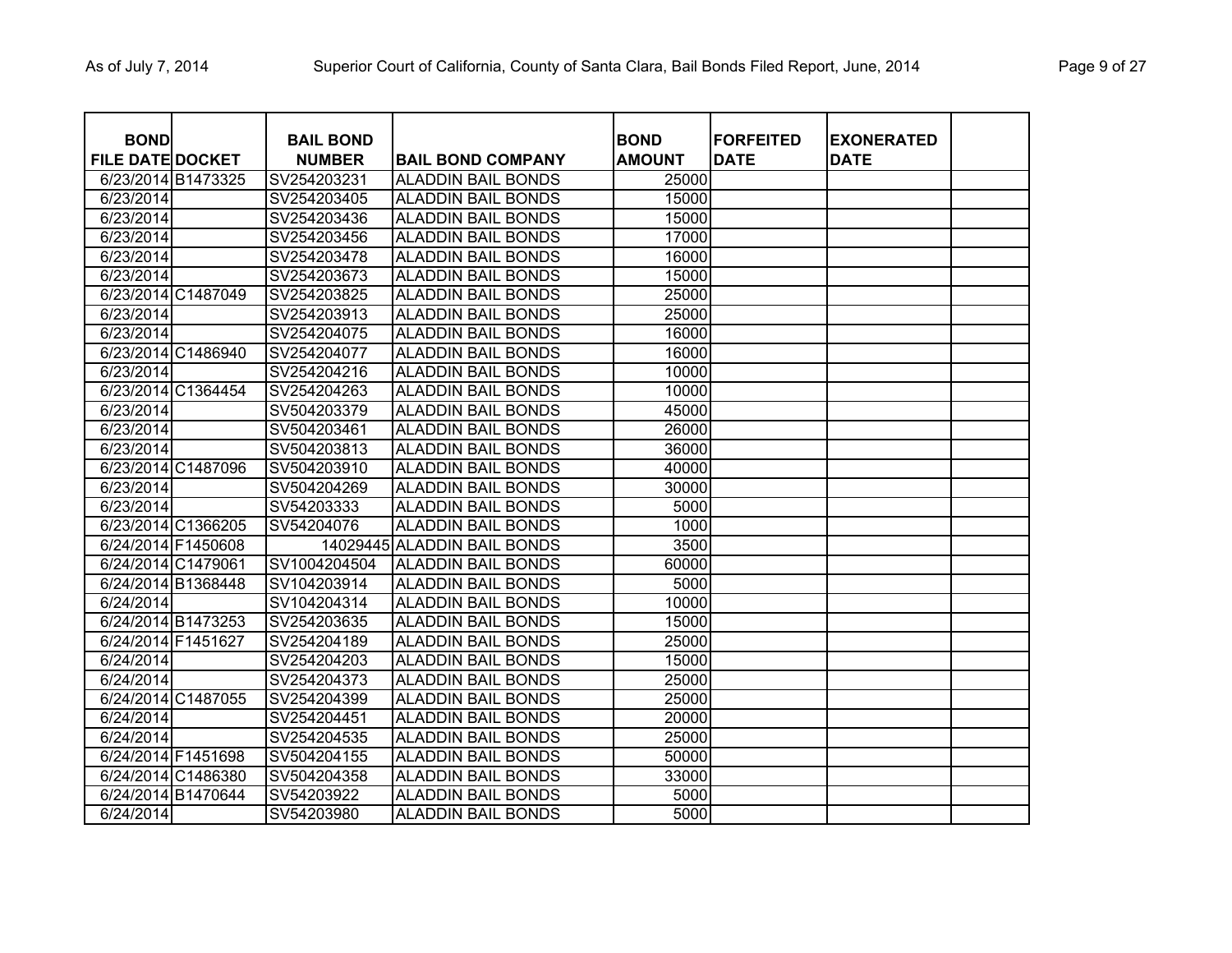| <b>BOND</b>             |                    | <b>BAIL BOND</b> |                           | <b>BOND</b>   | <b>FORFEITED</b> | <b>EXONERATED</b> |  |
|-------------------------|--------------------|------------------|---------------------------|---------------|------------------|-------------------|--|
| <b>FILE DATE DOCKET</b> |                    | <b>NUMBER</b>    | <b>BAIL BOND COMPANY</b>  | <b>AMOUNT</b> | <b>DATE</b>      | <b>DATE</b>       |  |
| 6/24/2014 C1232427      |                    | SV54204445       | <b>ALADDIN BAIL BONDS</b> | 5000          |                  |                   |  |
|                         | 6/24/2014 C1476353 | SV54204505       | <b>ALADDIN BAIL BONDS</b> | 2000          |                  |                   |  |
| 6/24/2014               |                    | SV54240205       | <b>ALADDIN BAIL BONDS</b> | 5000          |                  |                   |  |
|                         | 6/25/2014 C1368792 | SV104204779      | <b>ALADDIN BAIL BONDS</b> | 7500          |                  |                   |  |
| 6/25/2014 C1103451      |                    | SV104204793      | <b>ALADDIN BAIL BONDS</b> | 10000         |                  |                   |  |
| 6/25/2014               |                    | SV25420342       | <b>ALADDIN BAIL BONDS</b> | 15000         |                  |                   |  |
|                         | 6/25/2014 C1359208 | SV254204643      | <b>ALADDIN BAIL BONDS</b> | 20000         |                  |                   |  |
|                         | 6/25/2014 C1240242 | SV254204777      | <b>ALADDIN BAIL BONDS</b> | 20000         |                  |                   |  |
| 6/25/2014               |                    | SV504204533      | <b>ALADDIN BAIL BONDS</b> | 30000         |                  |                   |  |
| 6/25/2014 C1487261      |                    | SV504204552      | <b>ALADDIN BAIL BONDS</b> | 25000         |                  |                   |  |
|                         | 6/25/2014 C1354599 | SV504204778      | <b>ALADDIN BAIL BONDS</b> | 40000         |                  |                   |  |
| 6/25/2014 C1096307      |                    | SV54204794       | <b>ALADDIN BAIL BONDS</b> | 5000          |                  |                   |  |
|                         | 6/26/2014 C1484830 | SV1004204969     | <b>ALADDIN BAIL BONDS</b> | 95000         |                  |                   |  |
|                         | 6/26/2014 C1238196 | SV104202758      | <b>ALADDIN BAIL BONDS</b> | 10000         |                  |                   |  |
|                         | 6/26/2014 BB621264 | SV104204500      | <b>ALADDIN BAIL BONDS</b> | 5000          |                  |                   |  |
| 6/26/2014 C1237721      |                    | SV104205035      | <b>ALADDIN BAIL BONDS</b> | 10000         |                  |                   |  |
| 6/26/2014 C1479051      |                    | SV254205168      | <b>ALADDIN BAIL BONDS</b> | 10000         |                  |                   |  |
|                         | 6/26/2014 C1363776 | SV504202352      | <b>ALADDIN BAIL BONDS</b> | 35000         |                  |                   |  |
| 6/26/2014 C1234281      |                    | SV504202867      | <b>ALADDIN BAIL BONDS</b> | 40000         |                  |                   |  |
|                         | 6/26/2014 C1482492 | SV504202966      | <b>ALADDIN BAIL BONDS</b> | 25000         |                  |                   |  |
| 6/26/2014 B1472806      |                    | SV54204456       | <b>ALADDIN BAIL BONDS</b> | 5000          |                  |                   |  |
|                         | 6/26/2014 B1369214 | SV54204501       | <b>ALADDIN BAIL BONDS</b> | 5000          |                  |                   |  |
|                         | 6/27/2014 C1361084 | SV104205163      | <b>ALADDIN BAIL BONDS</b> | 10000         |                  |                   |  |
| 6/27/2014 F1451116      |                    | SV254204736      | <b>ALADDIN BAIL BONDS</b> | 25000         |                  |                   |  |
| 6/27/2014               |                    | SV254204855      | <b>ALADDIN BAIL BONDS</b> | 15000         |                  |                   |  |
| 6/27/2014               |                    | SV254205167      | <b>ALADDIN BAIL BONDS</b> | 10000         |                  |                   |  |
| 6/27/2014               |                    | SV254205335      | <b>ALADDIN BAIL BONDS</b> | 20000         |                  |                   |  |
|                         | 6/27/2014 C1476064 | SV504204671      | <b>ALADDIN BAIL BONDS</b> | 30000         |                  |                   |  |
|                         | 6/27/2014 C1479134 | SV504204934      | <b>ALADDIN BAIL BONDS</b> | 50000         |                  |                   |  |
| 6/27/2014               |                    | SV504205215      | <b>ALADDIN BAIL BONDS</b> | 25000         |                  |                   |  |
| 6/27/2014               |                    | SV504205222      | <b>ALADDIN BAIL BONDS</b> | 50000         |                  |                   |  |
|                         | 6/27/2014 C1234079 | SV504205320      | <b>ALADDIN BAIL BONDS</b> | 40000         |                  |                   |  |
|                         | 6/27/2014 C1227387 | SV54205093       | <b>ALADDIN BAIL BONDS</b> | 5000          |                  |                   |  |
| 6/27/2014 C1353247      |                    | SV54205094       | <b>ALADDIN BAIL BONDS</b> | 5000          |                  |                   |  |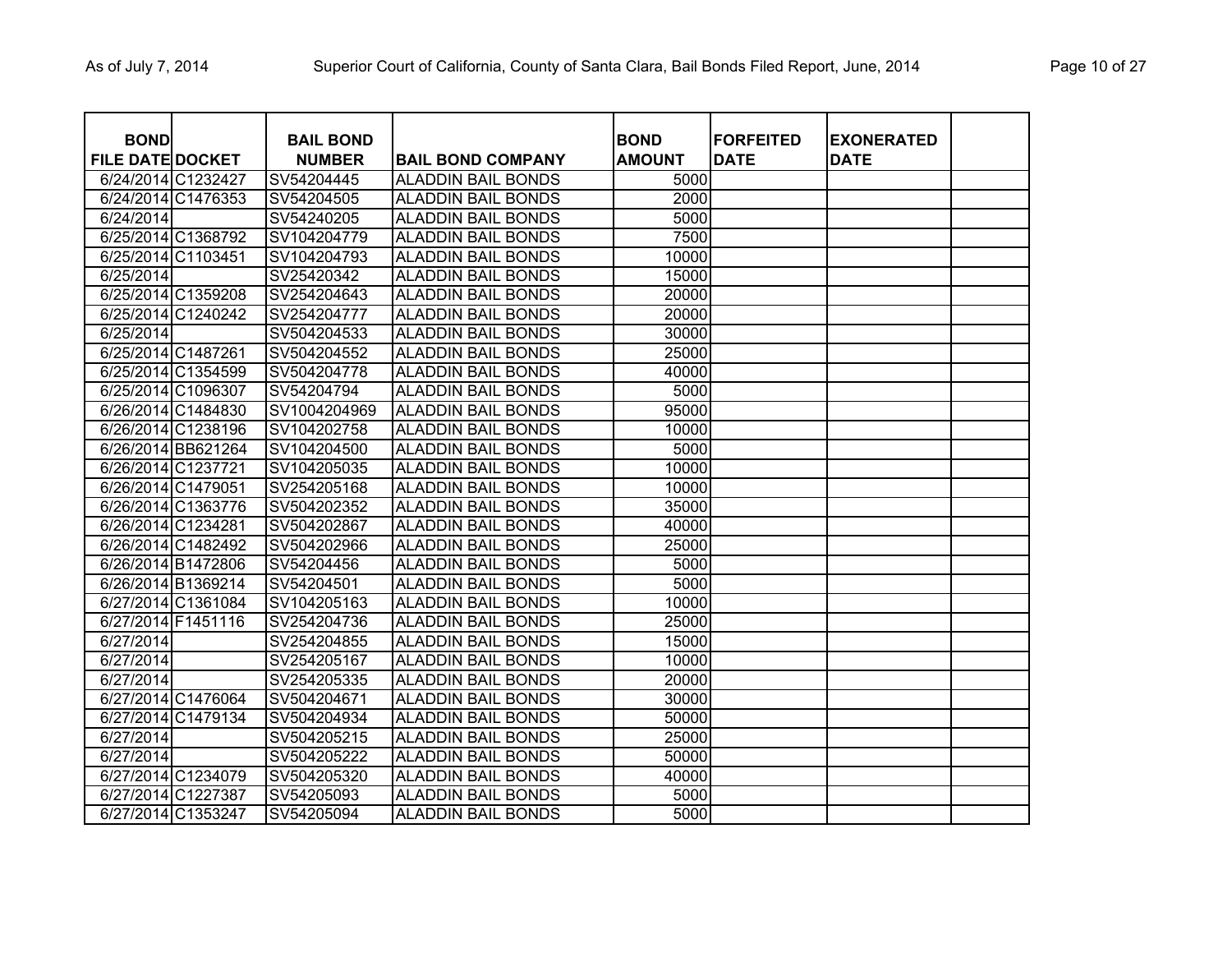| <b>BOND</b>             |                    | <b>BAIL BOND</b> |                                | <b>BOND</b>   | <b>FORFEITED</b> | <b>EXONERATED</b> |  |
|-------------------------|--------------------|------------------|--------------------------------|---------------|------------------|-------------------|--|
| <b>FILE DATE DOCKET</b> |                    | <b>NUMBER</b>    | <b>BAIL BOND COMPANY</b>       | <b>AMOUNT</b> | <b>DATE</b>      | <b>DATE</b>       |  |
| 6/27/2014 F1450957      |                    | SV54205236       | <b>ALADDIN BAIL BONDS</b>      | 5000          |                  |                   |  |
| 6/30/2014 F1242465      |                    | SV104205107      | <b>ALADDIN BAIL BONDS</b>      | 10000         |                  |                   |  |
| 6/30/2014               |                    | SV104205630      | <b>ALADDIN BAIL BONDS</b>      | 10000         |                  |                   |  |
| 6/30/2014               |                    | SV104205769      | <b>ALADDIN BAIL BONDS</b>      | 10000         |                  |                   |  |
| 6/30/2014               |                    | SV254205794      | <b>ALADDIN BAIL BONDS</b>      | 25000         |                  |                   |  |
| 6/30/2014 F1140722      |                    | SV254205895      | <b>ALADDIN BAIL BONDS</b>      | 20000         |                  |                   |  |
|                         | 6/30/2014 C1362538 | SV254206009      | <b>ALADDIN BAIL BONDS</b>      | 20000         |                  |                   |  |
| 6/30/2014               |                    | SV254206056      | <b>ALADDIN BAIL BONDS</b>      | 21000         |                  |                   |  |
| 6/30/2014               |                    | SV254206069      | <b>ALADDIN BAIL BONDS</b>      | 10000         |                  |                   |  |
|                         | 6/30/2014 C1233975 | SV504202918      | <b>ALADDIN BAIL BONDS</b>      | 40000         |                  |                   |  |
|                         | 6/30/2014 C1478048 | SV504203056      | <b>ALADDIN BAIL BONDS</b>      | 50000         |                  |                   |  |
|                         | 6/30/2014 C1486517 | SV504205485      | <b>ALADDIN BAIL BONDS</b>      | 35000         |                  |                   |  |
|                         | 6/30/2014 C1239365 | SV504205635      | <b>ALADDIN BAIL BONDS</b>      | 20000         |                  |                   |  |
|                         | 6/30/2014 C1486892 | SV504205972      | <b>ALADDIN BAIL BONDS</b>      | 35000         |                  |                   |  |
| 6/30/2014               |                    | SV504206145      | <b>ALADDIN BAIL BONDS</b>      | 35000         |                  |                   |  |
| 6/30/2014               |                    | SV54205461       | <b>ALADDIN BAIL BONDS</b>      | 1000          |                  |                   |  |
| 6/30/2014               |                    | SV54206261       | <b>ALADDIN BAIL BONDS</b>      | 5000          |                  |                   |  |
| 6/12/2014 F1347089      |                    | 2014AA076858     | ALICE CORTEZ BAIL BONDS        | 5000          |                  |                   |  |
|                         | 6/12/2014 FF929673 | 2014CC011663     | ALICE CORTEZ BAIL BONDS        | 15000         |                  |                   |  |
| 6/16/2014               |                    | 2014BB017234     | ALICE CORTEZ BAIL BONDS        | 10000         |                  |                   |  |
| 6/17/2014 F1451298      |                    | 2014DD005157     | ALICE CORTEZ BAIL BONDS        | 35000         |                  |                   |  |
| 6/19/2014 F1450671      |                    | 2014DD008475     | ALICE CORTEZ BAIL BONDS        | 50000         |                  |                   |  |
| 6/20/2014 F1450673      |                    | 2014AA070502     | ALICE CORTEZ BAIL BONDS        | 5000          |                  |                   |  |
|                         | 6/23/2014 C1486067 | 2014EE002089     | ALICE CORTEZ BAIL BONDS        | 75000         |                  |                   |  |
| 6/27/2014 F1451534      |                    | 2014BB016981     | <b>ALICE CORTEZ BAIL BONDS</b> | 10000         |                  |                   |  |
| 6/2/2014                |                    |                  | 511259384 ALL PRO BAIL BONDS   | 11000         |                  |                   |  |
|                         | 6/2/2014 C1478819  |                  | 5112593755 ALL PRO BAIL BONDS  | 10000         |                  |                   |  |
|                         | 6/2/2014 B1472779  |                  | 5271959126 ALL PRO BAIL BONDS  | 25000         | 6/24/2014        |                   |  |
| 6/2/2014                |                    |                  | 5271959139 ALL PRO BAIL BONDS  | 25000         |                  |                   |  |
|                         | 6/2/2014 C1481476  |                  | 5551165265 ALL PRO BAIL BONDS  | 50000         |                  | 6/20/2014         |  |
|                         | 6/3/2014 C1481762  |                  | 5105390789 ALL PRO BAIL BONDS  | 75000         |                  |                   |  |
|                         | 6/3/2014 C1483388  |                  | 5112593809 ALL PRO BAIL BONDS  | 5000          |                  |                   |  |
| 6/3/2014                |                    |                  | 5112593867 ALL PRO BAIL BONDS  | 10000         |                  | 6/30/2014         |  |
|                         | 6/3/2014 F1451689  |                  | 5271959113 ALL PRO BAIL BONDS  | 12000         |                  |                   |  |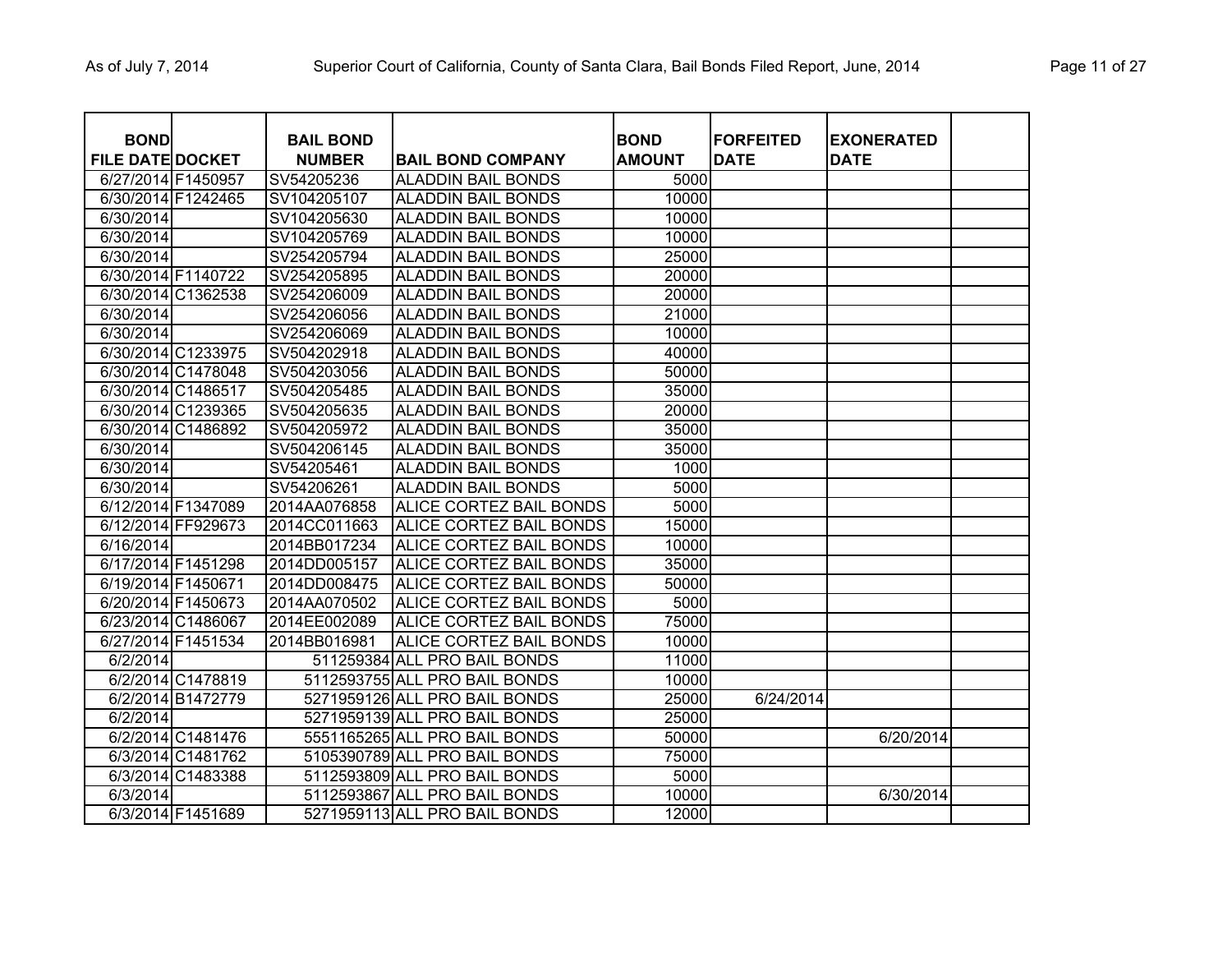| <b>BOND</b>             |                    | <b>BAIL BOND</b> |                               | <b>BOND</b>   | <b>FORFEITED</b> | <b>EXONERATED</b> |  |
|-------------------------|--------------------|------------------|-------------------------------|---------------|------------------|-------------------|--|
| <b>FILE DATE DOCKET</b> |                    | <b>NUMBER</b>    | <b>BAIL BOND COMPANY</b>      | <b>AMOUNT</b> | <b>DATE</b>      | <b>DATE</b>       |  |
| 6/3/2014                |                    |                  | 5271979430 ALL PRO BAIL BONDS | 15000         |                  |                   |  |
|                         | 6/3/2014 C1485796  |                  | 5271979443 ALL PRO BAIL BONDS | 25000         |                  |                   |  |
|                         | 6/3/2014 C1483986  |                  | 5271979469 ALL PRO BAIL BONDS | 25000         |                  |                   |  |
| 6/3/2014                |                    |                  | 5271979571 ALL PRO BAIL BONDS | 25000         |                  |                   |  |
|                         | 6/3/2014 B1472868  |                  | 5551145146 ALL PRO BAIL BONDS | 30000         |                  |                   |  |
| 6/4/2014                |                    |                  | 5271959155 ALL PRO BAIL BONDS | 15000         |                  |                   |  |
|                         | 6/4/2014 C1484944  |                  | 5271979498 ALL PRO BAIL BONDS | 10000         |                  |                   |  |
|                         | 6/4/2014 C1372065  |                  | 5551120712 ALL PRO BAIL BONDS | 50000         |                  |                   |  |
|                         | 6/4/2014 F1451333  |                  | 5551145089 ALL PRO BAIL BONDS | 30000         |                  |                   |  |
|                         | 6/5/2014 B1472835  |                  | 5112593838 ALL PRO BAIL BONDS | 10000         |                  |                   |  |
|                         | 6/5/2014 B1472854  |                  | 5271959098 ALL PRO BAIL BONDS | 25000         | 6/6/2014         |                   |  |
| 6/5/2014                |                    |                  | 5271979568 ALL PRO BAIL BONDS | 25000         |                  |                   |  |
|                         | 6/6/2014 B1472628  |                  | 5112593825 ALL PRO BAIL BONDS | 10000         |                  |                   |  |
|                         | 6/6/2014 B1472389  | T2550468467      | ALL PRO BAIL BONDS            | 15000         |                  |                   |  |
|                         | 6/9/2014 C1483755  |                  | 5105412814 ALL PRO BAIL BONDS | 75000         |                  |                   |  |
|                         | 6/9/2014 C1481541  |                  | 5112593812 ALL PRO BAIL BONDS | 8000          |                  |                   |  |
|                         | 6/9/2014 C1478993  |                  | 5112593870 ALL PRO BAIL BONDS | 5000          |                  |                   |  |
|                         | 6/9/2014 F1243241  |                  | 5112608800 ALL PRO BAIL BONDS | 10000         |                  |                   |  |
|                         | 6/9/2014 C1358003  |                  | 5112608813 ALL PRO BAIL BONDS | 3000          |                  |                   |  |
|                         | 6/9/2014 C1485939  |                  | 5112608855 ALL PRO BAIL BONDS | 10000         |                  |                   |  |
|                         | 6/9/2014 C1478557  |                  | 5112608868 ALL PRO BAIL BONDS | 10000         |                  |                   |  |
| 6/9/2014                |                    |                  | 5112608884 ALL PRO BAIL BONDS | 10000         |                  |                   |  |
|                         | 6/9/2014 F1451301  |                  | 5112609386 ALL PRO BAIL BONDS | 10000         |                  |                   |  |
|                         | 6/9/2014 C1482341  |                  | 5271979500 ALL PRO BAIL BONDS | 15000         |                  |                   |  |
| 6/9/2014                |                    |                  | 5271979584 ALL PRO BAIL BONDS | 15000         |                  |                   |  |
| 6/9/2014                |                    |                  | 5271979641 ALL PRO BAIL BONDS | 11250         |                  |                   |  |
| 6/9/2014                |                    |                  | 5271979654 ALL PRO BAIL BONDS | 21000         |                  |                   |  |
| 6/9/2014                |                    |                  | 5271979753 ALL PRO BAIL BONDS | 16000         |                  |                   |  |
|                         | 6/9/2014 C1485923  |                  | 5551134241 ALL PRO BAIL BONDS | 36000         |                  |                   |  |
| 6/10/2014 F1450435      |                    |                  | 5112608938 ALL PRO BAIL BONDS | 1000          |                  |                   |  |
| 6/10/2014               |                    |                  | 5271959212 ALL PRO BAIL BONDS | 25000         |                  |                   |  |
|                         | 6/10/2014 F1451355 |                  | 5271979472 ALL PRO BAIL BONDS | 25000         |                  |                   |  |
|                         | 6/11/2014 C1485187 |                  | 5112593937 ALL PRO BAIL BONDS | 6000          |                  |                   |  |
|                         | 6/11/2014 C1478198 |                  | 5271979683 ALL PRO BAIL BONDS | 25000         |                  |                   |  |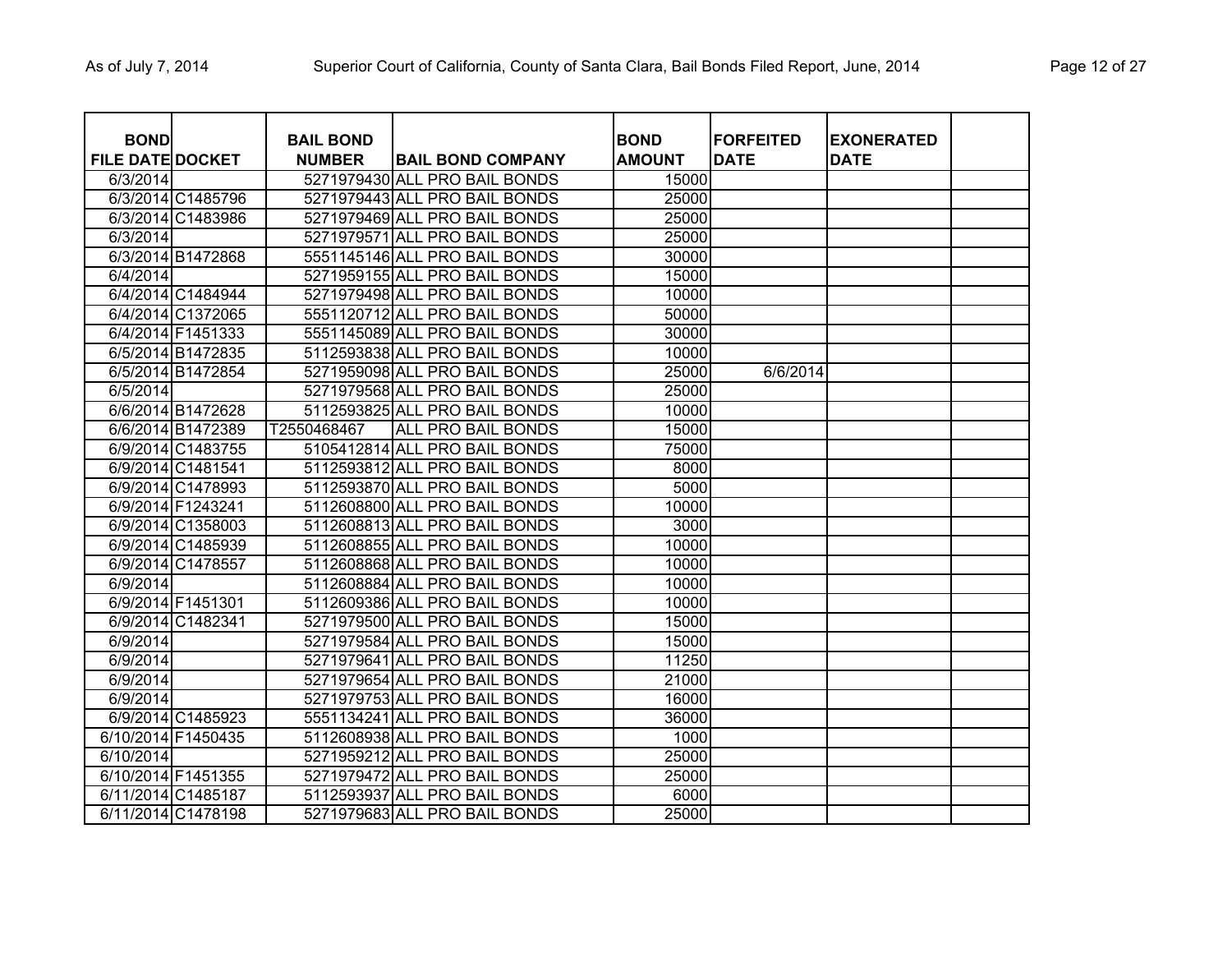| <b>BOND</b>                     |                    | <b>BAIL BOND</b> |                                                                | <b>BOND</b>    | <b>FORFEITED</b> | <b>EXONERATED</b> |  |
|---------------------------------|--------------------|------------------|----------------------------------------------------------------|----------------|------------------|-------------------|--|
| <b>FILE DATE DOCKET</b>         |                    | <b>NUMBER</b>    | <b>BAIL BOND COMPANY</b>                                       | <b>AMOUNT</b>  | <b>DATE</b>      | <b>DATE</b>       |  |
|                                 | 6/11/2014 C1478073 |                  | 5551157783 ALL PRO BAIL BONDS<br>5105390804 ALL PRO BAIL BONDS | 40000          |                  |                   |  |
| 6/12/2014<br>6/12/2014 F1451347 |                    |                  | 5112529729 ALL PRO BAIL BONDS                                  | 100000<br>5000 |                  |                   |  |
|                                 | 6/12/2014 B1472382 |                  | 5112608954 ALL PRO BAIL BONDS                                  | 10000          |                  |                   |  |
|                                 |                    |                  |                                                                |                |                  |                   |  |
|                                 | 6/12/2014 C1482036 |                  | 5271979485 ALL PRO BAIL BONDS                                  | 10000          |                  |                   |  |
| 6/12/2014                       |                    |                  | 5551107379 ALL PRO BAIL BONDS                                  | 30000          |                  |                   |  |
| 6/12/2014                       |                    |                  | 5551157770 ALL PRO BAIL BONDS                                  | 6000           |                  |                   |  |
|                                 | 6/13/2014 B1472465 |                  | 5271979021 ALL PRO BAIL BONDS                                  | 20000          |                  |                   |  |
|                                 | 6/13/2014 C1483585 |                  | 5271979555 ALL PRO BAIL BONDS                                  | 25000          |                  |                   |  |
|                                 | 6/16/2014 C1482964 |                  | 5112608826 ALL PRO BAIL BONDS                                  | 10000          |                  |                   |  |
|                                 | 6/16/2014 C1485227 |                  | 5112608970 ALL PRO BAIL BONDS                                  | 10000          |                  |                   |  |
|                                 | 6/16/2014 C1359349 |                  | 5112609203 ALL PRO BAIL BONDS                                  | 5000           |                  |                   |  |
| 6/16/2014                       |                    |                  | 5112609229 ALL PRO BAIL BONDS                                  | 6000           |                  |                   |  |
|                                 | 6/16/2014 C1363830 |                  | 5112609232 ALL PRO BAIL BONDS                                  | 2000           |                  |                   |  |
|                                 | 6/16/2014 C1486034 |                  | 5271979609 ALL PRO BAIL BONDS                                  | 16000          |                  |                   |  |
| 6/16/2014                       |                    |                  | 5271979625 ALL PRO BAIL BONDS                                  | 11000          |                  |                   |  |
| 6/16/2014                       |                    |                  | 5271979638 ALL PRO BAIL BONDS                                  | 12000          |                  |                   |  |
| 6/16/2014                       |                    |                  | 5271979667 ALL PRO BAIL BONDS                                  | 20000          |                  |                   |  |
| 6/16/2014                       |                    |                  | 5271979696 ALL PRO BAIL BONDS                                  | 25000          |                  |                   |  |
| 6/16/2014                       |                    |                  | 5551145159 ALL PRO BAIL BONDS                                  | 30000          |                  |                   |  |
|                                 | 6/16/2014 C1486240 |                  | 5551157808 ALL PRO BAIL BONDS                                  | 45000          | 6/26/2014        | 7/1/2014          |  |
| 6/17/2014                       |                    |                  | 5112608909 ALL PRO BAIL BONDS                                  | 5000           |                  |                   |  |
| 6/17/2014 F1449955              |                    |                  | 5112608996 ALL PRO BAIL BONDS                                  | 5000           |                  |                   |  |
| 6/17/2014 F1450203              |                    |                  | 5112609005 ALL PRO BAIL BONDS                                  | 500            |                  |                   |  |
| 6/17/2014                       |                    |                  | 5271979597 ALL PRO BAIL BONDS                                  | 20000          |                  |                   |  |
| 6/17/2014                       |                    |                  | 5271979612 ALL PRO BAIL BONDS                                  | 15000          |                  |                   |  |
| 6/17/2014                       |                    |                  | 5551157811 ALL PRO BAIL BONDS                                  | 25000          |                  |                   |  |
|                                 | 6/17/2014 C1371716 |                  | 5551165588 ALL PRO BAIL BONDS                                  | 15000          |                  |                   |  |
|                                 | 6/18/2014 C1478353 |                  | 5112593911 ALL PRO BAIL BONDS                                  | 5000           |                  |                   |  |
|                                 | 6/18/2014 C1370524 |                  | 5112593924 ALL PRO BAIL BONDS                                  | 5000           |                  |                   |  |
| 6/19/2014 F1241863              |                    |                  | 5112594356 ALL PRO BAIL BONDS                                  | 10000          |                  |                   |  |
|                                 | 6/19/2014 C1482728 |                  | 5112608839 ALL PRO BAIL BONDS                                  | 1000           |                  |                   |  |
|                                 | 6/19/2014 C1481475 |                  | 5112608842 ALL PRO BAIL BONDS                                  | 10000          |                  |                   |  |
| 6/19/2014 F1451644              |                    |                  | 5112608983 ALL PRO BAIL BONDS                                  | 1000           |                  |                   |  |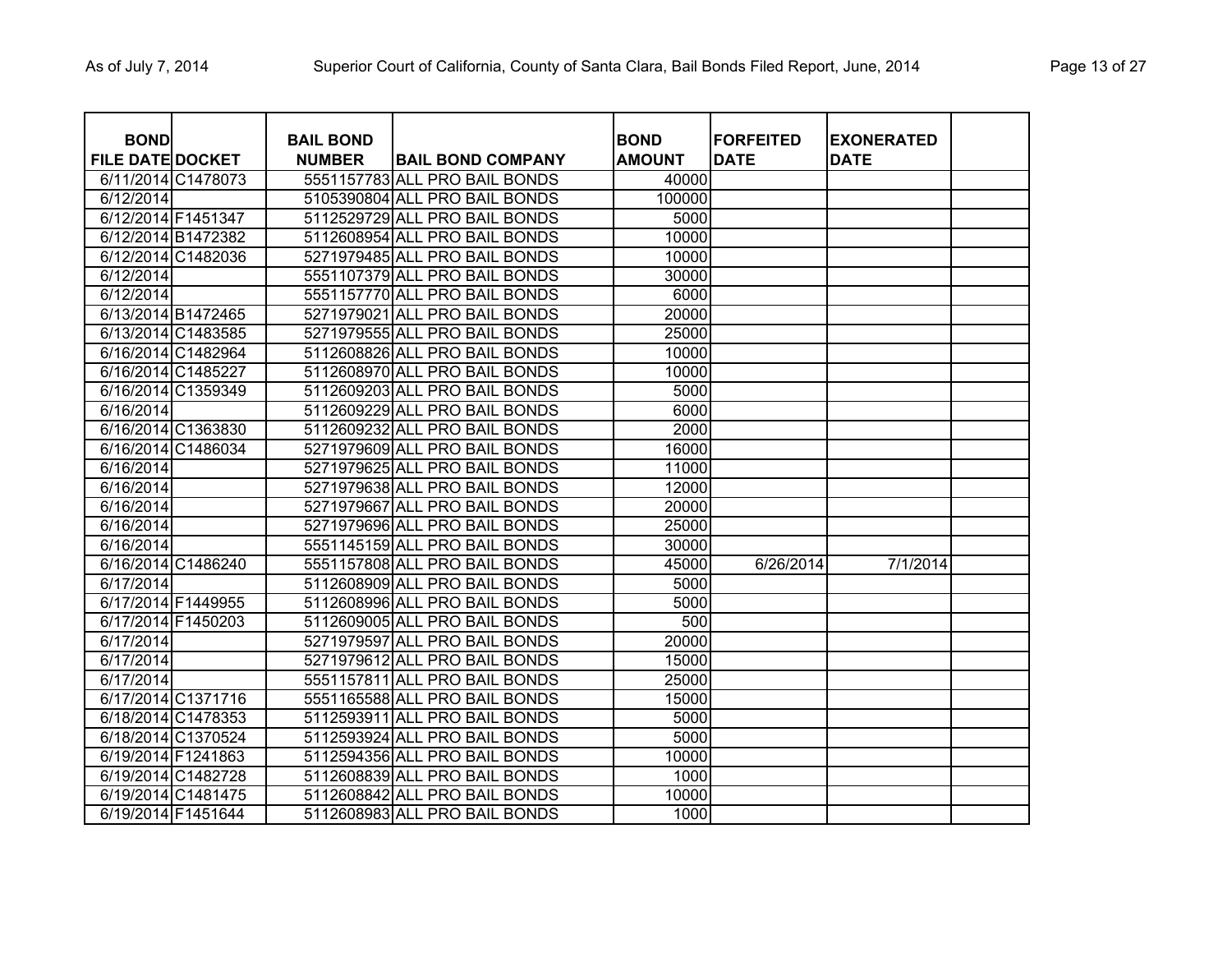| <b>BOND</b>             |                    | <b>BAIL BOND</b> |                               | <b>BOND</b>   | <b>FORFEITED</b> | <b>EXONERATED</b> |  |
|-------------------------|--------------------|------------------|-------------------------------|---------------|------------------|-------------------|--|
| <b>FILE DATE DOCKET</b> |                    | <b>NUMBER</b>    | <b>BAIL BOND COMPANY</b>      | <b>AMOUNT</b> | <b>DATE</b>      | <b>DATE</b>       |  |
|                         | 6/19/2014 C1483863 |                  | 5112609021 ALL PRO BAIL BONDS | 1000          |                  |                   |  |
|                         | 6/19/2014 C1358900 |                  | 5551157840 ALL PRO BAIL BONDS | 20000         |                  |                   |  |
| 6/20/2014               |                    |                  | 5112609076 ALL PRO BAIL BONDS | 10000         |                  |                   |  |
| 6/20/2014 B1473259      |                    |                  | 5271979513 ALL PRO BAIL BONDS | 15000         |                  |                   |  |
| 6/20/2014 C1486101      |                    |                  | 5271979539 ALL PRO BAIL BONDS | 20000         |                  |                   |  |
| 6/20/2014 C1486101      |                    |                  | 5271979708 ALL PRO BAIL BONDS | 16000         |                  |                   |  |
|                         | 6/23/2014 C1484030 |                  | 5105415295 ALL PRO BAIL BONDS | 75000         |                  |                   |  |
| 6/23/2014               |                    |                  | 5112608967 ALL PRO BAIL BONDS | 10000         |                  |                   |  |
|                         | 6/23/2014 C1247446 |                  | 5112609018 ALL PRO BAIL BONDS | 7500          |                  |                   |  |
|                         | 6/23/2014 B1473223 |                  | 5112609034 ALL PRO BAIL BONDS | 5000          |                  |                   |  |
| 6/23/2014 B1473244      |                    |                  | 5112609047 ALL PRO BAIL BONDS | 5000          |                  | 6/23/2014         |  |
| 6/23/2014               |                    |                  | 5271979542 ALL PRO BAIL BONDS | 15000         |                  |                   |  |
|                         | 6/23/2014 C1487058 |                  | 5271979711 ALL PRO BAIL BONDS | 11000         |                  |                   |  |
| 6/23/2014               |                    |                  | 5271979737 ALL PRO BAIL BONDS | 15000         |                  |                   |  |
|                         | 6/23/2014 C1483810 |                  | 5551157134 ALL PRO BAIL BONDS | 35000         |                  |                   |  |
|                         | 6/23/2014 C1483385 |                  | 5551165463 ALL PRO BAIL BONDS | 50000         |                  |                   |  |
|                         | 6/24/2014 F1451626 |                  | 5271979724 ALL PRO BAIL BONDS | 25000         |                  |                   |  |
|                         | 6/25/2014 C1363384 |                  | 5551120150 ALL PRO BAIL BONDS | 31000         |                  |                   |  |
| 6/26/2014               |                    |                  | 5551120147 ALL PRO BAIL BONDS | 31250         |                  |                   |  |
|                         | 6/26/2014 C1486497 |                  | 5551157879 ALL PRO BAIL BONDS | 10000         |                  |                   |  |
| 6/27/2014               |                    |                  | 5105412926 ALL PRO BAIL BONDS | 100000        |                  |                   |  |
|                         | 6/27/2014 F1450899 |                  | 5112609050 ALL PRO BAIL BONDS | 5000          |                  |                   |  |
|                         | 6/27/2014 F1450866 |                  | 5112609063 ALL PRO BAIL BONDS | 7500          |                  |                   |  |
| 6/27/2014               |                    |                  | 5271986999 ALL PRO BAIL BONDS | 13000         |                  |                   |  |
|                         | 6/27/2014 B1473431 |                  | 5551157866 ALL PRO BAIL BONDS | 50000         |                  |                   |  |
|                         | 6/27/2014 C1484744 |                  | 5551157882 ALL PRO BAIL BONDS | 50000         |                  |                   |  |
| 6/27/2014               |                    |                  | 5551157895 ALL PRO BAIL BONDS | 30000         |                  |                   |  |
| 6/27/2014               |                    |                  | 5551157907 ALL PRO BAIL BONDS | 35000         |                  |                   |  |
| 6/30/2014 F1451520      |                    |                  | 5112529831 ALL PRO BAIL BONDS | 10000         |                  |                   |  |
| 6/30/2014               |                    |                  | 5112593908 ALL PRO BAIL BONDS | 10000         |                  |                   |  |
| 6/30/2014 C1482017      |                    |                  | 5112609159 ALL PRO BAIL BONDS | 6000          |                  |                   |  |
| 6/30/2014               |                    |                  | 5271979670 ALL PRO BAIL BONDS | 10000         |                  |                   |  |
|                         | 6/30/2014 C1484440 |                  | 5271979740 ALL PRO BAIL BONDS | 5000          |                  |                   |  |
| 6/30/2014               |                    |                  | 5271987024 ALL PRO BAIL BONDS | 27000         |                  |                   |  |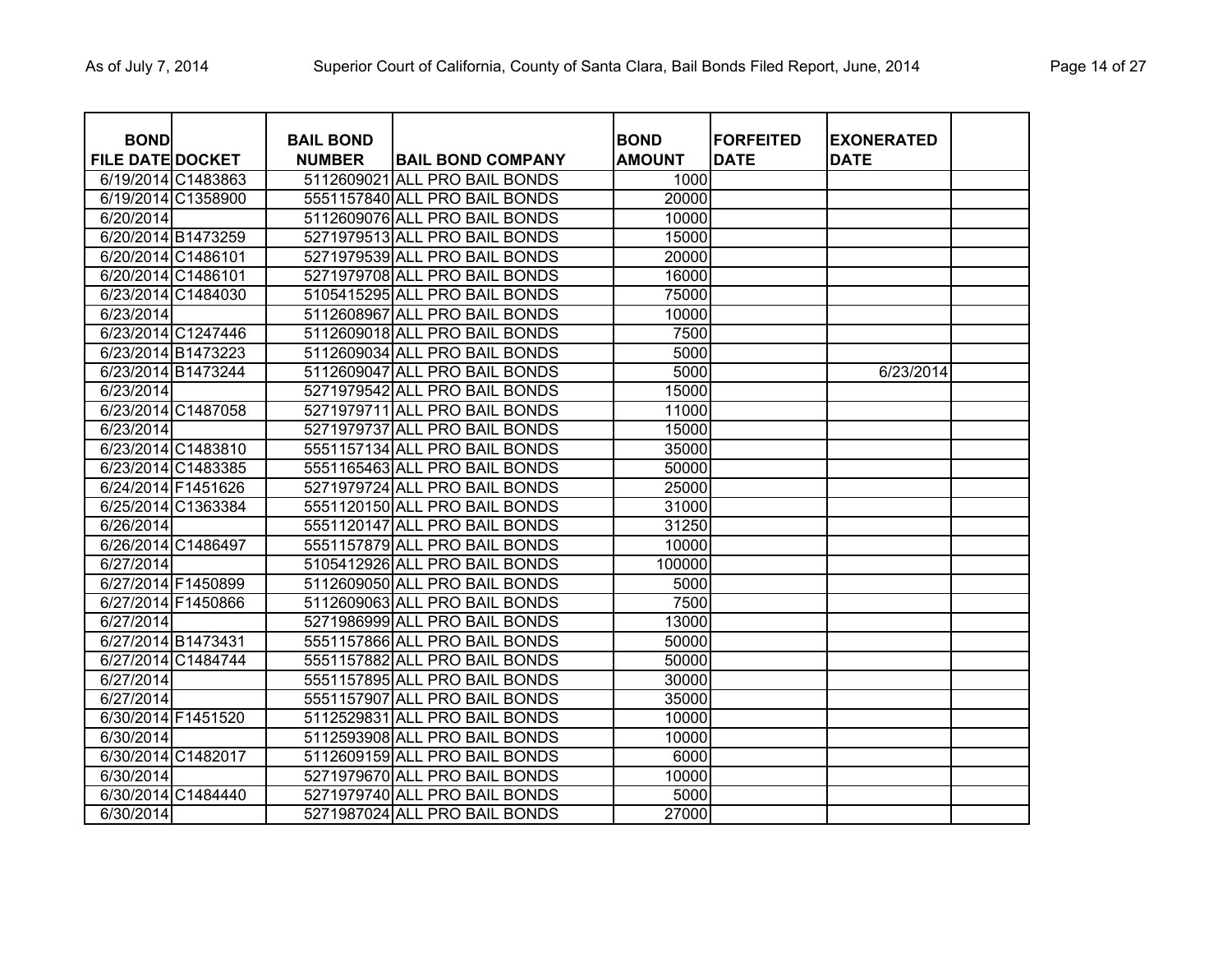| <b>BOND</b>             |                    | <b>BAIL BOND</b> |                               | <b>BOND</b>   | <b>FORFEITED</b> | <b>EXONERATED</b> |  |
|-------------------------|--------------------|------------------|-------------------------------|---------------|------------------|-------------------|--|
| <b>FILE DATE DOCKET</b> |                    | <b>NUMBER</b>    | <b>BAIL BOND COMPANY</b>      | <b>AMOUNT</b> | <b>DATE</b>      | <b>DATE</b>       |  |
| 6/30/2014               |                    | 5271987037       | <b>ALL PRO BAIL BONDS</b>     | 15000         |                  |                   |  |
|                         | 6/30/2014 C1484819 |                  | 5551069673 ALL PRO BAIL BONDS | 35000         |                  |                   |  |
| 6/2/2014                |                    | IS30K162923      | <b>AMIGO BAIL BONDS</b>       | 25000         |                  |                   |  |
|                         | 6/2/2014 C1247460  | IS50K98185       | <b>AMIGO BAIL BONDS</b>       | 5000          |                  |                   |  |
|                         | 6/3/2014 F1450930  | IS50K98184       | <b>AMIGO BAIL BONDS</b>       | 25000         |                  |                   |  |
|                         | 6/5/2014 C1483591  | IS30K162924      | <b>AMIGO BAIL BONDS</b>       | 10000         |                  |                   |  |
|                         | 6/20/2014 B1473259 | IS250K11283      | <b>AMIGO BAIL BONDS</b>       | 75000         |                  |                   |  |
|                         | 6/26/2014 C1114126 | IS30K163988      | <b>AMIGO BAIL BONDS</b>       | 6000          |                  |                   |  |
| 6/2/2014                |                    | T2550468021      | <b>BAD BOYS BAIL BONDS</b>    | 16000         |                  | 6/26/2014         |  |
|                         | 6/2/2014 F1348832  | T2550468022      | <b>BAD BOYS BAIL BONDS</b>    | 25000         |                  |                   |  |
|                         | 6/2/2014 C1484697  | T2550468026      | <b>BAD BOYS BAIL BONDS</b>    | 25000         |                  |                   |  |
| 6/2/2014                |                    | T2550468214      | <b>BAD BOYS BAIL BONDS</b>    | 15000         |                  |                   |  |
|                         | 6/2/2014 C1365841  | T2550468215      | <b>BAD BOYS BAIL BONDS</b>    | 11000         |                  |                   |  |
|                         | 6/2/2014 C1486372  | T2550468216      | <b>BAD BOYS BAIL BONDS</b>    | 25000         |                  |                   |  |
| 6/2/2014                |                    | T2550468298      | <b>BAD BOYS BAIL BONDS</b>    | 11000         |                  |                   |  |
|                         | 6/2/2014 C1486168  | T5050467879      | <b>BAD BOYS BAIL BONDS</b>    | 25000         |                  |                   |  |
| 6/2/2014                |                    | T550454688       | <b>BAD BOYS BAIL BONDS</b>    | 5000          |                  |                   |  |
|                         | 6/2/2014 C1477412  | T7550468249      | <b>BAD BOYS BAIL BONDS</b>    | 75000         |                  |                   |  |
|                         | 6/3/2014 B1473103  | T1050468291      | <b>BAD BOYS BAIL BONDS</b>    | 10000         |                  |                   |  |
| 6/3/2014                |                    | T1050468292      | <b>BAD BOYS BAIL BONDS</b>    | 10000         |                  | 7/1/2014          |  |
|                         | 6/3/2014 C1485779  | T2550468027      | <b>BAD BOYS BAIL BONDS</b>    | 25000         |                  |                   |  |
| 6/4/2014                |                    | T1050467412      | <b>BAD BOYS BAIL BONDS</b>    | 10000         |                  |                   |  |
|                         | 6/4/2014 F1139359  | T2550468217      | <b>BAD BOYS BAIL BONDS</b>    | 7000          |                  |                   |  |
| 6/4/2014                |                    | T2550468297      | <b>BAD BOYS BAIL BONDS</b>    | 11000         |                  |                   |  |
|                         | 6/4/2014 C1115713  | T550468193       | <b>BAD BOYS BAIL BONDS</b>    | 5000          |                  |                   |  |
|                         | 6/5/2014 C1485922  | T1050468008      | <b>BAD BOYS BAIL BONDS</b>    | 10000         |                  |                   |  |
| 6/5/2014                |                    | T2550468295      | <b>BAD BOYS BAIL BONDS</b>    | 20000         |                  |                   |  |
|                         | 6/5/2014 B1472369  | T550454691       | <b>BAD BOYS BAIL BONDS</b>    | 5000          |                  |                   |  |
|                         | 6/6/2014 B1473101  | T1050468293      | <b>BAD BOYS BAIL BONDS</b>    | 6000          |                  |                   |  |
|                         | 6/9/2014 C1361384  | T1050467833      | <b>BAD BOYS BAIL BONDS</b>    | 10000         |                  |                   |  |
| 6/9/2014                |                    | T1050467837      | <b>BAD BOYS BAIL BONDS</b>    | 10000         |                  |                   |  |
| 6/9/2014                |                    | T1050467838      | <b>BAD BOYS BAIL BONDS</b>    | 10000         |                  |                   |  |
| 6/9/2014                |                    | T1050468289      | <b>BAD BOYS BAIL BONDS</b>    | 10000         |                  |                   |  |
| 6/9/2014                |                    | T2550468461      | <b>BAD BOYS BAIL BONDS</b>    | 15000         |                  |                   |  |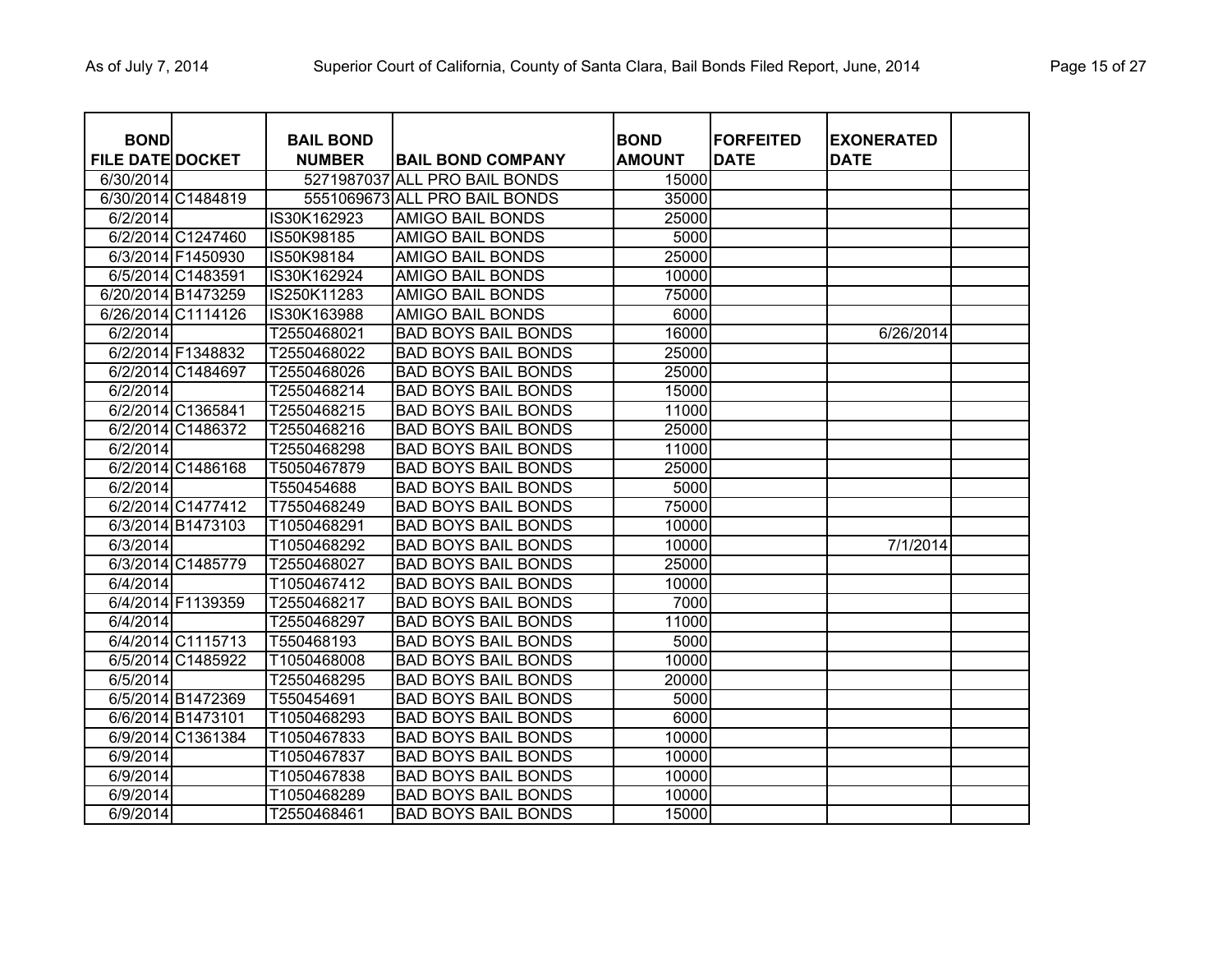| <b>BOND</b>             |                    | <b>BAIL BOND</b> |                            | <b>BOND</b>   | <b>FORFEITED</b> | <b>EXONERATED</b> |  |
|-------------------------|--------------------|------------------|----------------------------|---------------|------------------|-------------------|--|
| <b>FILE DATE DOCKET</b> |                    | <b>NUMBER</b>    | <b>BAIL BOND COMPANY</b>   | <b>AMOUNT</b> | <b>DATE</b>      | <b>DATE</b>       |  |
| 6/9/2014                |                    | T2550468465      | <b>BAD BOYS BAIL BONDS</b> | 16000         |                  |                   |  |
|                         | 6/9/2014 F1449830  | T2550468466      | <b>BAD BOYS BAIL BONDS</b> | 20000         |                  |                   |  |
| 6/9/2014                |                    | T2550468468      | <b>BAD BOYS BAIL BONDS</b> | 15000         |                  |                   |  |
| 6/9/2014                |                    | T5050468315      | <b>BAD BOYS BAIL BONDS</b> | 36000         |                  |                   |  |
| 6/9/2014                |                    | T5050468316      | <b>BAD BOYS BAIL BONDS</b> | 30000         |                  |                   |  |
|                         | 6/9/2014 C1223305  | T550468194       | <b>BAD BOYS BAIL BONDS</b> | 5000          |                  |                   |  |
|                         | 6/10/2014 B1473521 | T1050467834      | <b>BAD BOYS BAIL BONDS</b> | 10000         |                  |                   |  |
|                         | 6/10/2014 B1473523 | T1050467835      | <b>BAD BOYS BAIL BONDS</b> | 10000         |                  |                   |  |
| 6/10/2014               |                    | T2550468470      | <b>BAD BOYS BAIL BONDS</b> | 16000         |                  |                   |  |
| 6/10/2014               |                    | T2550468613      | <b>BAD BOYS BAIL BONDS</b> | 16000         |                  |                   |  |
|                         | 6/10/2014 F1451473 | T2550468614      | <b>BAD BOYS BAIL BONDS</b> | 25000         |                  |                   |  |
|                         | 6/10/2014 F1451432 | T5050471699      | <b>BAD BOYS BAIL BONDS</b> | 36000         |                  |                   |  |
| 6/11/2014               |                    | T1050468588      | <b>BAD BOYS BAIL BONDS</b> | 10000         |                  |                   |  |
|                         | 6/11/2014 C1485387 | T20050471726     | <b>BAD BOYS BAIL BONDS</b> | 200000        |                  |                   |  |
|                         | 6/12/2014 B1472627 | T1050459885      | <b>BAD BOYS BAIL BONDS</b> | 10000         |                  |                   |  |
|                         | 6/12/2014 C1482966 | T1050467832      | <b>BAD BOYS BAIL BONDS</b> | 10000         |                  |                   |  |
|                         | 6/12/2014 C1246841 | T1050467839      | <b>BAD BOYS BAIL BONDS</b> | 10000         |                  |                   |  |
|                         | 6/12/2014 C1482821 | T1050468589      | <b>BAD BOYS BAIL BONDS</b> | 7000          |                  |                   |  |
|                         | 6/12/2014 C1484462 | T25050468343     | <b>BAD BOYS BAIL BONDS</b> | 100000        |                  |                   |  |
|                         | 6/12/2014 C1484464 | T5050468643      | <b>BAD BOYS BAIL BONDS</b> | 50000         |                  |                   |  |
|                         | 6/12/2014 C1108407 | T550454689       | <b>BAD BOYS BAIL BONDS</b> | 5000          |                  |                   |  |
|                         | 6/12/2014 C1354097 | T7550468248      | <b>BAD BOYS BAIL BONDS</b> | 55000         |                  |                   |  |
|                         | 6/13/2014 BB516150 | T10050468517     | <b>BAD BOYS BAIL BONDS</b> | 75000         |                  |                   |  |
|                         | 6/13/2014 C1484460 | T1050467829      | <b>BAD BOYS BAIL BONDS</b> | 10000         |                  |                   |  |
|                         | 6/13/2014 C1364005 | T1050471853      | <b>BAD BOYS BAIL BONDS</b> | 10000         |                  |                   |  |
|                         | 6/13/2014 C1482852 | T2550471684      | <b>BAD BOYS BAIL BONDS</b> | 25000         |                  |                   |  |
|                         | 6/13/2014 C1482347 | T2550471872      | <b>BAD BOYS BAIL BONDS</b> | 1000          |                  |                   |  |
|                         | 6/13/2014 C1484785 | T5050468488      | <b>BAD BOYS BAIL BONDS</b> | 47000         |                  |                   |  |
|                         | 6/13/2014 C1486370 | T550464353       | <b>BAD BOYS BAIL BONDS</b> | 5000          |                  |                   |  |
|                         | 6/13/2014 C1481836 | T550467993       | <b>BAD BOYS BAIL BONDS</b> | 5000          |                  |                   |  |
| 6/16/2014               |                    | T1050468007      | <b>BAD BOYS BAIL BONDS</b> | 10000         |                  |                   |  |
|                         | 6/16/2014 C1474586 | T1050471852      | <b>BAD BOYS BAIL BONDS</b> | 5000          |                  |                   |  |
| 6/16/2014               |                    | T1050471855      | <b>BAD BOYS BAIL BONDS</b> | 10000         |                  |                   |  |
|                         | 6/16/2014 C1472331 | T2550468612      | <b>BAD BOYS BAIL BONDS</b> | 25000         |                  |                   |  |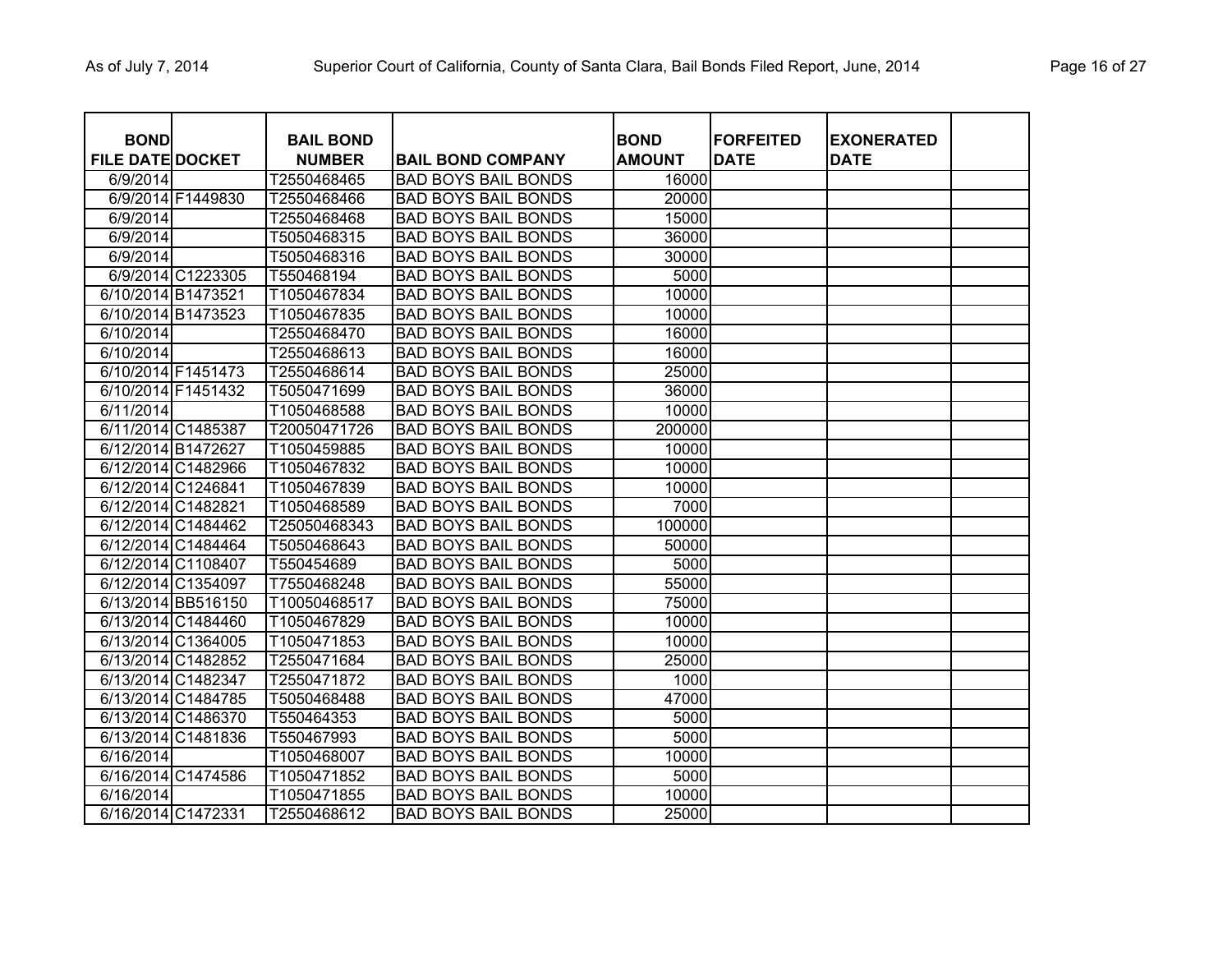| <b>BOND</b>             |                    | <b>BAIL BOND</b> |                            | <b>BOND</b>   | <b>FORFEITED</b> | <b>EXONERATED</b> |  |
|-------------------------|--------------------|------------------|----------------------------|---------------|------------------|-------------------|--|
| <b>FILE DATE DOCKET</b> |                    | <b>NUMBER</b>    | <b>BAIL BOND COMPANY</b>   | <b>AMOUNT</b> | <b>DATE</b>      | <b>DATE</b>       |  |
| 6/16/2014               |                    | T2550471686      | <b>BAD BOYS BAIL BONDS</b> | 15000         |                  |                   |  |
|                         | 6/16/2014 C1484715 | T5050471701      | <b>BAD BOYS BAIL BONDS</b> | 35000         |                  |                   |  |
| 6/16/2014 C1486341      |                    | T5050471702      | <b>BAD BOYS BAIL BONDS</b> | 35000         |                  |                   |  |
| $\sqrt{6/16/2014}$      |                    | T550467989       | <b>BAD BOYS BAIL BONDS</b> | 2000          |                  |                   |  |
| 6/17/2014               |                    | T1050471672      | <b>BAD BOYS BAIL BONDS</b> | 10000         |                  |                   |  |
| 6/17/2014               |                    | T2550468606      | <b>BAD BOYS BAIL BONDS</b> | 15000         |                  |                   |  |
| 6/17/2014 B1472682      |                    | T2550471685      | <b>BAD BOYS BAIL BONDS</b> | 15000         |                  |                   |  |
| 6/17/2014               |                    | T2550471874      | <b>BAD BOYS BAIL BONDS</b> | 25000         |                  |                   |  |
| 6/17/2014               |                    | T2550471875      | <b>BAD BOYS BAIL BONDS</b> | 16000         |                  |                   |  |
| 6/17/2014               |                    | T5050472342      | <b>BAD BOYS BAIL BONDS</b> | 35000         |                  |                   |  |
| 6/18/2014 C1367961      |                    | T10050471724     | <b>BAD BOYS BAIL BONDS</b> | 60000         |                  |                   |  |
| 6/18/2014 C1478243      |                    | T1050464059      | <b>BAD BOYS BAIL BONDS</b> | 10000         |                  |                   |  |
| 6/18/2014 C1482869      |                    | T1050467828      | <b>BAD BOYS BAIL BONDS</b> | 10000         |                  |                   |  |
| 6/18/2014               |                    | T5050468486      | <b>BAD BOYS BAIL BONDS</b> | 35000         |                  |                   |  |
| 6/18/2014 C1478632      |                    | T550468281       | <b>BAD BOYS BAIL BONDS</b> | 5000          |                  |                   |  |
|                         | 6/18/2014 C1482698 | T7550471718      | <b>BAD BOYS BAIL BONDS</b> | 75000         |                  |                   |  |
| 6/19/2014 F1349323      |                    | T1050471674      | <b>BAD BOYS BAIL BONDS</b> | 7500          |                  |                   |  |
|                         | 6/19/2014 C1239406 | T1050472313      | <b>BAD BOYS BAIL BONDS</b> | 6000          |                  |                   |  |
|                         | 6/19/2014 C1241385 | T550467991       | <b>BAD BOYS BAIL BONDS</b> | 2500          |                  |                   |  |
| 6/20/2014 B1365074      |                    | T10050467723     | <b>BAD BOYS BAIL BONDS</b> | 55000         |                  |                   |  |
| 6/20/2014               |                    | T2550468608      | <b>BAD BOYS BAIL BONDS</b> | 25000         |                  |                   |  |
| 6/20/2014               |                    | T2550468610      | <b>BAD BOYS BAIL BONDS</b> | 15000         |                  |                   |  |
|                         | 6/23/2014 C1486714 | T10050471725     | <b>BAD BOYS BAIL BONDS</b> | 100000        |                  |                   |  |
|                         | 6/23/2014 C1483620 | T2550467846      | <b>BAD BOYS BAIL BONDS</b> | 15000         |                  |                   |  |
|                         | 6/23/2014 C1475778 | T2550468607      | <b>BAD BOYS BAIL BONDS</b> | 15000         |                  |                   |  |
| 6/23/2014               |                    | T2550472321      | <b>BAD BOYS BAIL BONDS</b> | 20000         |                  |                   |  |
| 6/23/2014 C1486437      |                    | T5050472537      | <b>BAD BOYS BAIL BONDS</b> | 35000         |                  |                   |  |
|                         | 6/23/2014 C1480589 | T550467818       | <b>BAD BOYS BAIL BONDS</b> | 5000          |                  |                   |  |
| 6/23/2014               |                    | T550467990       | <b>BAD BOYS BAIL BONDS</b> | 5000          |                  |                   |  |
| 6/24/2014               |                    | T1050471680      | <b>BAD BOYS BAIL BONDS</b> | 10000         |                  |                   |  |
| 6/24/2014               |                    | T1050472704      | <b>BAD BOYS BAIL BONDS</b> | 5000          |                  |                   |  |
| 6/24/2014 F1451448      |                    | T2550471687      | <b>BAD BOYS BAIL BONDS</b> | 10000         |                  |                   |  |
| 6/24/2014               |                    | T2550471697      | <b>BAD BOYS BAIL BONDS</b> | 25000         |                  |                   |  |
| 6/24/2014               |                    | T2550471698      | <b>BAD BOYS BAIL BONDS</b> | 25000         |                  |                   |  |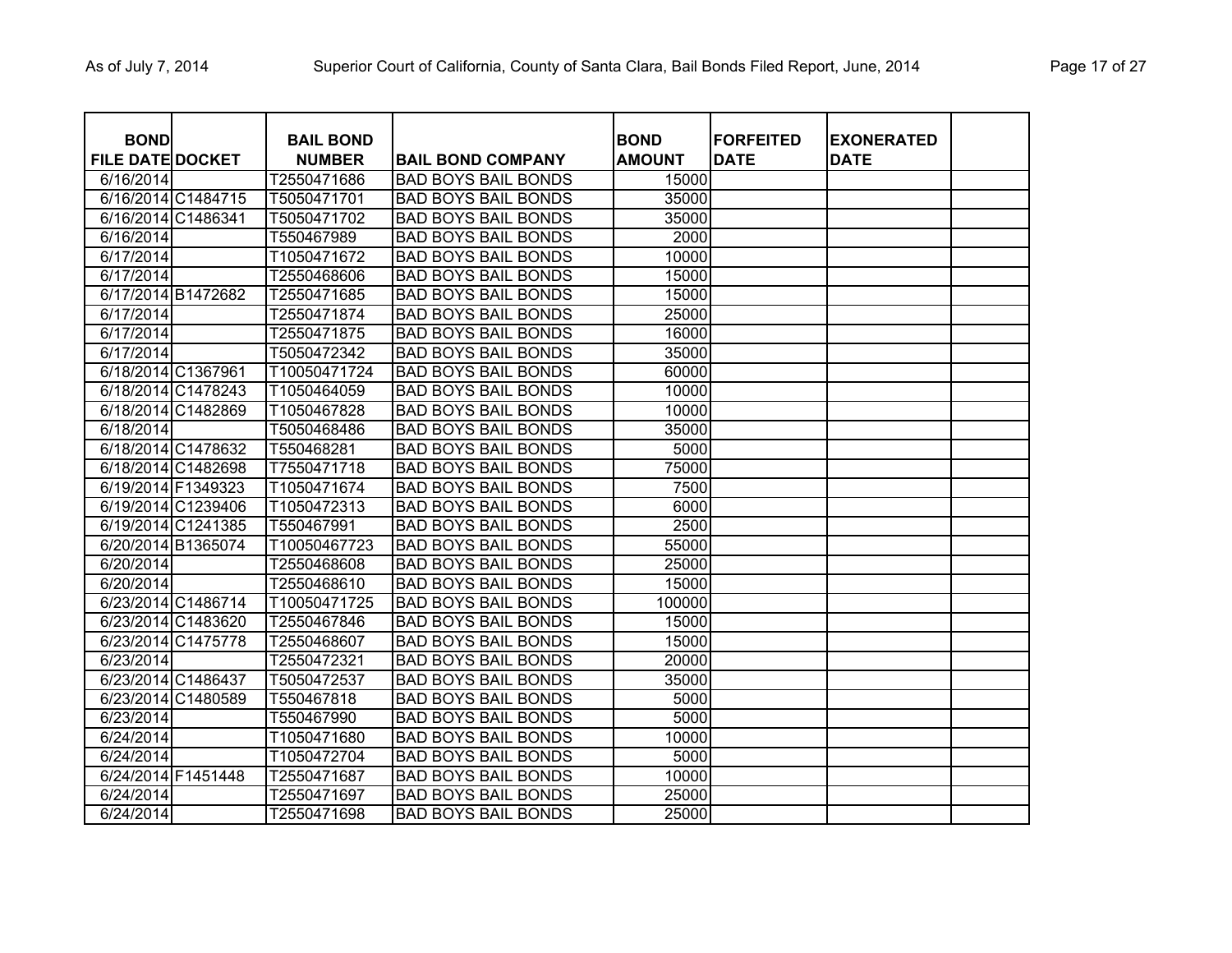| <b>BOND</b>             |                    | <b>BAIL BOND</b> |                                | <b>BOND</b>   | <b>FORFEITED</b> |                                  |  |
|-------------------------|--------------------|------------------|--------------------------------|---------------|------------------|----------------------------------|--|
| <b>FILE DATE DOCKET</b> |                    | <b>NUMBER</b>    | <b>BAIL BOND COMPANY</b>       | <b>AMOUNT</b> | <b>DATE</b>      | <b>EXONERATED</b><br><b>DATE</b> |  |
|                         | 6/24/2014 C1481966 | T2550472715      | <b>BAD BOYS BAIL BONDS</b>     | 11000         |                  |                                  |  |
| 6/24/2014               |                    | T2550472717      | <b>BAD BOYS BAIL BONDS</b>     | 25000         |                  |                                  |  |
|                         | 6/24/2014 F1451633 | T2550472718      | <b>BAD BOYS BAIL BONDS</b>     | 25000         |                  |                                  |  |
| 6/24/2014               |                    | T550467988       | <b>BAD BOYS BAIL BONDS</b>     | 5000          |                  |                                  |  |
|                         | 6/25/2014 B1472590 | T1050472700      | <b>BAD BOYS BAIL BONDS</b>     | 10000         |                  |                                  |  |
|                         | 6/25/2014 C1475701 | T550472306       | <b>BAD BOYS BAIL BONDS</b>     | 5000          |                  |                                  |  |
|                         | 6/25/2014 C1487274 | T7550472749      | <b>BAD BOYS BAIL BONDS</b>     | 75000         |                  |                                  |  |
|                         | 6/26/2014 C1475671 | T20050472762     | <b>BAD BOYS BAIL BONDS</b>     | 100000        |                  |                                  |  |
|                         | 6/26/2014 B1473439 | T2550472712      | <b>BAD BOYS BAIL BONDS</b>     | 25000         |                  |                                  |  |
|                         | 6/26/2014 C1481645 | T5050471703      | <b>BAD BOYS BAIL BONDS</b>     | 50000         |                  |                                  |  |
| 6/26/2014               |                    | T550472305       | <b>BAD BOYS BAIL BONDS</b>     | 5000          |                  |                                  |  |
|                         | 6/27/2014 C1484457 | T1050472693      | <b>BAD BOYS BAIL BONDS</b>     | 10000         |                  |                                  |  |
|                         | 6/27/2014 C1481185 | T1050472699      | <b>BAD BOYS BAIL BONDS</b>     | 7000          |                  |                                  |  |
| 6/27/2014               |                    | T2550472518      | <b>BAD BOYS BAIL BONDS</b>     | 11000         |                  |                                  |  |
|                         | 6/27/2014 C1358010 | T550467816       | <b>BAD BOYS BAIL BONDS</b>     | 5000          |                  |                                  |  |
|                         | 6/27/2014 C1482731 | T550472688       | <b>BAD BOYS BAIL BONDS</b>     | 5000          |                  |                                  |  |
| 6/30/2014               |                    | T2550472517      | <b>BAD BOYS BAIL BONDS</b>     | 15000         |                  |                                  |  |
|                         | 6/30/2014 C1484862 | T7550472748      | <b>BAD BOYS BAIL BONDS</b>     | 75000         |                  |                                  |  |
|                         | 6/16/2014 B1472676 | S1002201778      | <b>BAIL BONDS MADE EASY</b>    | 10000         |                  |                                  |  |
|                         | 6/16/2014 B1472676 | S1102241336      | <b>BAIL BONDS MADE EASY</b>    | 10000         |                  |                                  |  |
| 6/2/2014                |                    | FCS101314030     | <b>BAIL HOTLINE BAIL BONDS</b> | 10000         |                  |                                  |  |
|                         | 6/2/2014 C1474567  | FCS101317387     | <b>BAIL HOTLINE BAIL BONDS</b> | 5000          |                  |                                  |  |
|                         | 6/2/2014 C1479365  | FCS101324161     | <b>BAIL HOTLINE BAIL BONDS</b> | 5000          |                  |                                  |  |
|                         | 6/2/2014 C1369113  | FCS101324162     | <b>BAIL HOTLINE BAIL BONDS</b> | 1000          |                  | 6/2/2014                         |  |
|                         | 6/2/2014 C1351016  | FCS101324163     | <b>BAIL HOTLINE BAIL BONDS</b> | 4000          |                  | 6/2/2014                         |  |
|                         | 6/2/2014 C1369110  | FCS101324164     | <b>BAIL HOTLINE BAIL BONDS</b> | 1000          |                  | $\sqrt{6}/2/2014$                |  |
|                         | 6/2/2014 C1483838  | FCS101324165     | <b>BAIL HOTLINE BAIL BONDS</b> | 10000         |                  |                                  |  |
|                         | 6/2/2014 B1472661  | FCS101327255     | <b>BAIL HOTLINE BAIL BONDS</b> | 10000         |                  |                                  |  |
| 6/2/2014                |                    | FCS251314764     | <b>BAIL HOTLINE BAIL BONDS</b> | 10250         |                  |                                  |  |
|                         | 6/2/2014 C1486156  | FCS501324445     | <b>BAIL HOTLINE BAIL BONDS</b> | 31000         | 6/27/2014        |                                  |  |
|                         | 6/4/2014 F1451724  | FCS101317386     | <b>BAIL HOTLINE BAIL BONDS</b> | 6000          |                  |                                  |  |
|                         | 6/5/2014 B1470922  | FCS101317388     | <b>BAIL HOTLINE BAIL BONDS</b> | 5000          |                  |                                  |  |
|                         | 6/5/2014 C1485921  | FCS101330798     | <b>BAIL HOTLINE BAIL BONDS</b> | 10000         |                  |                                  |  |
|                         | 6/5/2014 C1483646  | FCS101330799     | <b>BAIL HOTLINE BAIL BONDS</b> | 10000         |                  |                                  |  |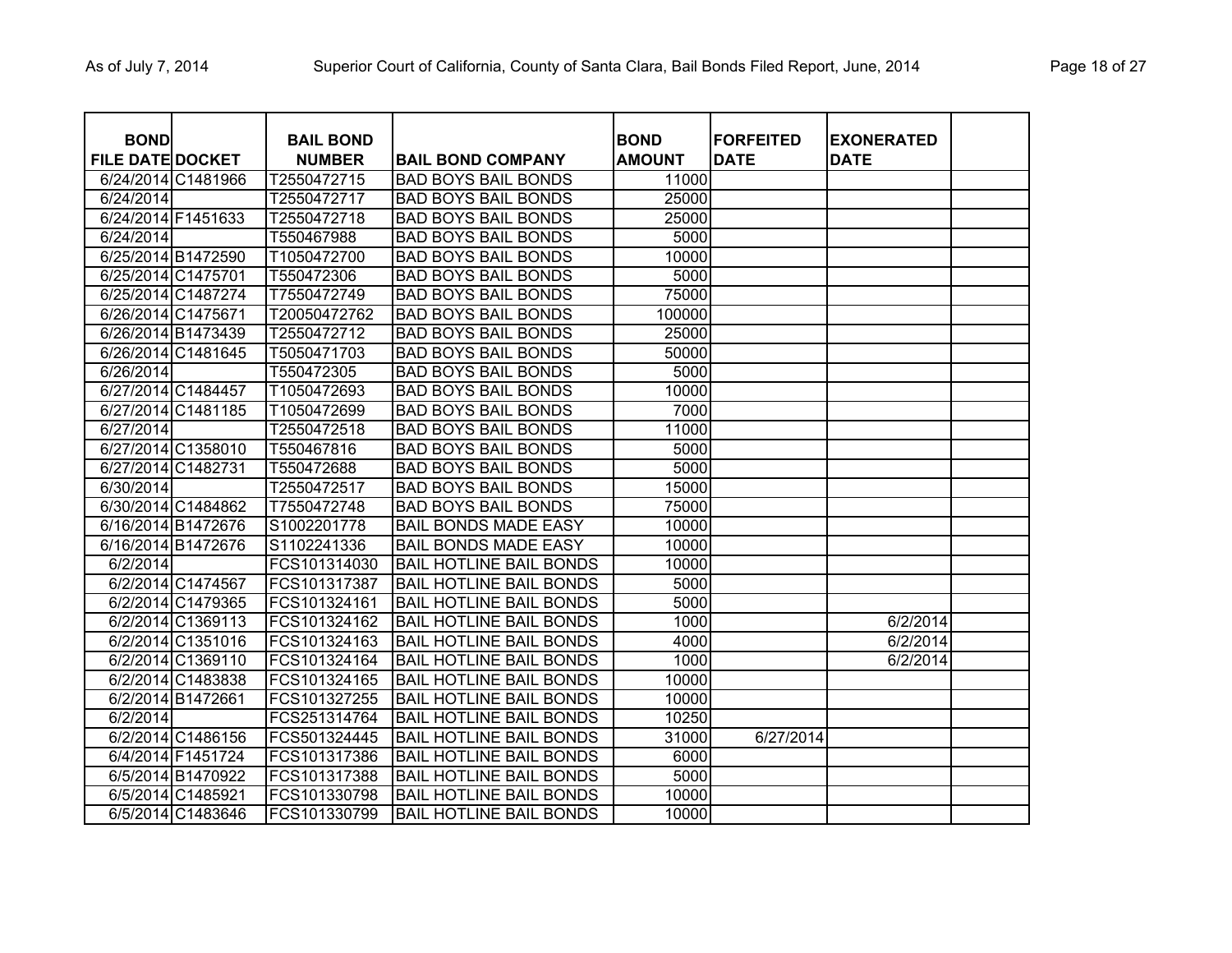| <b>BOND</b>             |                    | <b>BAIL BOND</b> |                                       | <b>BOND</b>   | <b>FORFEITED</b> | <b>EXONERATED</b> |  |
|-------------------------|--------------------|------------------|---------------------------------------|---------------|------------------|-------------------|--|
| <b>FILE DATE DOCKET</b> |                    | <b>NUMBER</b>    | <b>BAIL BOND COMPANY</b>              | <b>AMOUNT</b> | <b>DATE</b>      | <b>DATE</b>       |  |
|                         | 6/5/2014 B1472855  | FCS251327604     | <b>BAIL HOTLINE BAIL BONDS</b>        | 20000         | 6/10/2014        |                   |  |
|                         | 6/5/2014 B1470844  | FCS501311696     | <b>BAIL HOTLINE BAIL BONDS</b>        | 40000         |                  |                   |  |
|                         | 6/5/2014 C1484418  | FCS501320536     | <b>BAIL HOTLINE BAIL BONDS</b>        | 45000         |                  |                   |  |
|                         | 6/9/2014 F1451375  | FCS1001279550    | <b>BAIL HOTLINE BAIL BONDS</b>        | 75000         |                  |                   |  |
|                         | 6/9/2014 C1483890  | FCS1001279551    | <b>BAIL HOTLINE BAIL BONDS</b>        | 85000         |                  |                   |  |
|                         | 6/9/2014 C1477983  | FCS101316495     | <b>BAIL HOTLINE BAIL BONDS</b>        | 10000         |                  | 6/27/2014         |  |
|                         | 6/9/2014 C1484330  | FCS101330801     | <b>BAIL HOTLINE BAIL BONDS</b>        | 10000         |                  |                   |  |
|                         | 6/9/2014 C1486454  | FCS101330802     | <b>BAIL HOTLINE BAIL BONDS</b>        | 10000         |                  |                   |  |
| 6/9/2014                |                    | FCS101330805     | <b>BAIL HOTLINE BAIL BONDS</b>        | 10000         |                  |                   |  |
|                         | 6/9/2014 C1358190  | FCS1501315083    | <b>BAIL HOTLINE BAIL BONDS</b>        | 150000        |                  |                   |  |
|                         | 6/9/2014 C1479534  |                  | FCS2501294395 BAIL HOTLINE BAIL BONDS | 206000        |                  |                   |  |
| 6/9/2014                |                    | FCS251314762     | <b>BAIL HOTLINE BAIL BONDS</b>        | 25000         |                  |                   |  |
| 6/9/2014                |                    | FCS251327610     | <b>BAIL HOTLINE BAIL BONDS</b>        | 15000         |                  |                   |  |
|                         | 6/9/2014 C1484840  | FCS251331121     | <b>BAIL HOTLINE BAIL BONDS</b>        | 25000         |                  |                   |  |
|                         | 6/9/2014 C1485523  | FCS251331123     | <b>BAIL HOTLINE BAIL BONDS</b>        | 15000         |                  |                   |  |
|                         | 6/9/2014 C1485963  | FCS251331124     | <b>BAIL HOTLINE BAIL BONDS</b>        | 20000         |                  |                   |  |
|                         | 6/10/2014 B1473504 | FCS101330800     | <b>BAIL HOTLINE BAIL BONDS</b>        | 10000         |                  |                   |  |
|                         | 6/10/2014 B1050800 | FCS251331122     | <b>BAIL HOTLINE BAIL BONDS</b>        | 25000         |                  |                   |  |
|                         | 6/10/2014 B1472813 | FCS501320539     | <b>BAIL HOTLINE BAIL BONDS</b>        | 36000         |                  |                   |  |
|                         | 6/11/2014 C1481155 | FCS101320064     | <b>BAIL HOTLINE BAIL BONDS</b>        | 5000          |                  |                   |  |
| 6/12/2014 C1482291      |                    | FCS1001279553    | <b>BAIL HOTLINE BAIL BONDS</b>        | 70000         |                  |                   |  |
|                         | 6/12/2014 C1481286 | FCS101317389     | <b>BAIL HOTLINE BAIL BONDS</b>        | 5000          |                  |                   |  |
| 6/12/2014 B1048061      |                    | FCS101330807     | <b>BAIL HOTLINE BAIL BONDS</b>        | 5000          |                  |                   |  |
| 6/12/2014 F1449616      |                    | FCS101333978     | <b>BAIL HOTLINE BAIL BONDS</b>        | 1500          |                  |                   |  |
| 6/12/2014 F1451704      |                    | FCS251327607     | <b>BAIL HOTLINE BAIL BONDS</b>        | 20000         |                  |                   |  |
| 6/12/2014 F1450764      |                    | FCS251334069     | <b>BAIL HOTLINE BAIL BONDS</b>        | 20000         |                  |                   |  |
|                         | 6/13/2014 C1482946 | FCS1001315037    | <b>BAIL HOTLINE BAIL BONDS</b>        | 90000         | 7/2/2014         |                   |  |
| 6/13/2014               |                    | FCS101333977     | <b>BAIL HOTLINE BAIL BONDS</b>        | 5000          |                  |                   |  |
| 6/13/2014               |                    | FCS101333979     | <b>BAIL HOTLINE BAIL BONDS</b>        | 10000         |                  |                   |  |
| 6/13/2014 C1486371      |                    | FCS251334070     | <b>BAIL HOTLINE BAIL BONDS</b>        | 6000          |                  |                   |  |
| 6/13/2014               |                    | FCS251334071     | <b>BAIL HOTLINE BAIL BONDS</b>        | 11000         |                  |                   |  |
|                         | 6/13/2014 CC952878 | FCS501320537     | <b>BAIL HOTLINE BAIL BONDS</b>        | 40000         |                  | 6/18/2014         |  |
| 6/13/2014 C1473927      |                    | FCS501320540     | <b>BAIL HOTLINE BAIL BONDS</b>        | 40000         |                  |                   |  |
| 6/16/2014 C1480389      |                    | FCS101333980     | <b>BAIL HOTLINE BAIL BONDS</b>        | 10000         |                  |                   |  |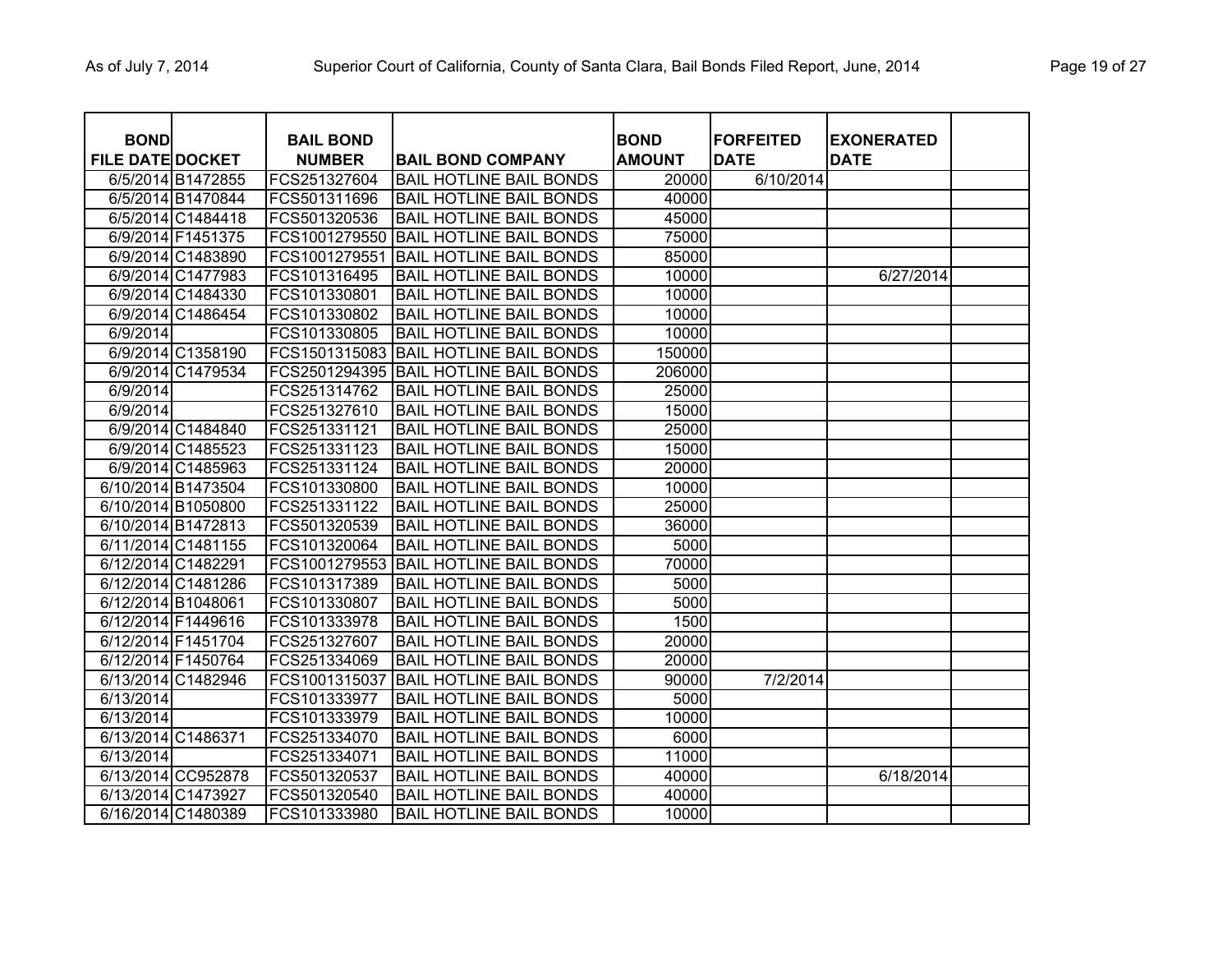| <b>BOND</b><br><b>FILE DATE DOCKET</b> |                    | <b>BAIL BOND</b><br><b>NUMBER</b> | <b>BAIL BOND COMPANY</b>              | <b>BOND</b><br><b>AMOUNT</b> | <b>FORFEITED</b><br><b>DATE</b> | <b>EXONERATED</b><br><b>DATE</b> |  |
|----------------------------------------|--------------------|-----------------------------------|---------------------------------------|------------------------------|---------------------------------|----------------------------------|--|
| 6/16/2014                              |                    | FCS251334073                      | <b>BAIL HOTLINE BAIL BONDS</b>        | 15000                        |                                 |                                  |  |
| 6/17/2014 B1472813                     |                    | FCS1001334414                     | <b>BAIL HOTLINE BAIL BONDS</b>        | 76000                        |                                 |                                  |  |
| 6/17/2014 F1451386                     |                    | FCS101320061                      | <b>BAIL HOTLINE BAIL BONDS</b>        | 5000                         | 6/17/2014                       |                                  |  |
|                                        | 6/17/2014 C1371836 | FCS101320062                      | <b>BAIL HOTLINE BAIL BONDS</b>        | 5000                         |                                 |                                  |  |
|                                        | 6/17/2014 C1482558 | FCS101327338                      | <b>BAIL HOTLINE BAIL BONDS</b>        | 5000                         |                                 |                                  |  |
| 6/17/2014                              |                    | FCS101333981                      | <b>BAIL HOTLINE BAIL BONDS</b>        | 10000                        |                                 |                                  |  |
|                                        | 6/17/2014 C1481802 | FCS101333983                      | <b>BAIL HOTLINE BAIL BONDS</b>        | 5000                         |                                 |                                  |  |
| 6/17/2014 C1486041                     |                    | FCS251334078                      | <b>BAIL HOTLINE BAIL BONDS</b>        | 25000                        |                                 |                                  |  |
|                                        | 6/18/2014 C1484865 | FCS251334077                      | <b>BAIL HOTLINE BAIL BONDS</b>        | 25000                        |                                 |                                  |  |
|                                        | 6/18/2014 CC955902 | FCS501290251                      | <b>BAIL HOTLINE BAIL BONDS</b>        | 45000                        |                                 |                                  |  |
|                                        | 6/18/2014 C1353869 | FCS501290252                      | <b>BAIL HOTLINE BAIL BONDS</b>        | 35000                        |                                 |                                  |  |
| 6/20/2014 B1472805                     |                    | FCS101333982                      | <b>BAIL HOTLINE BAIL BONDS</b>        | 5000                         |                                 |                                  |  |
| 6/20/2014                              |                    | FCS101333984                      | <b>BAIL HOTLINE BAIL BONDS</b>        | 5000                         |                                 |                                  |  |
|                                        | 6/23/2014 C1486078 | FCS1001305114                     | <b>BAIL HOTLINE BAIL BONDS</b>        | 57000                        |                                 |                                  |  |
| 6/23/2014                              |                    | FCS101333986                      | <b>BAIL HOTLINE BAIL BONDS</b>        | 5000                         |                                 |                                  |  |
| 6/23/2014                              |                    | FCS10133985                       | <b>BAIL HOTLINE BAIL BONDS</b>        | 5000                         |                                 |                                  |  |
| 6/23/2014                              |                    | FCS251320398                      | <b>BAIL HOTLINE BAIL BONDS</b>        | 25000                        |                                 |                                  |  |
|                                        | 6/23/2014 C1487059 | FCS501294196                      | <b>BAIL HOTLINE BAIL BONDS</b>        | 40000                        |                                 |                                  |  |
| 6/23/2014                              |                    | FCS501294199                      | <b>BAIL HOTLINE BAIL BONDS</b>        | 30000                        |                                 |                                  |  |
|                                        | 6/24/2014 C1479990 | FCS101337570                      | <b>BAIL HOTLINE BAIL BONDS</b>        | 1500                         |                                 |                                  |  |
| 6/24/2014 F1449883                     |                    | FCS251314763                      | <b>BAIL HOTLINE BAIL BONDS</b>        | 25000                        |                                 |                                  |  |
| 6/24/2014                              |                    | FCS251320399                      | <b>BAIL HOTLINE BAIL BONDS</b>        | 15000                        |                                 |                                  |  |
| 6/24/2014 B1472620                     |                    | FCS251320400                      | <b>BAIL HOTLINE BAIL BONDS</b>        | 20000                        |                                 |                                  |  |
| 6/24/2014                              |                    | FCS501314096                      | <b>BAIL HOTLINE BAIL BONDS</b>        | 40000                        |                                 |                                  |  |
|                                        | 6/24/2014 C1486449 | FCS501314097                      | <b>BAIL HOTLINE BAIL BONDS</b>        | 35000                        |                                 |                                  |  |
|                                        | 6/25/2014 B1368673 | FCS101327342                      | <b>BAIL HOTLINE BAIL BONDS</b>        | 3000                         |                                 |                                  |  |
| 6/25/2014                              |                    | FCS251320401                      | <b>BAIL HOTLINE BAIL BONDS</b>        | 15000                        |                                 |                                  |  |
| 6/25/2014                              |                    | FCS251320402                      | <b>BAIL HOTLINE BAIL BONDS</b>        | 25000                        |                                 |                                  |  |
|                                        | 6/26/2014 C1477792 | FCS101337569                      | <b>BAIL HOTLINE BAIL BONDS</b>        | 10000                        |                                 |                                  |  |
| 6/26/2014                              |                    | FCS101337572                      | <b>BAIL HOTLINE BAIL BONDS</b>        | 5000                         |                                 |                                  |  |
| 6/26/2014 C1484661                     |                    | FCS1501317861                     | <b>BAIL HOTLINE BAIL BONDS</b>        | 110000                       |                                 |                                  |  |
|                                        | 6/26/2014 C1486843 | FCS501314098                      | <b>BAIL HOTLINE BAIL BONDS</b>        | 26000                        |                                 |                                  |  |
|                                        | 6/27/2014 C1365662 |                                   | FCS1001305115 BAIL HOTLINE BAIL BONDS | 100000                       |                                 |                                  |  |
|                                        | 6/30/2014 C1485846 |                                   | FCS1001305116 BAIL HOTLINE BAIL BONDS | 70000                        |                                 |                                  |  |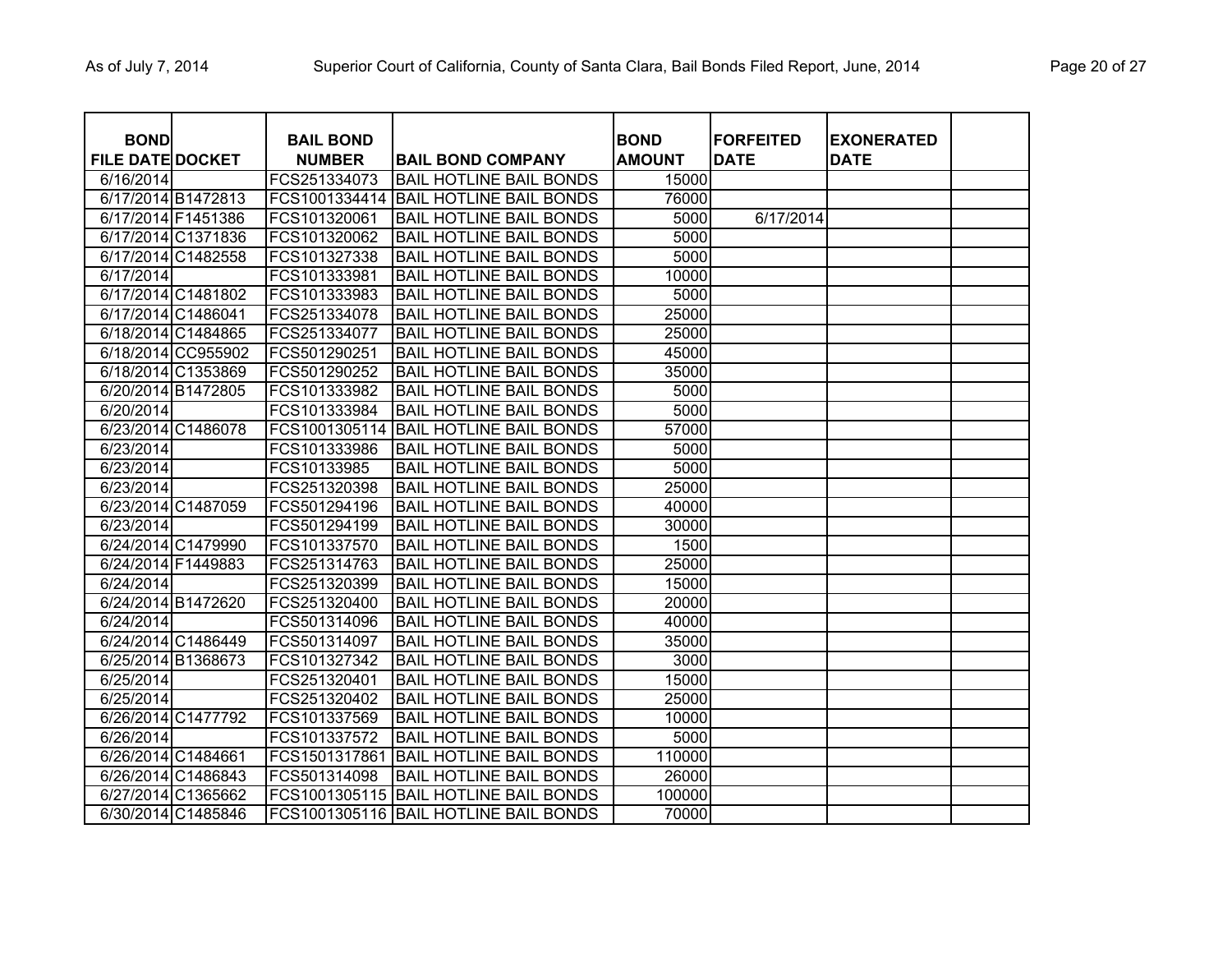| <b>BOND</b><br><b>FILE DATE DOCKET</b> |                    | <b>BAIL BOND</b><br><b>NUMBER</b> | <b>BAIL BOND COMPANY</b>         | <b>BOND</b><br><b>AMOUNT</b> | <b>FORFEITED</b><br><b>DATE</b> | <b>EXONERATED</b><br><b>DATE</b> |  |
|----------------------------------------|--------------------|-----------------------------------|----------------------------------|------------------------------|---------------------------------|----------------------------------|--|
| 6/30/2014                              |                    | FCS251327605                      | <b>BAIL HOTLINE BAIL BONDS</b>   | 16000                        |                                 |                                  |  |
| 6/30/2014                              |                    | FCS251327606                      | <b>BAIL HOTLINE BAIL BONDS</b>   | 16000                        |                                 |                                  |  |
| 6/30/2014                              |                    | FCS251334075                      | <b>BAIL HOTLINE BAIL BONDS</b>   | 25000                        |                                 |                                  |  |
| 6/30/2014                              |                    | FCS251334076                      | <b>BAIL HOTLINE BAIL BONDS</b>   | 16000                        |                                 |                                  |  |
| 6/30/2014                              |                    | FCS251337821                      | <b>BAIL HOTLINE BAIL BONDS</b>   | 6000                         |                                 |                                  |  |
|                                        | 6/30/2014 F1451386 | FCS251337825                      | <b>BAIL HOTLINE BAIL BONDS</b>   | 15000                        |                                 |                                  |  |
| 6/16/2014                              |                    | FCS251294571                      | <b>BAIL NOW BAIL BONDS</b>       | 15000                        |                                 |                                  |  |
| 6/5/2014                               |                    | AD00703498                        | <b>BESHEARS BAIL BONDS</b>       | 50000                        |                                 |                                  |  |
| 6/16/2014                              |                    | AS15408543                        | BEVERLY NELSON BAIL BON          | 6000                         |                                 |                                  |  |
| 6/26/2014                              |                    | AS25227237                        | BEVERLY NELSON BAIL BON          | 25000                        |                                 |                                  |  |
|                                        | 6/18/2014 B1473387 |                                   | 555129728 BODYGUARD BAIL BONDS   | 25000                        |                                 |                                  |  |
| 6/18/2014                              |                    |                                   | 5271963952 BODYGUARD BAIL BONDS  | 25000                        |                                 |                                  |  |
| 6/23/2014                              |                    |                                   | 5271963965 BODYGUARD BAIL BONDS  | 25000                        |                                 |                                  |  |
|                                        | 6/30/2014 C1485688 |                                   | 5105384706 BODYGUARD BAIL BONDS  | 70000                        |                                 |                                  |  |
|                                        | 6/30/2014 C1485688 |                                   | 5551161449 BODYGUARD BAIL BONDS  | 40000                        |                                 |                                  |  |
|                                        | 6/5/2014 C1486366  | 2014BB019081                      | <b>DISCREET BAIL BONDS</b>       | 6000                         |                                 |                                  |  |
| 6/9/2014                               |                    | 2014CC012433                      | <b>DISCREET BAIL BONDS</b>       | 16000                        |                                 |                                  |  |
| 6/23/2014                              |                    | 2014DD009381                      | <b>DISCREET BAIL BONDS</b>       | 25000                        |                                 |                                  |  |
| 6/27/2014                              |                    | 2014CC012431                      | <b>DISCREET BAIL BONDS</b>       | 15000                        |                                 |                                  |  |
|                                        | 6/30/2014 C1484449 | 2014EE004341                      | <b>DISCREET BAIL BONDS</b>       | 75000                        |                                 |                                  |  |
| 6/2/2014                               |                    | 2014CC013404                      | ED MUMBERT BAIL BONDS            | 20000                        |                                 | 6/27/2014                        |  |
|                                        | 6/10/2014 C1485734 | 2014BB019095                      | ED MUMBERT BAIL BONDS            | 10000                        |                                 |                                  |  |
| 6/17/2014                              |                    | 2014CC013403                      | ED MUMBERT BAIL BONDS            | 21000                        |                                 |                                  |  |
|                                        | 6/17/2014 B1473434 | 2014DD009385                      | ED MUMBERT BAIL BONDS            | 35000                        |                                 |                                  |  |
|                                        | 6/20/2014 F1451415 | 2014CC013405                      | ED MUMBERT BAIL BONDS            | 25000                        |                                 |                                  |  |
|                                        | 6/27/2014 C1483395 | 2014AA061256                      | ED MUMBERT BAIL BONDS            | 5000                         |                                 |                                  |  |
|                                        | 6/30/2014 C1475359 | 2014AA061255                      | ED MUMBERT BAIL BONDS            | 5000                         |                                 |                                  |  |
|                                        | 6/3/2014 F1451289  |                                   | 5551155185 EIGHT BALL BAIL BONDS | 35000                        |                                 |                                  |  |
|                                        | 6/5/2014 C1243876  | T2550467564                       | <b>GOLDEN STATE BAIL BONDS</b>   | 10000                        |                                 |                                  |  |
|                                        | 6/5/2014 C1479733  | T550464593                        | <b>GOLDEN STATE BAIL BONDS</b>   | 5000                         |                                 |                                  |  |
|                                        | 6/10/2014 C1481733 | T5050464598                       | <b>GOLDEN STATE BAIL BONDS</b>   | 25000                        | 6/20/2014                       |                                  |  |
|                                        | 6/16/2014 C1483827 | T5050467568                       | <b>GOLDEN STATE BAIL BONDS</b>   | 50000                        |                                 |                                  |  |
|                                        | 6/17/2014 C1478218 | T10050464599                      | <b>GOLDEN STATE BAIL BONDS</b>   | 100000                       |                                 |                                  |  |
|                                        | 6/17/2014 C1484632 | T10050467570                      | <b>GOLDEN STATE BAIL BONDS</b>   | 46000                        |                                 |                                  |  |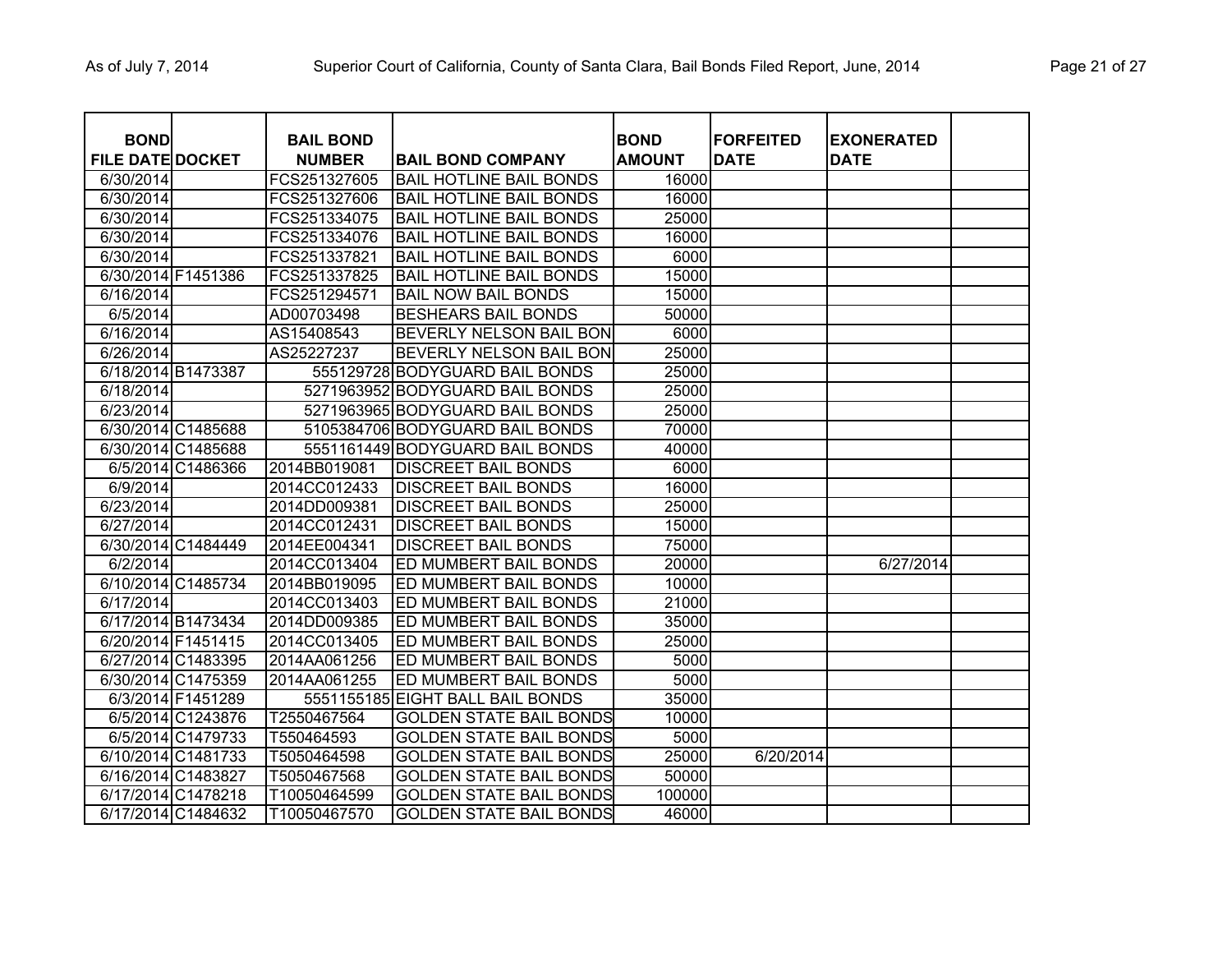| <b>BOND</b><br><b>FILE DATE DOCKET</b> |                    | <b>BAIL BOND</b><br><b>NUMBER</b> | <b>BAIL BOND COMPANY</b>       | <b>BOND</b><br><b>AMOUNT</b> | <b>FORFEITED</b><br><b>DATE</b> | <b>EXONERATED</b><br><b>DATE</b> |  |
|----------------------------------------|--------------------|-----------------------------------|--------------------------------|------------------------------|---------------------------------|----------------------------------|--|
|                                        | 6/17/2014 C1483545 | T15050464601                      | <b>GOLDEN STATE BAIL BONDS</b> | 75000                        |                                 |                                  |  |
|                                        | 6/17/2014 C1480339 | T5050467569                       | <b>GOLDEN STATE BAIL BONDS</b> | 20000                        |                                 |                                  |  |
|                                        | 6/18/2014 C1482699 | T20050464602                      | <b>GOLDEN STATE BAIL BONDS</b> | 35000                        |                                 |                                  |  |
|                                        | 6/18/2014 C1482699 | T25050467571                      | <b>GOLDEN STATE BAIL BONDS</b> | 35000                        |                                 |                                  |  |
|                                        | 6/18/2014 C1482699 | T25050467572                      | <b>GOLDEN STATE BAIL BONDS</b> | 35000                        |                                 |                                  |  |
| 6/25/2014 C1367091                     |                    | T5050472638                       | <b>GOLDEN STATE BAIL BONDS</b> | 40000                        |                                 |                                  |  |
|                                        | 6/26/2014 C1479332 | T550472634                        | <b>GOLDEN STATE BAIL BONDS</b> | 5000                         |                                 |                                  |  |
| 6/27/2014                              |                    | T5050472637                       | <b>GOLDEN STATE BAIL BONDS</b> | 45000                        |                                 |                                  |  |
|                                        | 6/16/2014 C1473560 | IS6K720631                        | <b>JAKE'S BAIL BONDS</b>       | 5000                         |                                 |                                  |  |
|                                        | 6/18/2014 B1473388 | 2014CC008599                      | <b>JM BAIL BONDS</b>           | 25000                        |                                 |                                  |  |
|                                        | 6/9/2014 C1484716  | S1002173166                       | <b>LATINO BAIL BONDS</b>       | 10000                        |                                 |                                  |  |
| 6/9/2014                               |                    | S2502123906                       | <b>LATINO BAIL BONDS</b>       | 16000                        |                                 |                                  |  |
| 6/10/2014                              |                    | S1002173167                       | <b>LATINO BAIL BONDS</b>       | 10000                        |                                 |                                  |  |
| 6/10/2014                              |                    | S2502123905                       | <b>LATINO BAIL BONDS</b>       | 25000                        |                                 |                                  |  |
| 6/16/2014                              |                    | S5002097018                       | <b>LATINO BAIL BONDS</b>       | 15000                        |                                 |                                  |  |
|                                        | 6/23/2014 C1363626 | S10002205521                      | <b>LATINO BAIL BONDS</b>       | 100000                       |                                 |                                  |  |
| $\sqrt{6}/23/2014$                     |                    | S5002097019                       | <b>LATINO BAIL BONDS</b>       | 15000                        |                                 |                                  |  |
|                                        | 6/23/2014 C1485158 | S5002097190                       | <b>LATINO BAIL BONDS</b>       | 36000                        |                                 |                                  |  |
| 6/23/2014                              |                    | S5002097191                       | <b>LATINO BAIL BONDS</b>       | 15000                        |                                 |                                  |  |
| 6/2/2014                               |                    |                                   | 5105410331 LE BAIL BONDS       | 100000                       |                                 |                                  |  |
|                                        | 6/2/2014 C1484698  |                                   | 5112413891 LE BAIL BONDS       | 5000                         | 6/13/2014                       |                                  |  |
|                                        | 6/5/2014 B1472650  |                                   | 5112591186 LE BAIL BONDS       | 5000                         |                                 |                                  |  |
| 6/9/2014                               |                    |                                   | 5105385620 LE BAIL BONDS       | 100000                       |                                 |                                  |  |
|                                        | 6/9/2014 C1115018  |                                   | 5112591230 LE BAIL BONDS       | 500                          |                                 |                                  |  |
| 6/9/2014                               |                    |                                   | 5271945642 LE BAIL BONDS       | 25000                        |                                 |                                  |  |
| 6/9/2014                               |                    |                                   | 5271956493 LE BAIL BONDS       | 15000                        |                                 |                                  |  |
| 6/9/2014                               |                    |                                   | 5271956505 LE BAIL BONDS       | 10000                        |                                 |                                  |  |
|                                        | 6/9/2014 C1482872  |                                   | 5271956518 LE BAIL BONDS       | 25000                        |                                 |                                  |  |
|                                        | 6/9/2014 C1485887  |                                   | 5551125197 LE BAIL BONDS       | 50000                        |                                 |                                  |  |
|                                        | 6/9/2014 C1485391  |                                   | 5551155789 LE BAIL BONDS       | 32000                        | 6/23/2014                       |                                  |  |
| 6/13/2014 C1484711                     |                    |                                   | 5551130438 LE BAIL BONDS       | 40000                        |                                 |                                  |  |
|                                        | 6/16/2014 C1358953 |                                   | 5112575867 LE BAIL BONDS       | 5000                         |                                 |                                  |  |
| 6/16/2014 C1484507                     |                    |                                   | 5112575911 LE BAIL BONDS       | 5000                         |                                 |                                  |  |
|                                        | 6/16/2014 C1359868 |                                   | 5112575924 LE BAIL BONDS       | 5000                         |                                 |                                  |  |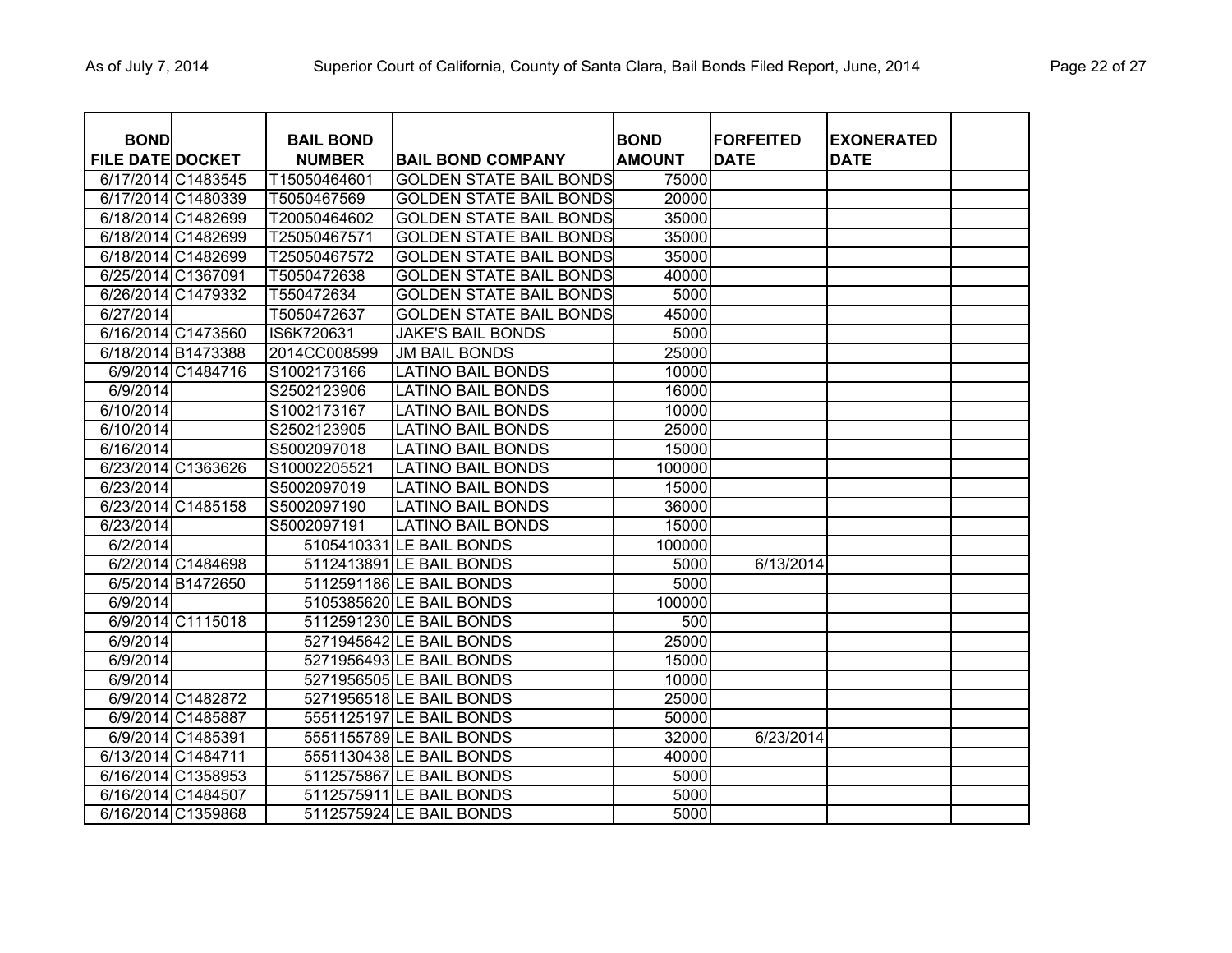| <b>BOND</b><br><b>FILE DATE DOCKET</b> |                    | <b>BAIL BOND</b><br><b>NUMBER</b> | <b>BAIL BOND COMPANY</b> | <b>BOND</b><br><b>AMOUNT</b> | <b>FORFEITED</b><br><b>DATE</b> | <b>EXONERATED</b><br><b>DATE</b> |  |
|----------------------------------------|--------------------|-----------------------------------|--------------------------|------------------------------|---------------------------------|----------------------------------|--|
| 6/16/2014                              |                    |                                   | 5112591201 LE BAIL BONDS | 10000                        |                                 |                                  |  |
| 6/16/2014                              |                    |                                   | 5112591214 LE BAIL BONDS | 5000                         |                                 |                                  |  |
|                                        | 6/16/2014 C1484755 |                                   | 5271913270 LE BAIL BONDS | 20000                        |                                 |                                  |  |
| 6/16/2014                              |                    |                                   | 5271913324 LE BAIL BONDS | 25000                        |                                 |                                  |  |
|                                        | 6/16/2014 C1481824 |                                   | 5551095197 LE BAIL BONDS | 25000                        |                                 |                                  |  |
|                                        | 6/16/2014 C1476803 |                                   | 5551125184 LE BAIL BONDS | 45000                        |                                 |                                  |  |
|                                        | 6/17/2014 B1472136 |                                   | 5112591227 LE BAIL BONDS | 10000                        |                                 |                                  |  |
|                                        | 6/18/2014 C1483350 |                                   | 5271956550 LE BAIL BONDS | 15000                        |                                 |                                  |  |
|                                        | 6/19/2014 C1486272 |                                   | 5271956563 LE BAIL BONDS | 25000                        |                                 |                                  |  |
|                                        | 6/20/2014 C1485751 |                                   | 5150006033 LE BAIL BONDS | 110000                       |                                 |                                  |  |
| 6/20/2014                              |                    |                                   | 5271956547 LE BAIL BONDS | 25000                        |                                 |                                  |  |
|                                        | 6/20/2014 B1473246 | AS15K169936                       | LE BAIL BONDS            | 11000                        |                                 |                                  |  |
| 6/23/2014                              |                    |                                   | 5112591243 LE BAIL BONDS | 10000                        |                                 |                                  |  |
| 6/23/2014                              |                    |                                   | 5150006046 LE BAIL BONDS | 150000                       |                                 |                                  |  |
| 6/23/2014                              |                    |                                   | 5271956521 LE BAIL BONDS | 15000                        |                                 |                                  |  |
|                                        | 6/23/2014 C1478904 |                                   | 5271956576 LE BAIL BONDS | 12000                        |                                 |                                  |  |
|                                        | 6/23/2014 C1486059 | AS15K169927                       | LE BAIL BONDS            | 5000                         |                                 |                                  |  |
| 6/23/2014                              |                    | AS15K169935                       | LE BAIL BONDS            | 5000                         |                                 |                                  |  |
| 6/26/2014                              |                    |                                   | 5105385604 LE BAIL BONDS | 75000                        |                                 |                                  |  |
|                                        | 6/26/2014 B1473377 | AS30K74925                        | LE BAIL BONDS            | 20000                        |                                 |                                  |  |
|                                        | 6/27/2014 C1482625 |                                   | 5105402846 LE BAIL BONDS | 80000                        |                                 |                                  |  |
|                                        | 6/27/2014 C1366771 |                                   | 5105408257 LE BAIL BONDS | 60000                        |                                 |                                  |  |
|                                        | 6/27/2014 C1482625 |                                   | 5150000341 LE BAIL BONDS | 80000                        |                                 |                                  |  |
| 6/30/2014                              |                    |                                   | 5112602853 LE BAIL BONDS | 6000                         |                                 |                                  |  |
|                                        | 6/30/2014 C1480650 |                                   | 5271956534 LE BAIL BONDS | 20000                        |                                 |                                  |  |
|                                        | 6/2/2014 C1232621  | 2014DD009362                      | <b>LUNA BAIL BONDS</b>   | 10000                        |                                 |                                  |  |
| 6/2/2014                               |                    | 2014EE004196                      | <b>LUNA BAIL BONDS</b>   | 100000                       |                                 |                                  |  |
| 6/3/2014                               |                    | 2014CC016600                      | <b>LUNA BAIL BONDS</b>   | 10000                        |                                 |                                  |  |
|                                        | 6/3/2014 C1368454  | 2014EE003881                      | <b>LUNA BAIL BONDS</b>   | 75000                        |                                 |                                  |  |
|                                        | 6/5/2014 B1472054  | 2014DD009960                      | <b>LUNA BAIL BONDS</b>   | 20000                        |                                 |                                  |  |
|                                        | 6/5/2014 C1094339  | 2014EE004059                      | LUNA BAIL BONDS          | 100000                       |                                 |                                  |  |
| 6/5/2014                               |                    | AS25226578                        | LUNA BAIL BONDS          | 25000                        |                                 |                                  |  |
|                                        | 6/5/2014 C1485498  | AS25228903                        | LUNA BAIL BONDS          | 25000                        |                                 |                                  |  |
|                                        | 6/5/2014 C1485498  | AS50171575                        | LUNA BAIL BONDS          | 46000                        |                                 |                                  |  |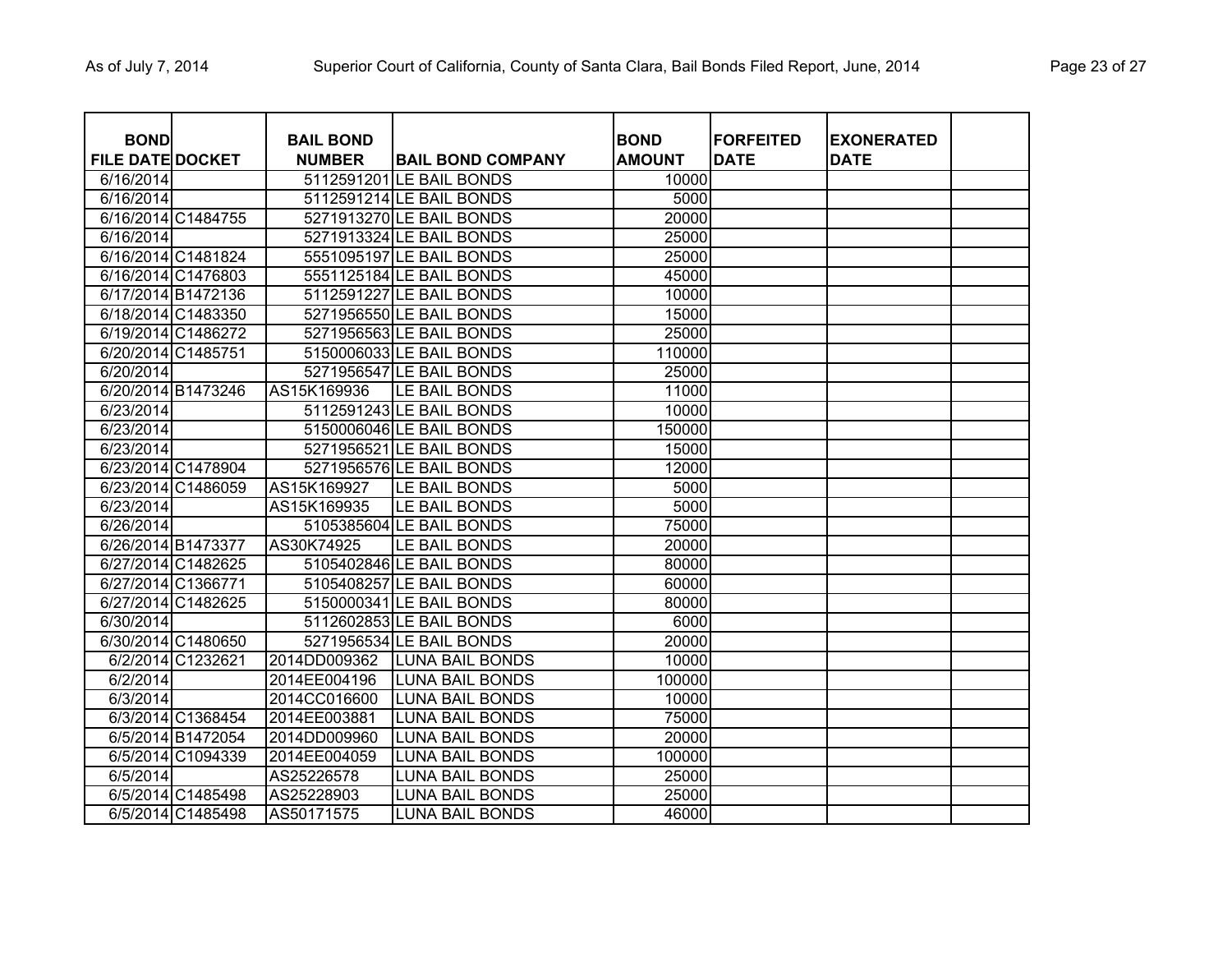| <b>BOND</b>             |                    | <b>BAIL BOND</b> |                          | <b>BOND</b>   | <b>FORFEITED</b> | <b>EXONERATED</b> |  |
|-------------------------|--------------------|------------------|--------------------------|---------------|------------------|-------------------|--|
| <b>FILE DATE DOCKET</b> |                    | <b>NUMBER</b>    | <b>BAIL BOND COMPANY</b> | <b>AMOUNT</b> | <b>DATE</b>      | <b>DATE</b>       |  |
| 6/9/2014                |                    | AS25226617       | <b>LUNA BAIL BONDS</b>   | 25000         |                  |                   |  |
|                         | 6/9/2014 C1480235  | AS5982531        | <b>LUNA BAIL BONDS</b>   | 5000          |                  |                   |  |
| 6/10/2014 F1451454      |                    | AS25226618       | <b>LUNA BAIL BONDS</b>   | 11000         |                  |                   |  |
| 6/10/2014 B1472670      |                    | AS25228904       | <b>LUNA BAIL BONDS</b>   | 15000         |                  |                   |  |
| 6/12/2014 F1451316      |                    | 2014AA077361     | <b>LUNA BAIL BONDS</b>   | 5000          |                  |                   |  |
| 6/12/2014 B1473040      |                    | AS25226581       | <b>LUNA BAIL BONDS</b>   | 25000         |                  |                   |  |
|                         | 6/12/2014 C1486063 | AS25226583       | <b>LUNA BAIL BONDS</b>   | 10000         |                  | 6/30/2014         |  |
|                         | 6/13/2014 C1486246 | AS25226584       | <b>LUNA BAIL BONDS</b>   | 25000         |                  |                   |  |
| 6/16/2014 C1482814      |                    | AS100131134      | <b>LUNA BAIL BONDS</b>   | 55000         |                  |                   |  |
| 6/16/2014               |                    | AS25226586       | <b>LUNA BAIL BONDS</b>   | 10000         |                  |                   |  |
| 6/16/2014 F1451126      |                    | AS25228885       | <b>LUNA BAIL BONDS</b>   | 10000         |                  |                   |  |
|                         | 6/16/2014 C1486245 | AS50170390       | <b>LUNA BAIL BONDS</b>   | 50000         |                  |                   |  |
|                         | 6/16/2014 C1484625 | AS50171577       | <b>LUNA BAIL BONDS</b>   | 12000         |                  |                   |  |
| 6/16/2014 F1451387      |                    | AS50171580       | <b>LUNA BAIL BONDS</b>   | 35000         |                  |                   |  |
|                         | 6/16/2014 C1366200 | AS5982537        | <b>LUNA BAIL BONDS</b>   | 5000          |                  |                   |  |
|                         | 6/16/2014 C1361336 | AS5982538        | <b>LUNA BAIL BONDS</b>   | 5000          |                  |                   |  |
| 6/17/2014               |                    | AS25226594       | <b>LUNA BAIL BONDS</b>   | 15000         |                  |                   |  |
| 6/17/2014               |                    | AS50170389       | <b>LUNA BAIL BONDS</b>   | 36000         |                  |                   |  |
| 6/17/2014               |                    | AS50170395       | <b>LUNA BAIL BONDS</b>   | 26000         |                  |                   |  |
|                         | 6/20/2014 C1486935 | AS25226587       | <b>LUNA BAIL BONDS</b>   | 15000         |                  |                   |  |
|                         | 6/20/2014 C1486049 | AS25226588       | <b>LUNA BAIL BONDS</b>   | 20000         |                  |                   |  |
|                         | 6/20/2014 B1472899 | AS25226590       | <b>LUNA BAIL BONDS</b>   | 20000         |                  |                   |  |
| 6/23/2014               |                    | AS25226579       | <b>LUNA BAIL BONDS</b>   | 25000         |                  |                   |  |
| 6/23/2014 F1449624      |                    | AS25226597       | <b>LUNA BAIL BONDS</b>   | 6000          |                  |                   |  |
| 6/23/2014 C1230921      |                    | AS5982542        | <b>LUNA BAIL BONDS</b>   | 2000          |                  |                   |  |
|                         | 6/24/2014 B1153516 | AS25226599       | LUNA BAIL BONDS          | 10000         |                  |                   |  |
|                         | 6/24/2014 B1473432 | AS25226600       | <b>LUNA BAIL BONDS</b>   | 25000         |                  |                   |  |
|                         | 6/24/2014 B1259009 | AS5982539        | <b>LUNA BAIL BONDS</b>   | 3000          |                  |                   |  |
| 6/24/2014               |                    | AS5982545        | <b>LUNA BAIL BONDS</b>   | 5000          |                  |                   |  |
| 6/26/2014 C1479651      |                    | AS25226601       | <b>LUNA BAIL BONDS</b>   | 10000         |                  |                   |  |
| 6/30/2014               | C1483765           | 2014FF000831     | <b>LUNA BAIL BONDS</b>   | 150000        |                  |                   |  |
| 6/30/2014               |                    | AS25226602       | <b>LUNA BAIL BONDS</b>   | 25000         |                  |                   |  |
| 6/30/2014               |                    | AS25226605       | <b>LUNA BAIL BONDS</b>   | 25000         |                  |                   |  |
| 6/20/2014               |                    | S1002173162      | <b>LYNN BAIL BOND</b>    | 10000         |                  |                   |  |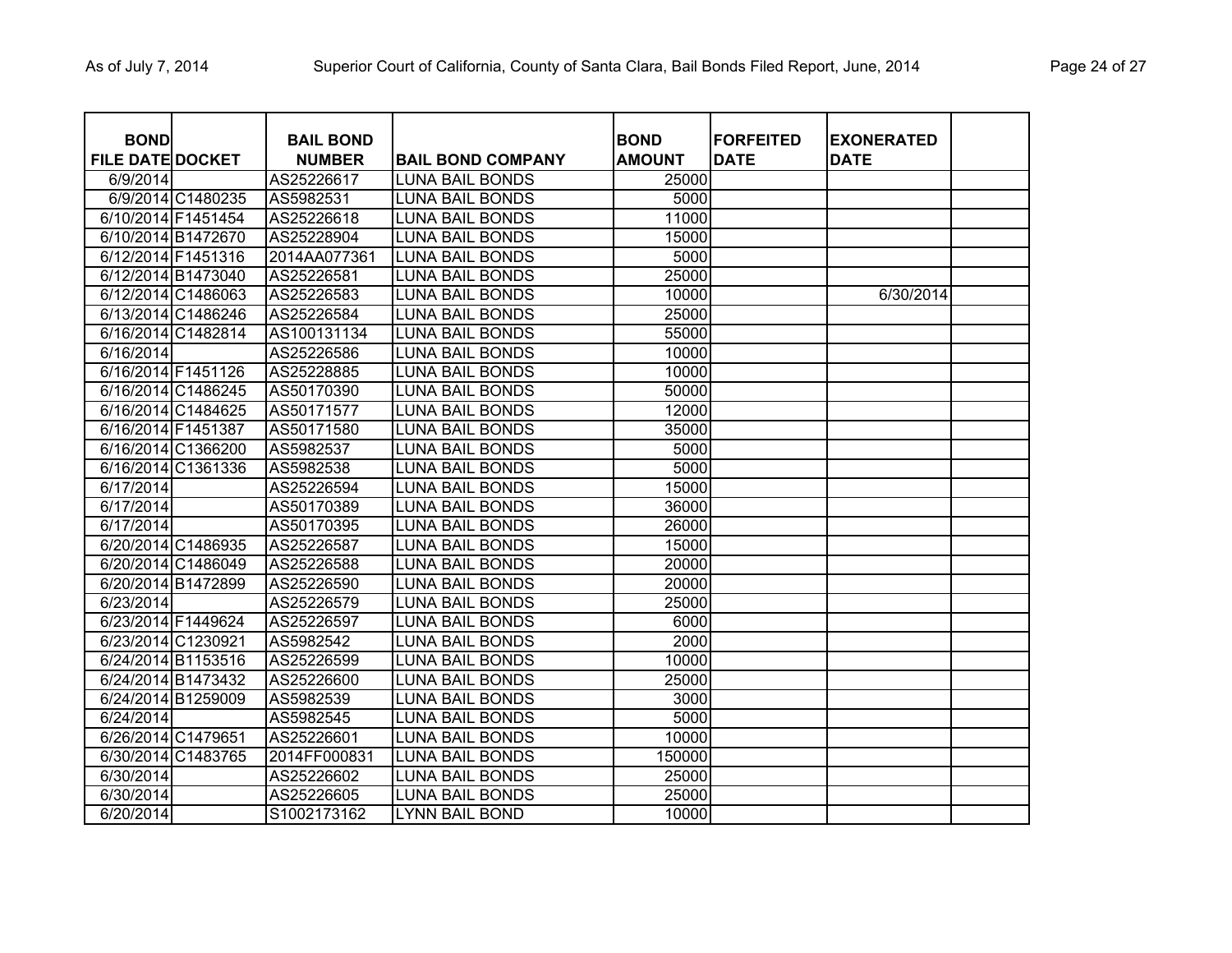| <b>BOND</b>             |                    | <b>BAIL BOND</b> |                                  | <b>BOND</b>   | <b>FORFEITED</b> | <b>EXONERATED</b> |  |
|-------------------------|--------------------|------------------|----------------------------------|---------------|------------------|-------------------|--|
| <b>FILE DATE DOCKET</b> |                    | <b>NUMBER</b>    | <b>BAIL BOND COMPANY</b>         | <b>AMOUNT</b> | <b>DATE</b>      | <b>DATE</b>       |  |
| 6/5/2014                |                    | FCS1001313620    | <b>MINUTEMAN BAIL BONDS</b>      | 15000         |                  |                   |  |
| 6/3/2014                |                    | S1102224110      | <b>OUT NOW BAIL BONDS</b>        | 10000         |                  |                   |  |
|                         | 6/4/2014 C1481380  | S1002202528      | <b>OUT NOW BAIL BONDS</b>        | 10000         |                  |                   |  |
| 6/2/2014                |                    | 2014AA080067     | PACIFIC COAST BAIL BONDS         | 5000          |                  |                   |  |
| 6/2/2014                |                    | 2014CC016762     | PACIFIC COAST BAIL BONDS         | 15000         |                  |                   |  |
|                         | 6/2/2014 C1356811  | 2014FF000747     | PACIFIC COAST BAIL BONDS         | 125000        |                  |                   |  |
|                         | 6/5/2014 B1472875  | 2014DD010026     | PACIFIC COAST BAIL BONDS         | 50000         |                  |                   |  |
|                         | 6/9/2014 C1484056  | 2014DD009695     | PACIFIC COAST BAIL BONDS         | 40000         |                  |                   |  |
| 6/9/2014                |                    | 2014EE004517     | PACIFIC COAST BAIL BONDS         | 75000         |                  | 6/23/2014         |  |
| 6/10/2014 F1451564      |                    | 2014BB023690     | PACIFIC COAST BAIL BONDS         | 10000         |                  |                   |  |
| 6/12/2014 FF509772      |                    | 2014BB023744     | PACIFIC COAST BAIL BONDS         | 7500          |                  |                   |  |
| 6/12/2014 C1484321      |                    | 2014BB023745     | PACIFIC COAST BAIL BONDS         | 10000         |                  |                   |  |
| 6/17/2014 F1451350      |                    | 2014AA083046     | PACIFIC COAST BAIL BONDS         | 5000          |                  |                   |  |
| 6/17/2014 F1451526      |                    | 2014CC017325     | PACIFIC COAST BAIL BONDS         | 25000         |                  |                   |  |
|                         | 6/18/2014 C1484529 | 2014DD010260     | PACIFIC COAST BAIL BONDS         | 50000         |                  |                   |  |
| 6/25/2014 C1487057      |                    | 2014CC017324     | PACIFIC COAST BAIL BONDS         | 25000         |                  |                   |  |
|                         | 6/25/2014 C1482105 | 2014EE004575     | PACIFIC COAST BAIL BONDS         | 20000         |                  |                   |  |
|                         | 6/26/2014 B1472796 | 2014DD009694     | PACIFIC COAST BAIL BONDS         | 20000         |                  |                   |  |
|                         | 6/26/2014 C1486458 | 2014DD010025     | PACIFIC COAST BAIL BONDS         | 34000         |                  |                   |  |
| 6/27/2014               |                    | 2014DD010291     | PACIFIC COAST BAIL BONDS         | 16000         |                  |                   |  |
|                         | 6/27/2014 C1481753 | 2014EE004574     | PACIFIC COAST BAIL BONDS         | 25000         |                  |                   |  |
|                         | 6/27/2014 C1484470 | 2014FF000233     | PACIFIC COAST BAIL BONDS         | 175000        |                  |                   |  |
| 6/30/2014               |                    | 2014BB024802     | PACIFIC COAST BAIL BONDS         | 10000         |                  |                   |  |
|                         | 6/2/2014 F1450557  | 2014DD008473     | <b>RAMIREZ BAIL BONDS</b>        | 50000         |                  |                   |  |
| 6/2/2014                |                    | 2014DD008955     | <b>RAMIREZ BAIL BONDS</b>        | 6000          |                  |                   |  |
|                         | 6/5/2014 B1473095  | 2014EE003833     | <b>RAMIREZ BAIL BONDS</b>        | 10000         |                  |                   |  |
| 6/9/2014                |                    | 2014CC013819     | <b>RAMIREZ BAIL BONDS</b>        | 15000         |                  |                   |  |
| 6/10/2014               |                    | 2014DD010080     | <b>RAMIREZ BAIL BONDS</b>        | 15000         |                  |                   |  |
| 6/17/2014               |                    | 2014CC016729     | <b>RAMIREZ BAIL BONDS</b>        | 25000         |                  |                   |  |
| 6/18/2014               |                    | 2014CC016874     | RAMIREZ BAIL BONDS               | 15000         |                  |                   |  |
|                         | 6/23/2014 C1486500 | 2014BB019709     | RAMIREZ BAIL BONDS               | 10000         |                  |                   |  |
| 6/30/2014               |                    | 2014CC016728     | RAMIREZ BAIL BONDS               | 10000         |                  |                   |  |
| 6/30/2014               |                    | 2014DD010336     | RAMIREZ BAIL BONDS               | 15000         |                  |                   |  |
|                         | 6/13/2014 B1473314 |                  | 5271952198 REASONABLE BAIL BONDS | 15000         |                  |                   |  |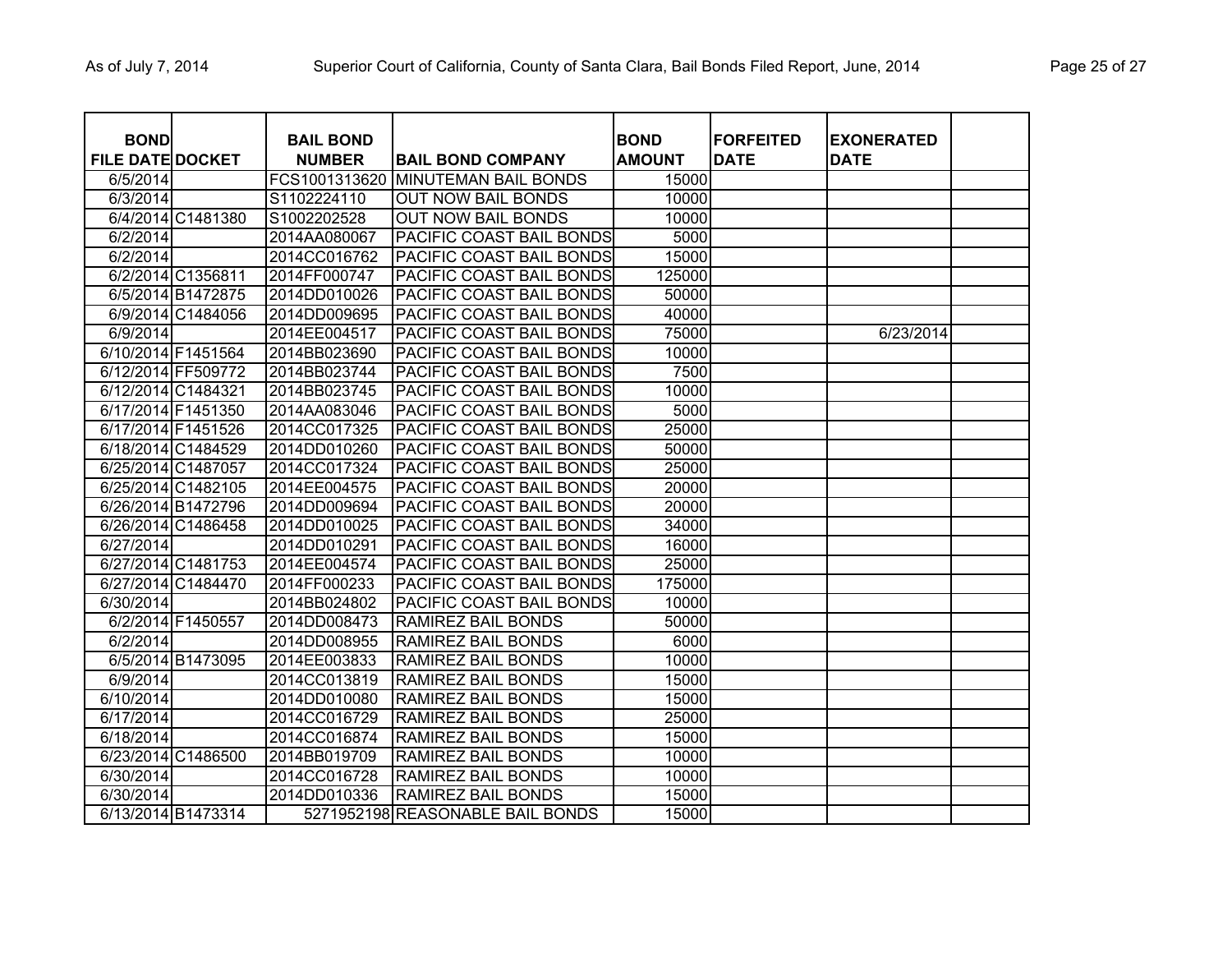| <b>BOND</b>             |                    | <b>BAIL BOND</b> |                                | <b>BOND</b>   | <b>FORFEITED</b> | <b>EXONERATED</b> |  |
|-------------------------|--------------------|------------------|--------------------------------|---------------|------------------|-------------------|--|
| <b>FILE DATE DOCKET</b> |                    | <b>NUMBER</b>    | <b>BAIL BOND COMPANY</b>       | <b>AMOUNT</b> | <b>DATE</b>      | <b>DATE</b>       |  |
|                         | 6/23/2014 C1476476 | AS15K181637      | SANTA CRUZ BAIL BONDS          | 10000         |                  |                   |  |
|                         | 6/2/2014 B1365153  | 2014AA080261     | <b>TAPOUT BAIL BONDS</b>       | 250           |                  |                   |  |
|                         | 6/2/2014 F1348561  | 2014AA080262     | <b>TAPOUT BAIL BONDS</b>       | 2500          |                  |                   |  |
|                         | 6/16/2014 C1481116 | 2014AA080139     | <b>TAPOUT BAIL BONDS</b>       | 5000          |                  |                   |  |
| 6/16/2014               |                    | 2014DD005832     | <b>TAPOUT BAIL BONDS</b>       | 50000         |                  |                   |  |
| 6/16/2014               |                    | 2014EE003851     | <b>TAPOUT BAIL BONDS</b>       | 75000         |                  |                   |  |
|                         | 6/18/2014 C1484939 | 2014BB019718     | <b>TAPOUT BAIL BONDS</b>       | 10000         |                  |                   |  |
|                         | 6/18/2014 C1484939 | 2014BB019719     | <b>TAPOUT BAIL BONDS</b>       | 10000         |                  |                   |  |
|                         | 6/30/2014 C1473315 | 2014BB016560     | <b>TAPOUT BAIL BONDS</b>       | 5000          |                  |                   |  |
| 6/30/2014               |                    | 2014CC011489     | <b>TAPOUT BAIL BONDS</b>       | 15000         |                  |                   |  |
| 6/30/2014               |                    | IS30K156836      | <b>TEDD WALLACE BAIL BONDS</b> | 16000         |                  |                   |  |
| 6/30/2014               |                    | IS50K99096       | TEDD WALLACE BAIL BONDS        | 50000         |                  |                   |  |
|                         | 6/2/2014 C1484797  | AS100K22035      | THANG VO BAIL BONDS            | 51000         |                  |                   |  |
|                         | 6/10/2014 B1472414 | AS30K77947       | THANG VO BAIL BONDS            | 20000         |                  |                   |  |
| 6/19/2014 C1483277      |                    | AS250K5258       | THANG VO BAIL BONDS            | 250000        |                  |                   |  |
|                         | 6/20/2014 C1481538 | AS15K175688      | THANG VO BAIL BONDS            | 10000         |                  |                   |  |
| 6/20/2014               |                    | AS15K175689      | THANG VO BAIL BONDS            | 1000          |                  |                   |  |
|                         | 6/26/2014 C1486512 | AS100131513      | <b>TOLER BAIL BONDS</b>        | 10000         |                  |                   |  |
|                         | 6/26/2014 C1484792 | AS25230287       | <b>TOLER BAIL BONDS</b>        | 6000          |                  |                   |  |
| 6/23/2014 F1347387      |                    | AS25225886       | TONY DIAZ BAIL BONDS           | 20000         |                  |                   |  |
|                         | 6/2/2014 F1451690  | 2014DD005843     | <b>VERONICA MELERO BAIL BO</b> | 47000         |                  |                   |  |
|                         | 6/2/2014 C1484324  | 2014EE004442     | <b>VERONICA MELERO BAIL BO</b> | 60000         |                  |                   |  |
|                         | 6/5/2014 C1482095  | 2014AA081604     | <b>VERONICA MELERO BAIL BO</b> | 5000          |                  |                   |  |
| 6/9/2014                |                    | 2014CC016431     | <b>VERONICA MELERO BAIL BO</b> | 25000         |                  |                   |  |
| 6/12/2014 F1243652      |                    | 2014CC016432     | <b>VERONICA MELERO BAIL BO</b> | 20000         |                  |                   |  |
|                         | 6/16/2014 C1483392 | 2014DD009869     | <b>VERONICA MELERO BAIL BO</b> | 15000         |                  |                   |  |
| 6/17/2014               |                    | 2014BB022539     | <b>VERONICA MELERO BAIL BO</b> | 10000         |                  |                   |  |
| 6/17/2014               |                    | 2014CC016439     | <b>VERONICA MELERO BAIL BO</b> | 15000         |                  |                   |  |
| 6/18/2014               |                    | 2014CC016433     | <b>VERONICA MELERO BAIL BO</b> | 25000         |                  |                   |  |
| 6/18/2014               |                    | 2014CC016437     | <b>VERONICA MELERO BAIL BO</b> | 25000         |                  |                   |  |
| 6/20/2014 C1487271      |                    | 2014CC016435     | <b>VERONICA MELERO BAIL BO</b> | 25000         |                  |                   |  |
| 6/23/2014               |                    | 2014DD009871     | <b>VERONICA MELERO BAIL BO</b> | 35000         |                  |                   |  |
|                         | 6/23/2014 C1487278 | 2014DD009872     | <b>VERONICA MELERO BAIL BO</b> | 26000         |                  |                   |  |
| 6/23/2014               |                    | 2014DD009874     | <b>VERONICA MELERO BAIL BO</b> | 30000         |                  |                   |  |